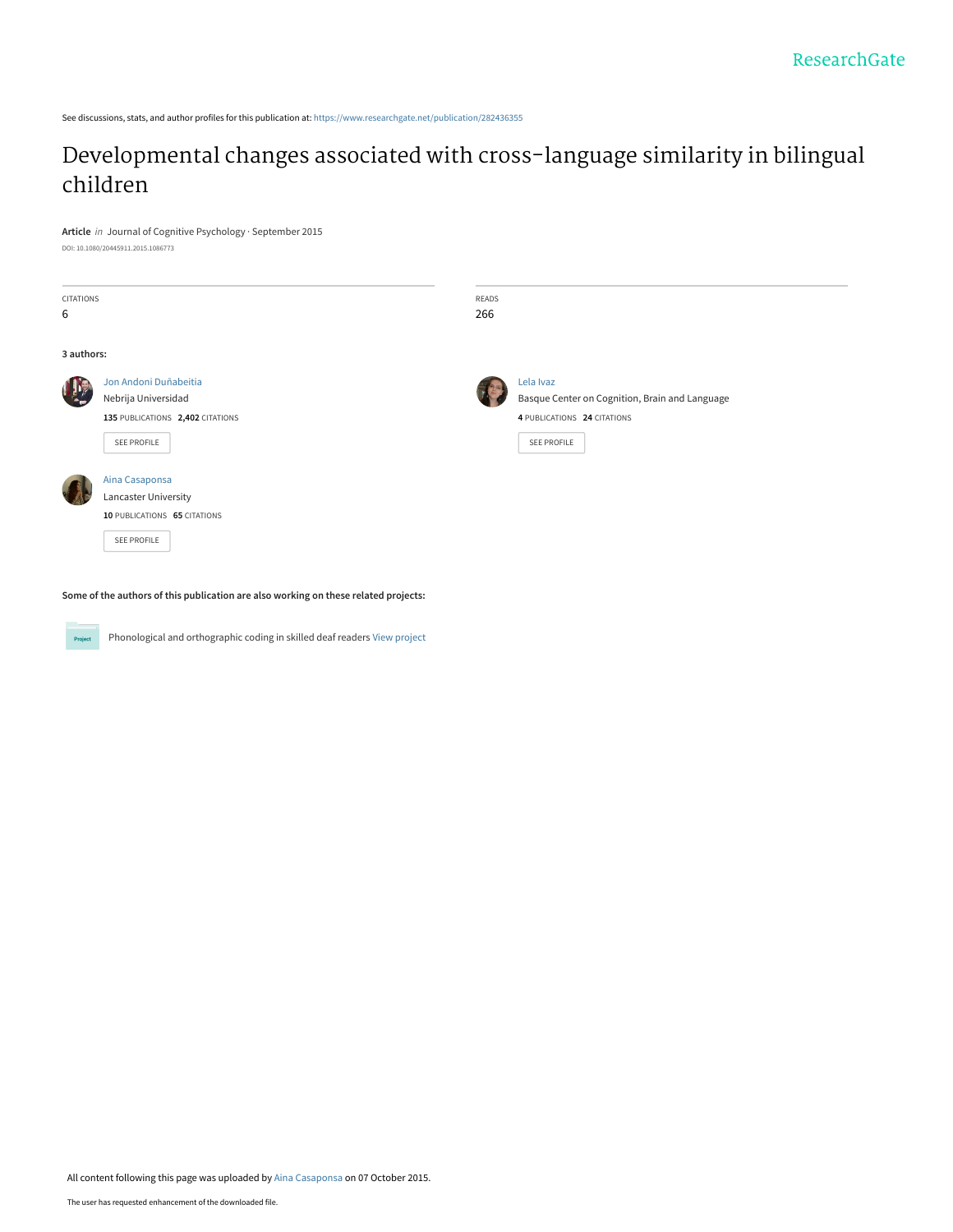*Developmental changes associated with cross-language similarity in bilingual children*

Jon Andoni Duñabeitia

Lela Ivaz

Aina Casaponsa

BCBL. Basque Center on Cognition, Brain and Language; Donostia, Spain

Contact information: *Jon Andoni Duñabeitia* Basque Center on Cognition, Brain and Language (BCBL) Paseo Mikeletegi 69, 2 20009 Donostia, SPAIN j.dunabeitia@bcbl.eu +34 943 309 300 (ext. 208)

*Acknowledgements:* This research has been partially funded by grants PSI2012-32123 from the Spanish Government, ERC-AdG-295362 grant from the European Research Council, and by the AThEME project funded by the European Union (grant number 613465).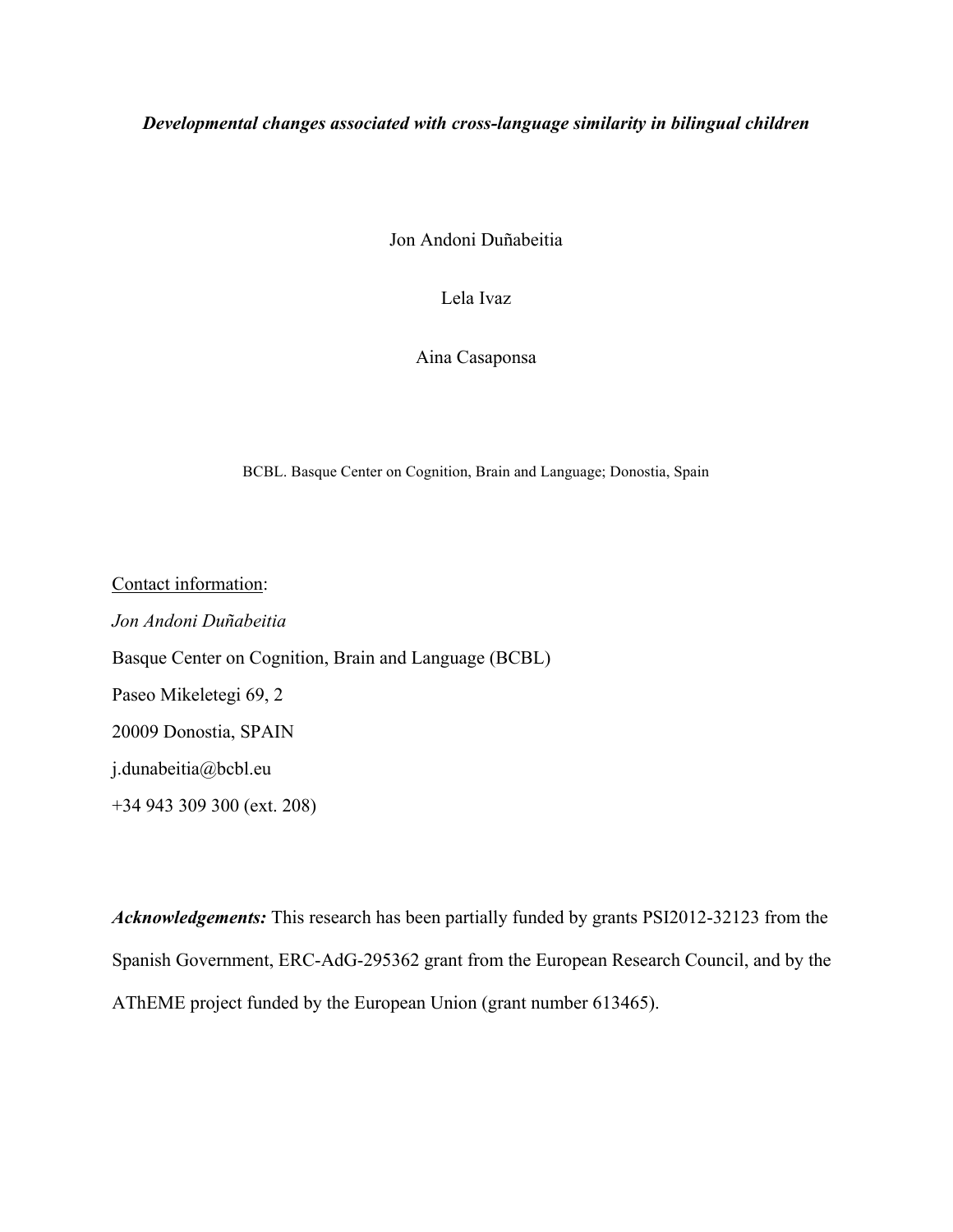*Abstract:* The main goal of the present study was to investigate how the degree of orthographic overlap between translation equivalents influences bilingual word recognition processes at different stages of reading development. Spanish-Basque bilingual children with ages ranging from 8 to 15 years were tested in an explicit translation recognition task with a large set of items. Critically, the degree of cross-language similarity (i.e., the cognate status) between the references and the correct targets was manipulated along a continuum in order to investigate how the reliance on cross-language orthographic overlap varies as a function of reading experience. Results showed that younger children were significantly more sensitive to the cognate status of words than older children while recognizing translation equivalents, and that this difference did not depend on the speed of response of the participants. These results demonstrate that the influence of cross-language similarity progressively diminishes as a function of increased exposure to print together with the maturation of the mechanisms responsible for language interference suppression, as suggested by developmental models of bilingual lexical access.

*Short title:* Cognate effects during childhood.

*Keywords:* Translation recognition; Cognate words; Reading development; Cross-language interactions; Orthographic processing.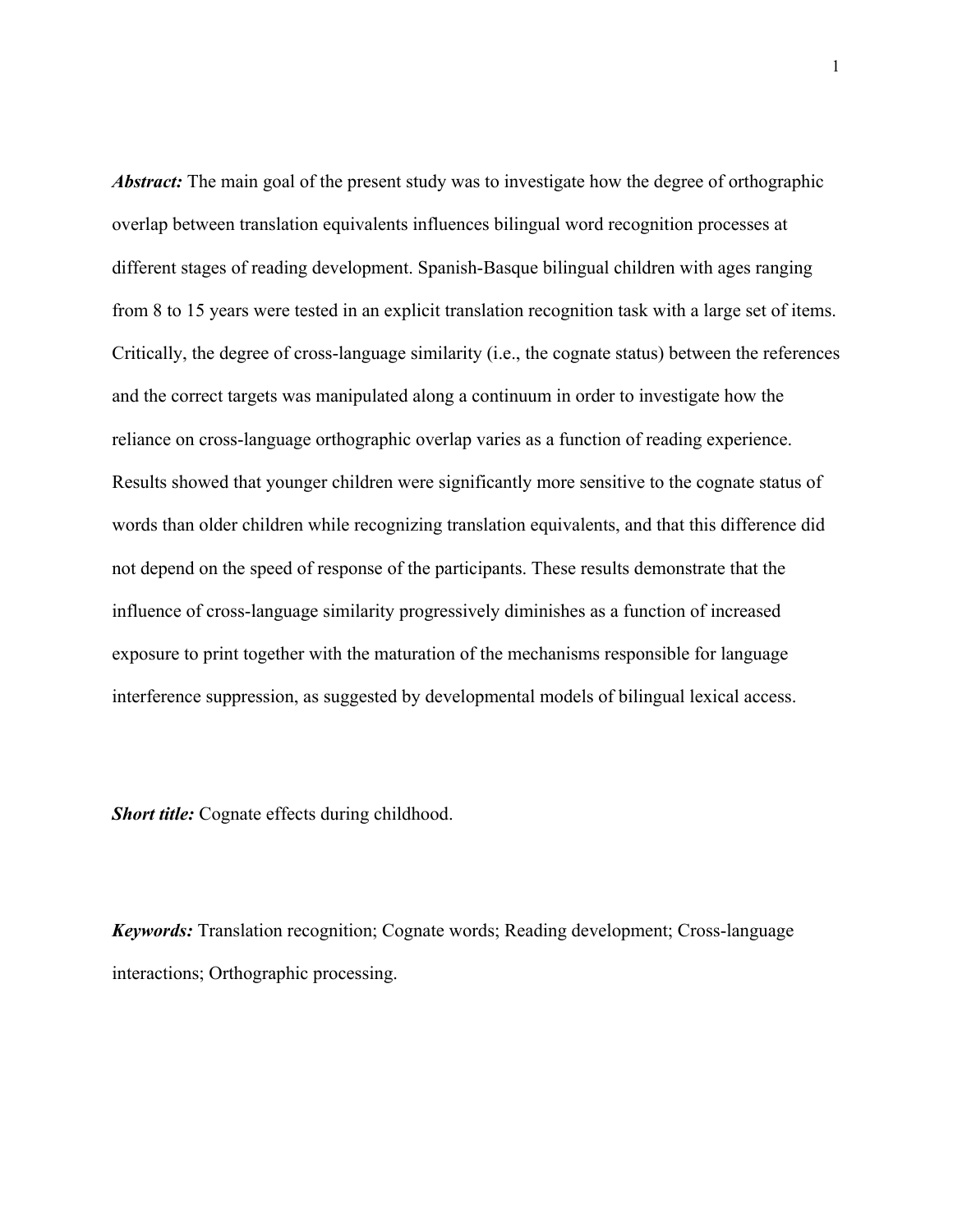#### **1. Introduction**

Numerous recent studies have explored how bilingual individuals process words in their languages at different stages of language consolidation and proficiency, and several factors have been found to modulate bilingual word recognition. Bilingual lexical access largely depends on second language (L2) proficiency and on the age of L2 acquisition (see van Hell & Tanner, 2012, for a review), the combination of languages at hand and their orthographic distance (e.g., same script vs. different script; see Chen, & Ng, 1989; Dimitropoulou, Duñabeitia, & Carreiras, 2011a; Gollan, Forster & Frost, 1997; Wu & Thierry, 2010), or the orthotactic rules that govern each of the languages and the language-dependent orthographic regularities (e.g., Casaponsa, Carreiras & Duñabeitia, 2014; Vaid & Frenck-Mestre, 2002; Van Kesteren, Dijkstra, & Smedt, 2012). At this regard, research on the processing of translation equivalents has become essential for our understanding of how bilinguals process print in different languages. Translation equivalents are words that belong to different languages but that denote the same concept, and they can vary in the degree of orthographic and/or phonological overlap, going from non-overlapping representations (e.g., the Spanish-English translation equivalents *playa-beach*), to completely overlapping word forms (e.g., the Spanish and English words *detective*).

One of the most interesting findings from studies on bilingual word processing is the degree of automaticity with which bilinguals activate translation equivalents when reading words in one of their languages (e.g., Basnight-Brown & Altarriba, 2007; Dimitropoulou, Duñabeitia, & Carreiras, 2011a, 2011b; Duñabeitia, Perea, & Carreiras, 2010; Duyck & Warlop, 2009; Grainger & Frenck-Mestre, 1998; Schoonbaert, Duyck, Brysbaert, & Hartsuiker, 2009; Schoonbaert, Holcomb, Grainger, & Hartsuiker, 2010; Thierry & Wu, 2007). In this vein, recent behavioral studies have shown that it is easier to recognize native  $(L1)$  and non-native  $(L2)$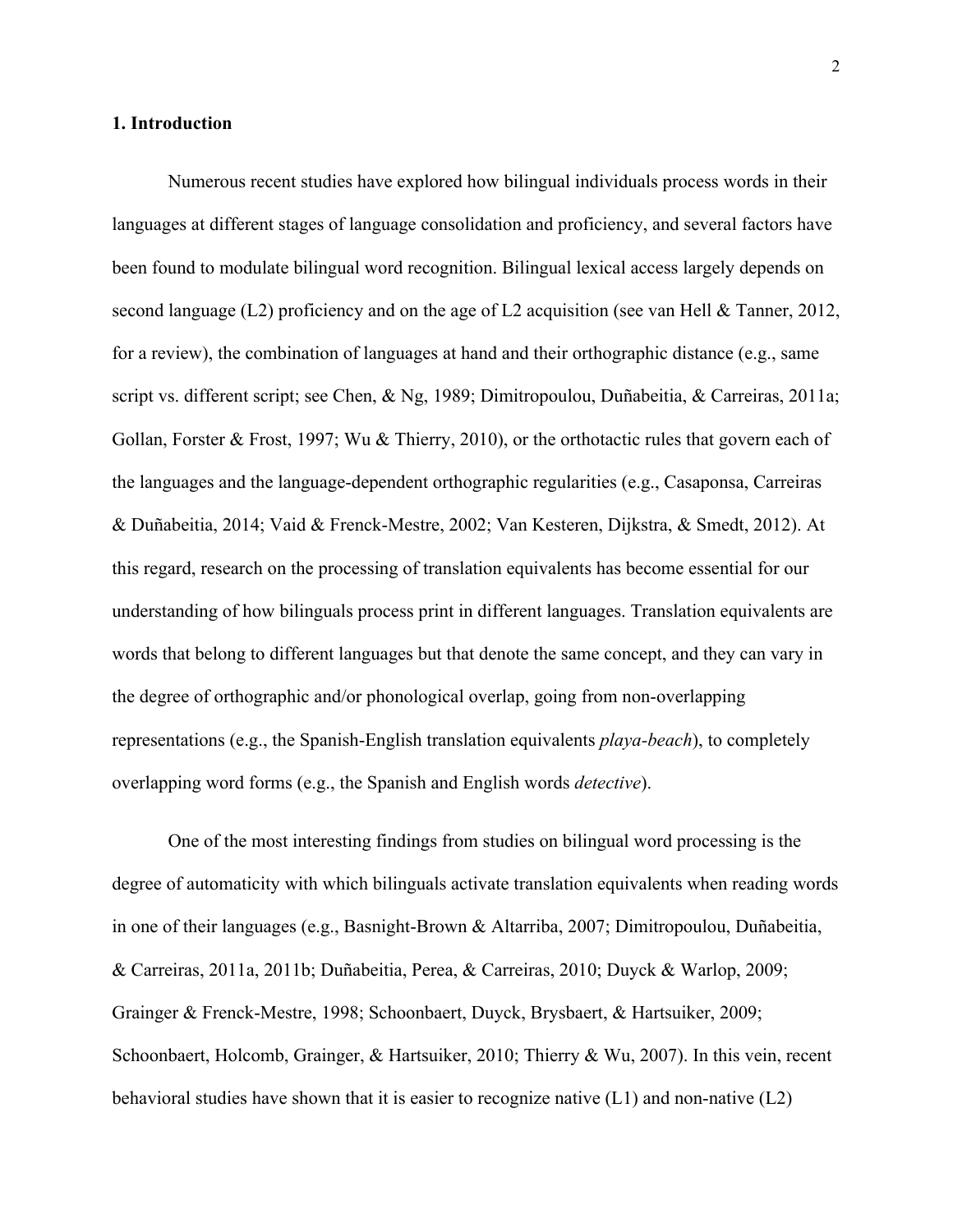words when they are preceded by their translation equivalents in the form of briefly presented primes (e.g., masked priming paradigm). Interestingly, this facilitation effect for translation equivalents has been shown to depend on several factors such as L2 proficiency, translation direction and sub- and supra-lexical properties of translation equivalents. It has generally been found that the influence of the L1 over L2 word processing is significantly greater than vice versa when it comes to translation recognition in unbalanced bilinguals, giving rise to a translation direction asymmetry which only disappears at L2 native-like levels of proficiency (see Dimitropoulou et al., 2011a, 2011b; Duñabeitia, Perea, & Carreiras, 2010; Schoonbaert et al., 2009). While balanced simultaneous bilinguals automatically activate translation equivalents to the same extent when reading words in any of their languages independently of the translation direction, at lower levels of L2 proficiency the translation facilitation effects are mainly found in the L1-L2 direction (e.g., De Groot & Nas, 1991; Dimitropoulou et al., 2011a; Gollan, et al., 1997; Jiang & Forster, 2001; Kim & Davis, 2003; Williams, 1994) and only a few studies have found a translation facilitation effect in the L2-L1 direction (Dimitropoulou et al., 2011b; Duyck & Warlop, 2009; Schoonbaert et al., 2009; Schoonbaert et al., 2010).

Moreover, it has been shown that the translation facilitation effects are also modulated by the degree of word-form overlap between languages. Greater translation effects have been found for cognates (i.e., words that share semantic and orthographic and/or phonological representations across languages) than for non-cognates (i.e., words that only share semantic representations). The confluence of overlapping representational levels in cognates provides them with a processing advantage over non-cognate words and gives rise to the cognate facilitation effect: bilinguals recognize, read, produce and translate cognates faster and more accurately than non-cognates (e.g., Caramazza & Brones, 1979; Cristoffanini, Kirsner, & Milech,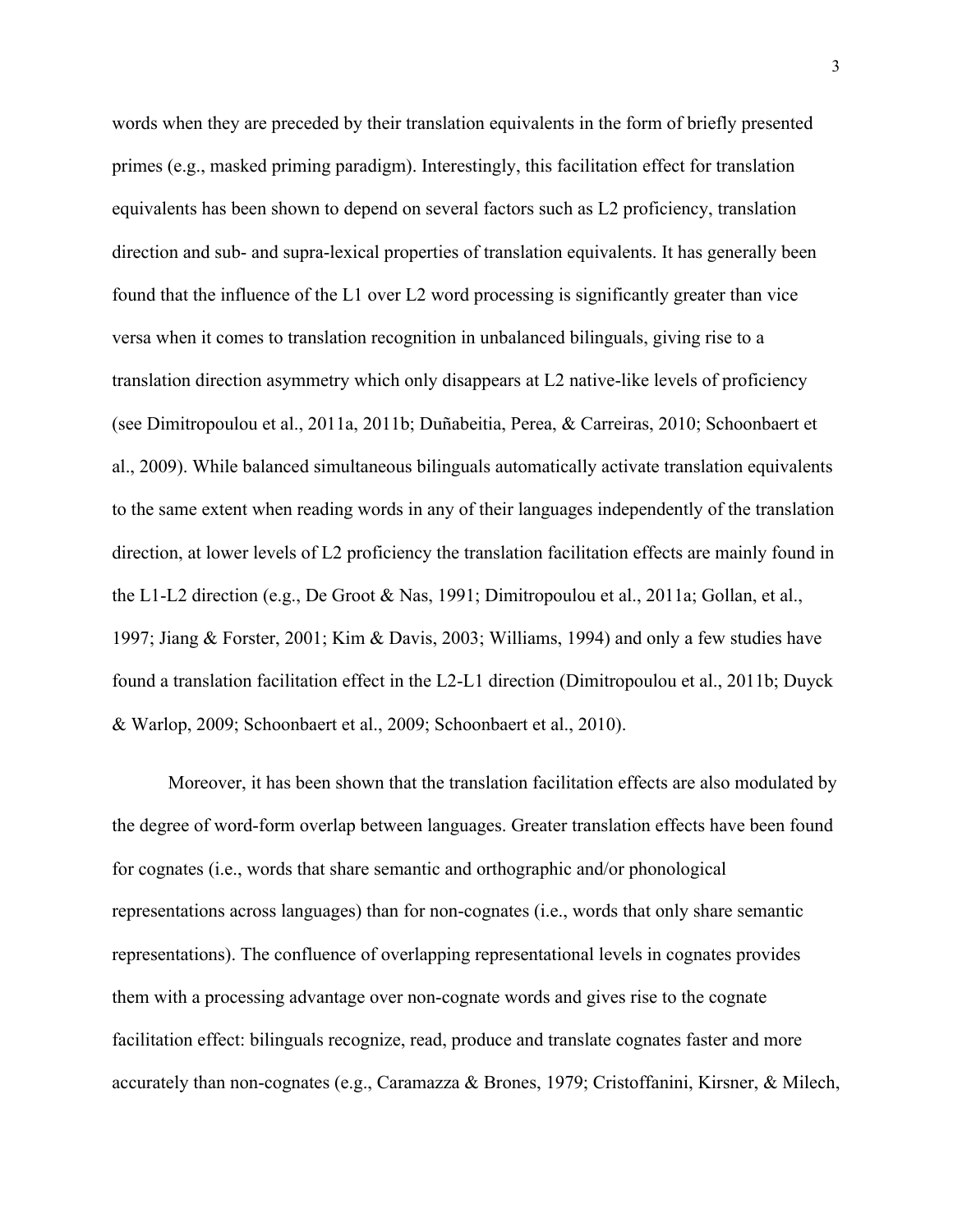1986; De Groot, Borgwaldt, Bos, & Van den Eijnden, 2002; Dijkstra, Van Jaarsveld, & Ten Brinke, 1998; Duñabeitia, Perea, & Carreiras, 2010; Lemhöfer & Dijkstra, 2004; Lemhöfer, Dijkstra, & Michel, 2004; van Heuven, Dijkstra, & Grainger, 1998; see Boada, Sánchez-Casas, Gavilán, García-Albea, & Tokowicz, 2013, for a review). While the precise mechanisms driving the cognate effects are still being debated, they are typically thought to arise from the convergent triggering of language-shared orthographic, phonological and semantic activation for cognate words. Following the interpretation of connectionist models (e.g., Dijkstra & Van Heuven, 1998, 2002), the cognate effects may result from the combination of bottom-up and top-down activation, so that "as a consequence of orthographic and semantic overlap, more semantic activation will arise for cognates than for non-cognates", and "the two cognate readings together may induce more global activation in the lexicon than other similar words (such as neighbors) do" (Dijkstra, Miwa, Brummelhuis, Sappelli, & Baayen, 2010, p. 299). This way, a Spanish-English bilingual would access an English word like *detective* significantly faster than a word like *beach* due to the greater overlap at different levels (sub-lexical and lexico-semantic) of the former word with its corresponding Spanish translation equivalent (*detective-detective* vs. *playabeach*).

Interestingly, the degree of orthographic overlap that cognates share across languages largely determines the size of the cognate facilitation effect. It has been found that orthographically identical cognates (e.g., the Spanish-English example *detective*) are processed faster than near-identical cognates (e.g., the Spanish-English cognate pairs *evidencia-evidence*; see Dijkstra, van Heuven, & Grainger, 1999; Dijkstra et al., 2010; Lemhöfer & Dijkstra, 2004; Lemhöfer et al., 2004; Van Assche, Duyck, Hartsuiker, & Diependaele, 2009). According to localist connectionist models of bilingual lexical access (e.g., BIA / BIA+ models; see Dijkstra &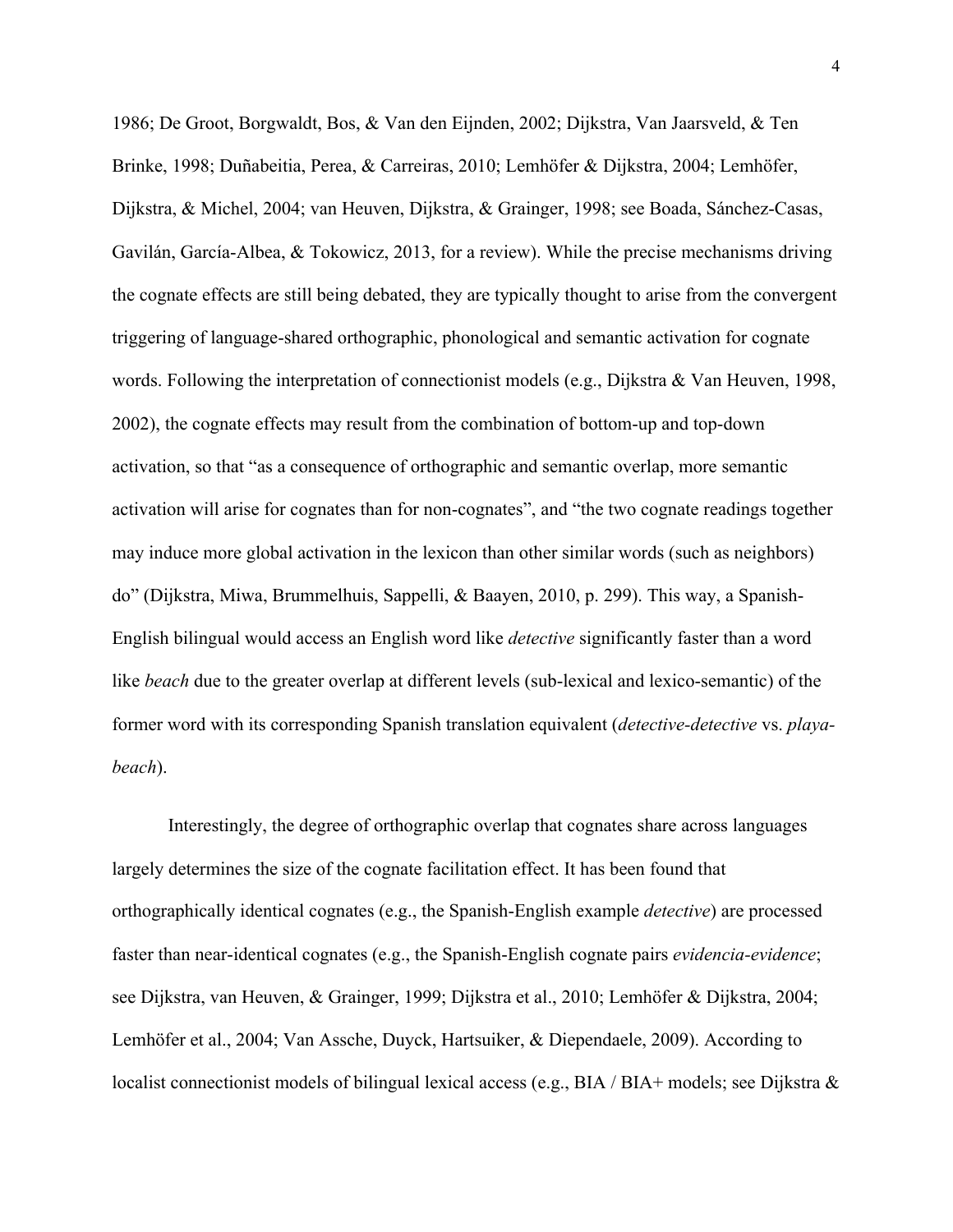Van Heuven, 2002), an increase in cross-linguistic similarity of translation equivalents yields higher levels of activation for the two words in the lexicon, which leads to a modulation of cognate effects as a function of the degree of orthographic overlap. Furthermore, and critically for the purposes of the current study, Bultena, Dijkstra, & Van Hell (2014) showed that the magnitude of the cognate facilitation effect when reading in a second language decreases as a function of increased L2 proficiency. Nonetheless, and despite the wide range of factors shown to modulate the cognate facilitation effect, what still remains to be explored is the sole influence of reading experience (and not proficiency in a given language) on the cognate facilitation effects, and the current cross-sectional study endeavors to do so by investigating how sensitive bilingual developing readers of different ages are to cognates and non-cognates. To date, the majority of studies exploring cross-language similarity have predominantly tested young adult participants (e.g., all the aforementioned studies) and little is known about the way in which reading expertise modulates bilingual visual word recognition and about the developmental changes that underlie bilingual word comprehension.

Literacy acquisition and consolidation during elementary school has been shown to generate critical changes in the organization of the orthographic lexicon of novice readers. At the beginning stages of reading development, lexical competition between neighboring orthographic representations is enhanced as compared to later stages in which reading skills are consolidated and the structure of the mental lexicon is better established (e.g., Castles, Davis, & Forster, 2003; Duñabeitia & Vidal-Abarca, 2008; Laxon, Coltheart, & Keating, 1988; Perea & Estévez, 2008). It has been suggested that lexical competition among orthographically similar word forms decreases as an inverse function of reading expertise (see Acha & Perea, 2008, for review), and as a function of the development of top-down regulatory connections from the language nodes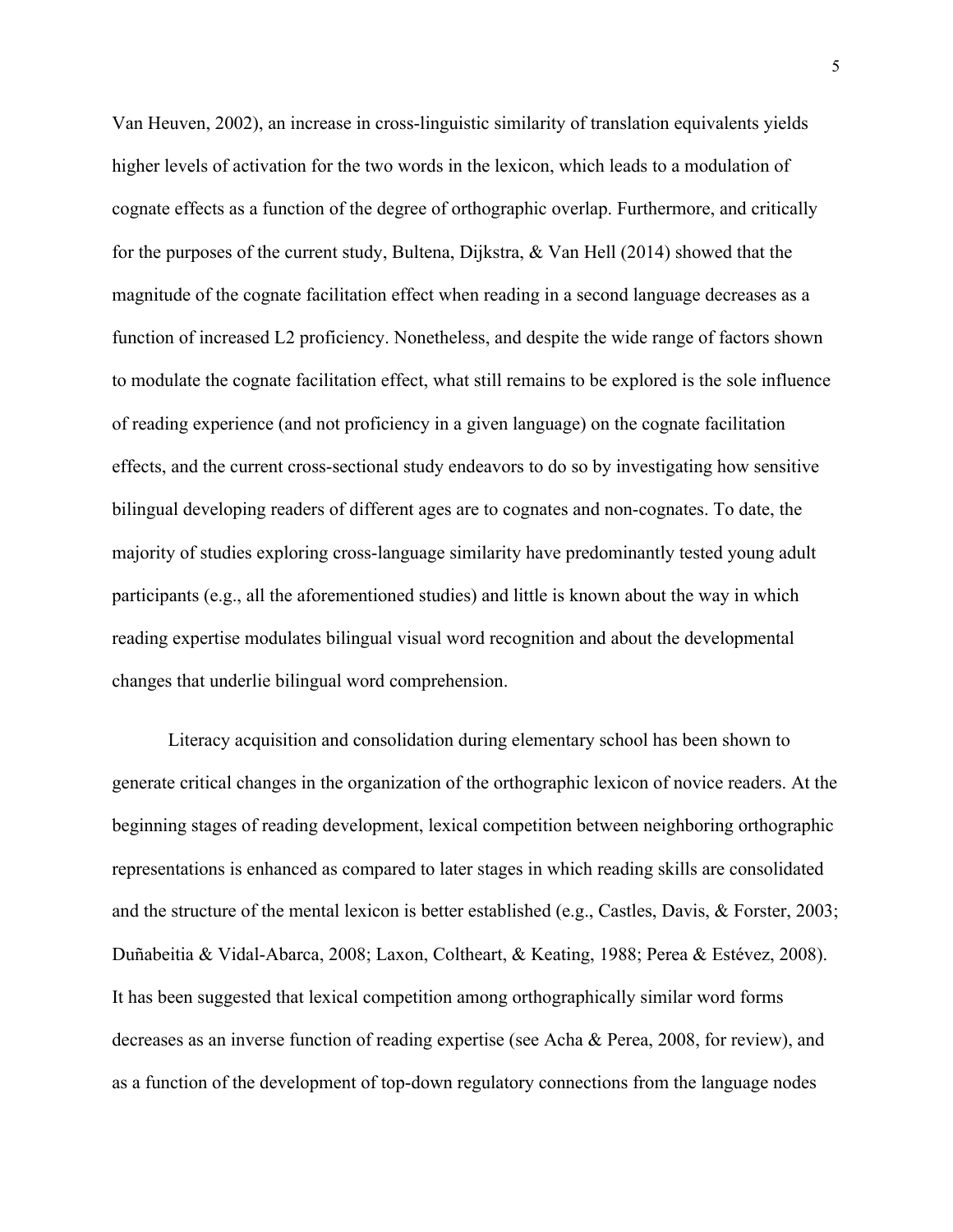and of lateral inhibitory connections (see Grainger et al., 2010, for review of theoretical models)<sup>1</sup>. Considering that orthographic similarity is one of the key factors responsible for the cognate effects, and that younger children are more sensitive than older individuals to orthographic overlap among competing lexical forms, our guiding hypothesis in the current study is that the processing of translation equivalents with different degrees of orthographic overlap in the early stages of life (e.g., during childhood and early adolescence) will markedly change over the course of reading development. While most of the studies testing this hypothesis have focused on between-word competition effects in monolingual children, the present study explored highly proficient bilingual children tested with words from their two lexicons as a window to uncovering developmental changes in the organization of the bilingual lexicon.

Bilingual lexical processing necessarily requires language control mechanisms (e.g., Costa, Santesteban, & Caño, 2005; Green, 1998), and these mechanisms are largely based on skills related to interference suppression and inhibitory control that develop during childhood and early adolescence (e.g., Antón et al., 2014; Rueda et al., 2004; see Diamond, 2013, for review). While it is unclear whether or not bilingual and monolingual children differ in executive functioning and domain-general inhibitory capacities (cf. Duñabeitia et al., 2014), the necessity of bilingual readers to efficiently organize the words from two languages in lexico-semantic memory is uncontroversial. However, little is known with regard to the specific manner in which the bilingual (orthographic) lexicon is created and even less is known about the developmental

 

<sup>&</sup>lt;sup>1</sup> Language nodes were assumed to play a key role at the word identification (lexical) level in the BIA model, limiting cross-language interference via top-down inhibitory control (Dijkstra & Van Heuven, 1998). In contrast, in its latest version (BIA+) they were assumed to have a representational status, providing information regarding language membership as a function of ortho-phonological information, and regulating the interference caused by the non-target language at a post-lexical stage (Dijkstra & Van Heuven, 2002). Even though the role of language nodes was not fully determined in the BIA-d model (Grainger et al., 2010), they were conceptualized in line with the original proposal, exerting top-down inhibition from the L2 word forms to the L1 translation equivalents, and this inhibitory control was assumed to develop as a function of increased proficiency in the L2.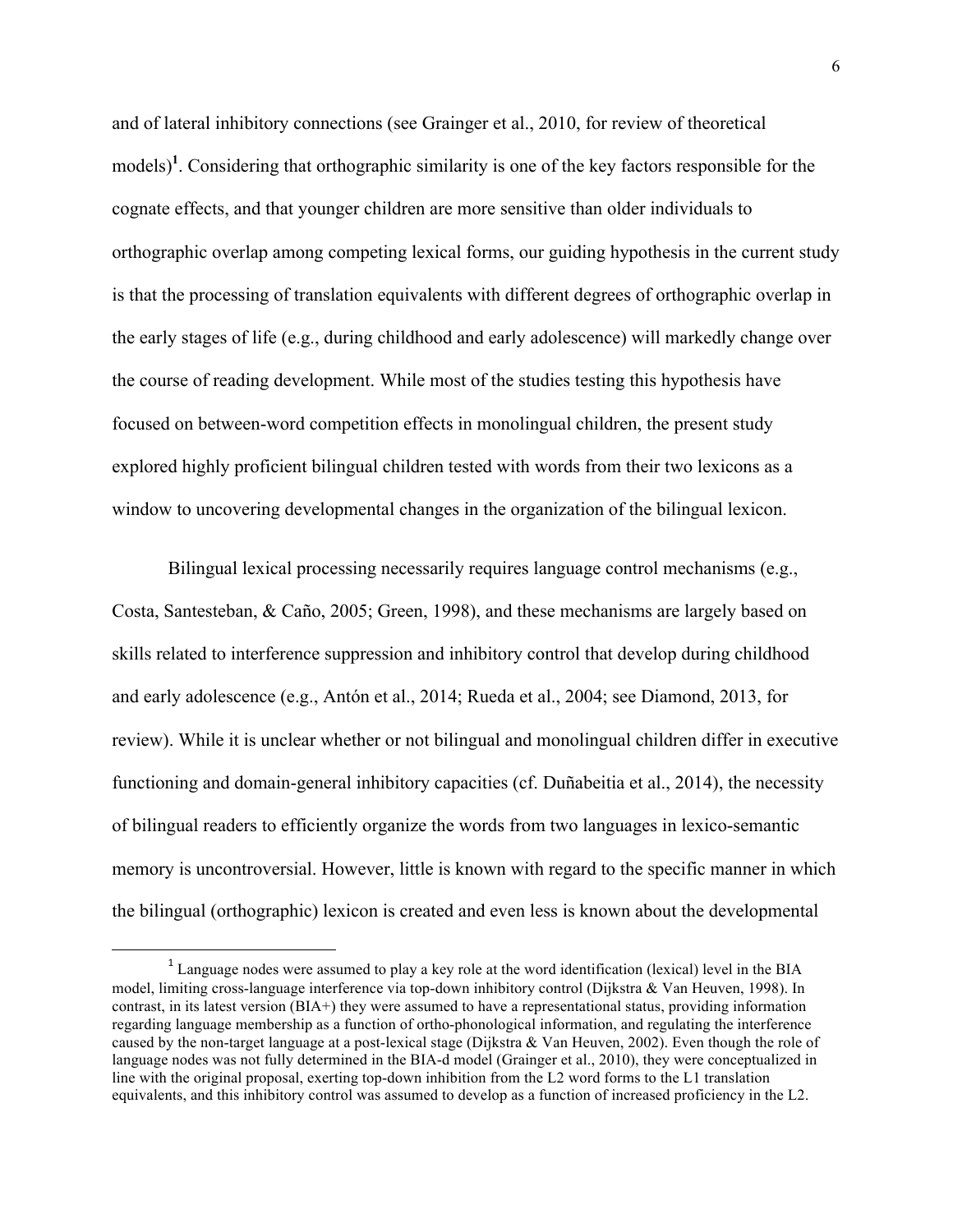changes that arise during the course of bilingual reading consolidation. As we will review below, to date, the number of studies testing this issue is very limited, and in most cases restricted to children who are L2 learners.

A promising way to explore bilingual lexical organization, development and competition effects is to investigate the changes in the processing of words with varying degrees of orthographic similarity across languages in children (e.g., cognate words such as the Spanish-English word pair *guitarra-guitar*). In their seminal study on this topic, Brenders, van Hell and Dijkstra (2011) conducted a series of lexical decision experiments testing different groups of Dutch children who were in the process of acquiring English as a second language. Specifically, in two cross-sectional experiments they tested  $5<sup>th</sup>$  graders (mean age of 10.5 years),  $7<sup>th</sup>$  graders (mean age of 12.6 years) and  $9<sup>th</sup>$  graders (mean age of 14.3 years) in a series of lexical decision tasks including cognates and control words. Their results showed that the cognate effects (shorter RTs and lower error rates for cognates than for non-cognates) were present in all groups when responding to L2 words (Experiment 1), whereas it vanished when responding to L1 words (Experiment 2). Interestingly, there were no statistical differences between the magnitudes of the cognate effects across groups in the L2 lexical decision task, in spite of a numerical trend suggesting somewhat larger cognate effects for the younger group (52ms, 10ms and 25ms, respectively). In a related study, Poarch and van Hell (2012) explored the cognate facilitation effects in a series of language production tasks (picture naming) with multilingual children and adults, following preceding research (cf. Hoshino & Kroll, 2008). In a first experiment, they tested German children (ages ranging between 5 and 8 years) who were immersed in an Englishspeaking academic environment and who were relatively proficient in English, and demonstrated the presence of robust cognate effects in an English picture naming task (but not in their L1,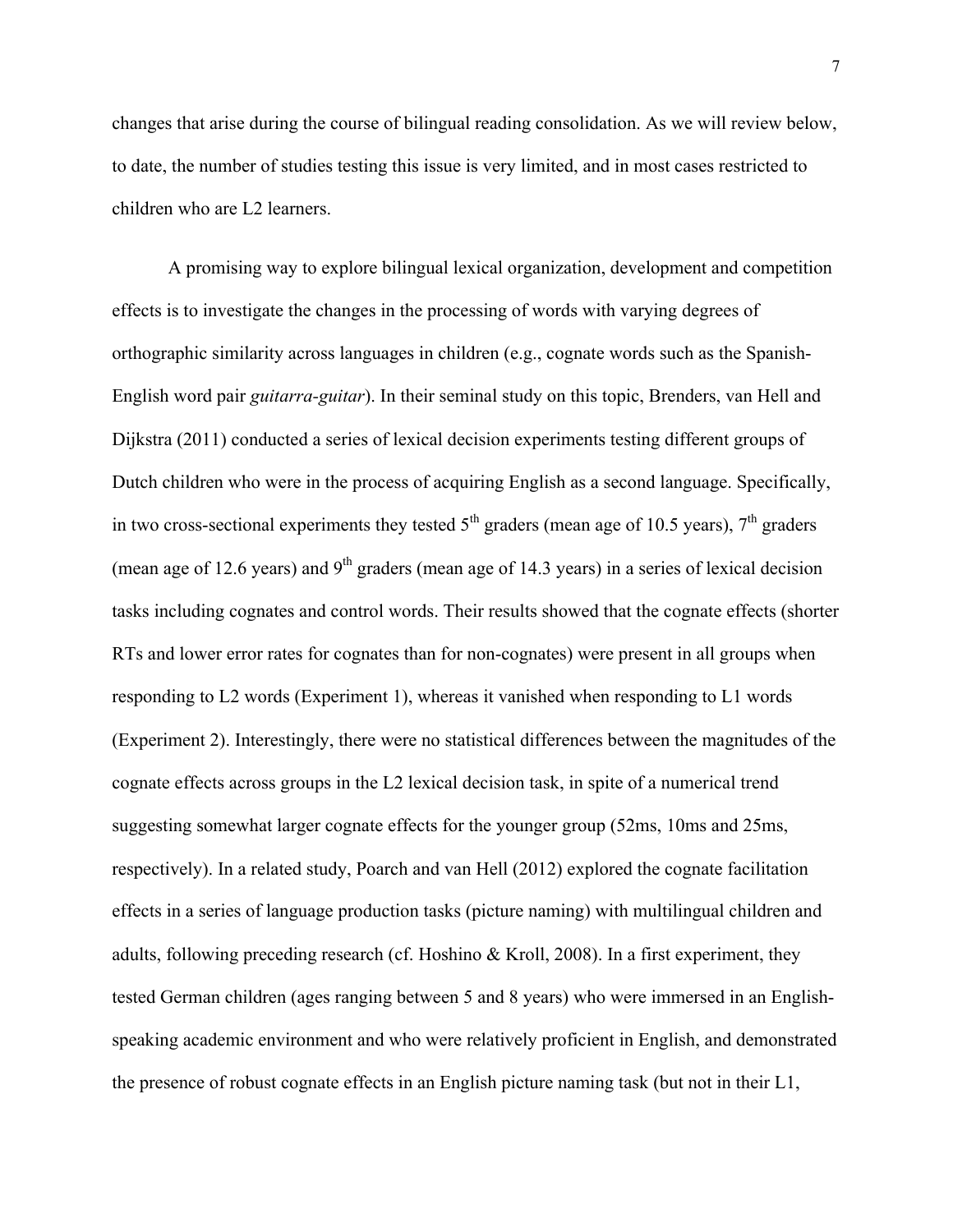German). In a subsequent experiment exclusively testing more proficient yet unbalanced bilinguals from the same cohort, they showed that the presence of cognate effects also extended to the L1, even though the magnitude of the effect was still larger in the L2-naming condition. When these results were compared to those obtained from a bilingual adult sample, Poarch and van Hell observed that the magnitude of the cognate effects was two times larger in children than in adults, both in their L1 and in their L2 (66ms vs. 38ms, and 197ms vs. 102ms, respectively). This result was accompanied by a general difference in response latencies between children and adults, showing that children took more time to respond than adults.

Based on the aforementioned results suggesting a developmental change in the processing of cognates as a function of reading expertise in bilinguals (e.g., the numerical differences observed by Brenders et al., 2011, with L2 learners in their lexical decision experiments and those reported by Poarch & van Hell, 2012, with highly proficient bilinguals in their picture naming tasks), in the current study we tested Spanish-Basque balanced bilingual children of different ages in two explicit translation recognition tasks including words with different degrees of cross-language similarity. We tested a large group (n=100) of bilingual participants of different ages using a large set of translation equivalents, while measuring the influence of the cognate rate of the translations on their performance. We used a modified version of the traditional translation recognition task (see Prior, Kroll, & MacWhinney, 2012, for review), in which a target word in one language was followed by two words in the other language, out of which only one was the target's translation equivalent that the participants were asked to identify.

Following preceding evidence, some predictions could be made with regard to how participants would perform in these translation recognition tasks. First, it was expected that older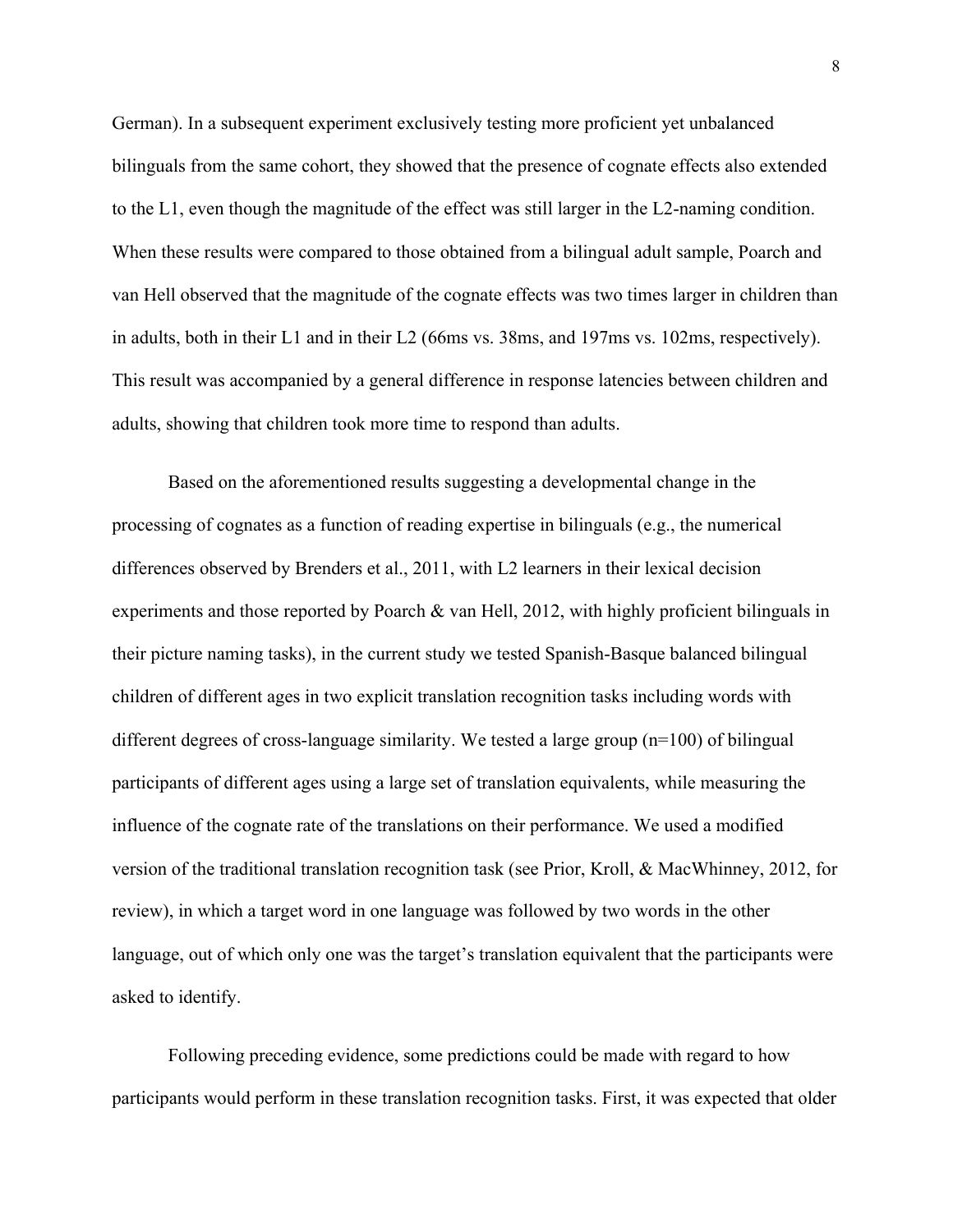participants would perform better (namely, exhibit shorter response latencies) than younger participants due to their greater exposure to print. Second, considering preceding studies on bilingual word recognition and translation processing, a general effect of cognate status (namely, a modulation of the translation recognition processes as a function of the orthographic overlap between word forms across languages) was also expected in both language directions and for all participants. Finally, bearing in mind the amount of orthographic information cognates carry (to which novice readers are predicted to be especially responsive), larger cognate effects were expected for younger than older participants.

#### **2. Experiment**

#### **2.1. Methods**

**2.1.1. Participants.** One hundred Spanish-Basque bilingual children and adolescents (68 females) were recruited from a bilingual school in the Basque Country. These children had an age range between 8 and 15 years (mean age=11.51 years, SD=2.21). The distribution of participants according to their age (in years) is presented in Figure 1. None of the participants had previously been diagnosed with any neurocognitive disorder or learning disability. In order to preserve the homogeneity across the different age groups, we made sure that all the participants were born and raised in the Basque Country, and that their parents were also originally from the Basque Country. All participants were native speakers of Spanish and Basque, and they were exposed to the two languages from birth at home. Besides, all participants had been attending the same bilingual school from the first grade of elementary school onwards.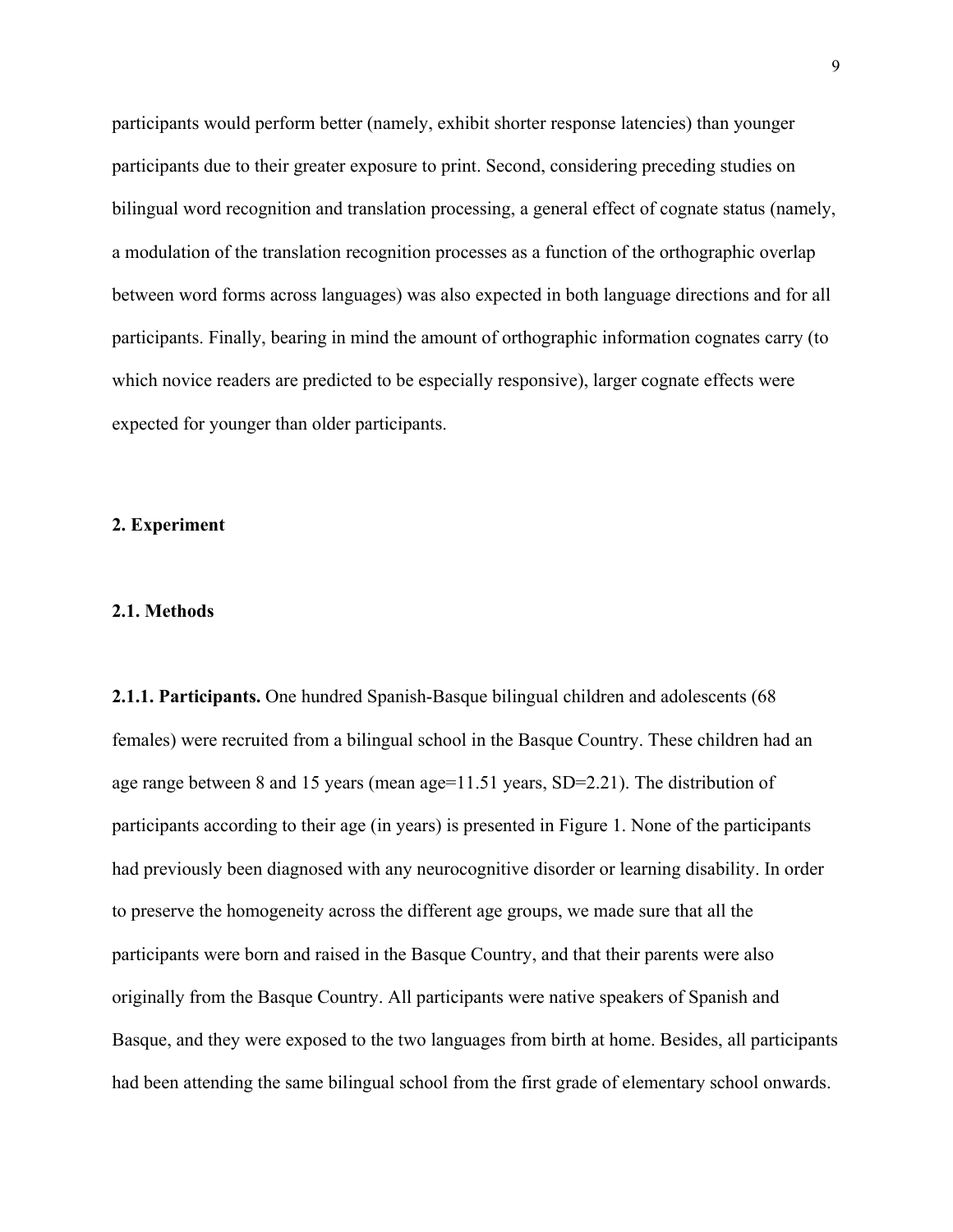All participants had daily exposure to Basque and Spanish as vehicular languages (*linguae francae*) during tuition, and all were perfectly fluent in both languages. As already shown in several scientific reports, pupils attending Spanish-Basque bilingual schools in the Basque Country, where both languages are used as the languages of instruction, are highly proficient in both languages (see Antón et al., 2014; Duñabeitia et al., 2014). According to the legal requirements, schools in the Basque Country following a bilingual instruction method (called the B model) require that teachers switch from one language to the other as they switch academic subjects, ensuring a similar distribution of the two languages across subjects and school time (roughly 50% in each language). This way, Basque children attending bilingual schools are actively exposed to the two languages on a daily basis during schooling. All the participants' parents or legal guardians signed informed consent forms before the experiment and were appropriately informed regarding the basic procedure of the experiment, according to the ethical commitments established by the BCBL Scientific Committee and by the BCBL Ethics Committee that approved the experiment.

**2.1.2. Materials.** For the Spanish-to-Basque translation direction, 700 Spanish words were selected as references, taken from B-Pal (Davis & Perea, 2005). These words were part of a translation database containing 2100 Spanish and Basque word pairs rated for the quality of translation, age of acquisition in each of the languages and concreteness by a group of native Basque-Spanish bilingual adults (Duñabeitia, Casaponsa, Dimitropoulou, Martí, Larraza, & Carreiras, in preparation). The mean length of these Spanish words was 7.67 characters (SD=2.14), the mean word frequency was 45.26 appearances per million words (SD=79.92), the mean AoA was 3.2 (SD=0.58) on a scale from 1 to 5 where higher values corresponded to words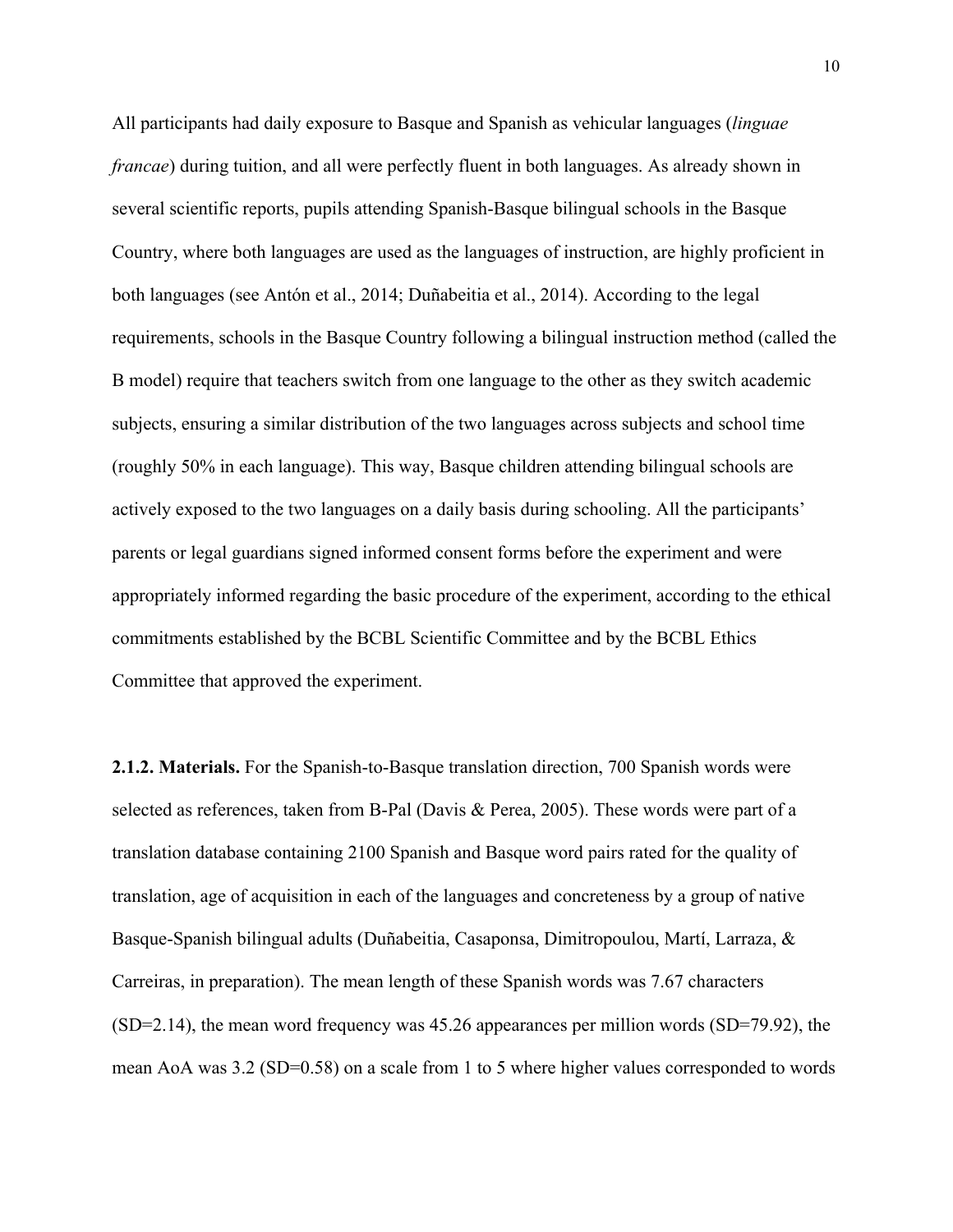acquired later in life, the mean number of orthographic neighbors was 1.43 (SD=2.65) and the mean concreteness was 4 (SD=0.86) on a scale from 1 to 7 where higher values corresponded to very concrete items. Each of these 700 Spanish reference words was then paired with two different Basque words. One of the Basque words corresponded to the effective translation of the Spanish word (e.g., the Spanish word *salud* (*health*) was paired with its corresponding translation equivalent in Basque, *osasun*). The mean length of these Basque words was 7.59 characters (SD=2.10), the mean word frequency taken from E-Hitz; (Perea, Urkia, Davis, Agirre, Laseka, & Carreiras, 2006) was 57.32 appearances per million words (SD=218.93), the mean AoA was 3.26 (SD=0.51), the mean number of orthographic neighbors was 1.26 (SD=2.16) and the mean concreteness was  $4.03$  (SD=0.84). These translation equivalents were rated as correctly matching translations according to the 1-to-7 scale used in the translation database where 7 corresponded to a perfect translation (mean=6.65, SD=0.19). Critically for the purposes of the present study, the cognate status of these translation equivalents was calculated following the length-corrected version of the orthographic Levenshtein distance between Spanish and Basque, ranging from 0 (non-cognates; e.g., *febrero* and *otsail*, the Spanish and Basque words for *February*, respectively) to 1 (full cognates; e.g., *maleta*, the Spanish and Basque word for *suitcase*; see Casaponsa, Antón, Pérez, & Duñabeitia, 2015; Duñabeitia, Dimitropoulou, Morris, & Diependaele, 2013; Schepens, Dijkstra, & Grootjen, 2011). Given the extremely high correspondence between the Spanish and Basque phonemes and considering that all the Basque letters are also present in the Spanish alphabet, we focused exclusively on the orthographic Levenshtein distance. The cognate status ranged from 0 to 1, and the mean cognate rate was 0.46 (SD=0.36). The distribution of items according to the length-corrected Levenshtein distance is presented in Figure 1. In order to associate each Spanish reference with an unrelated Basque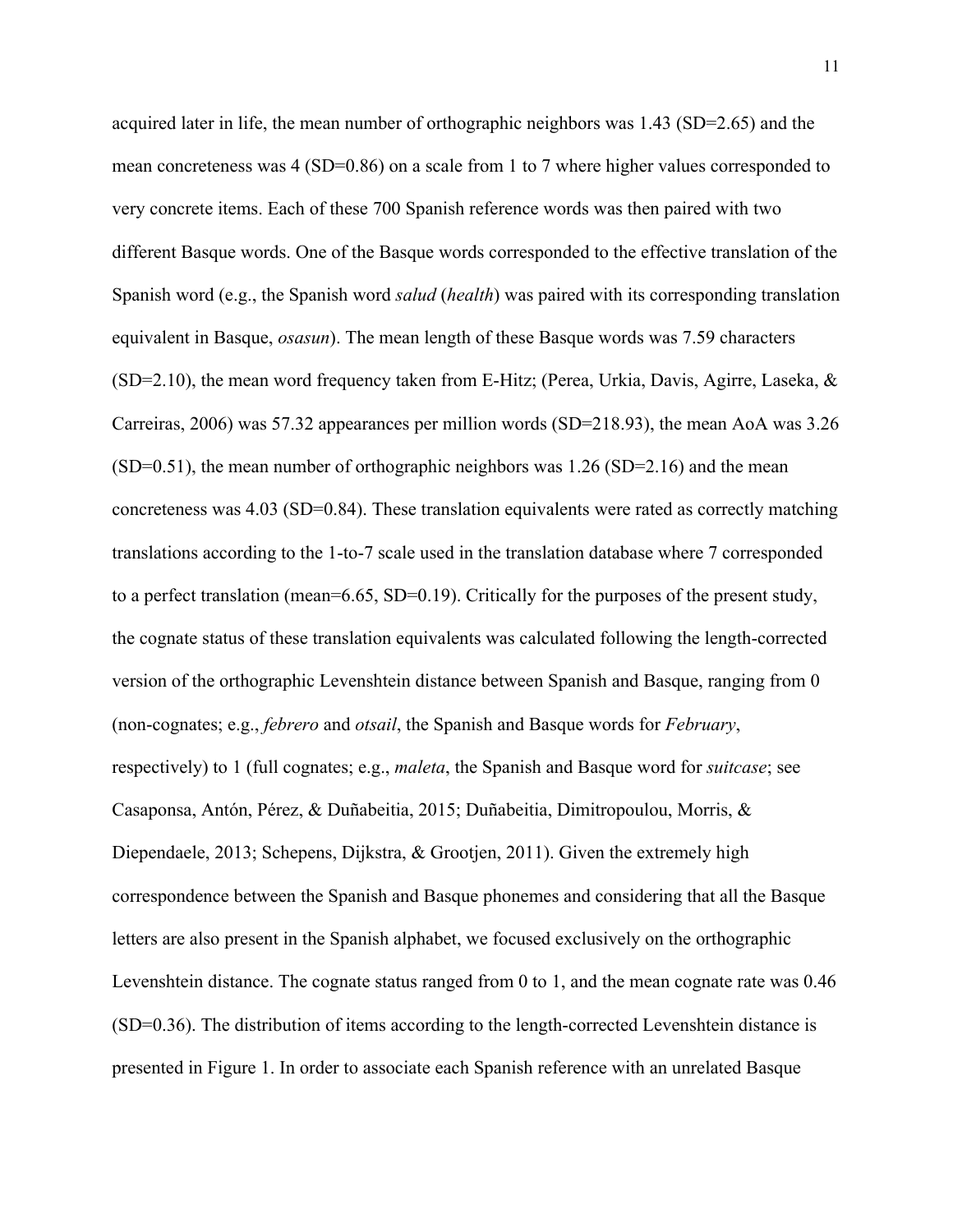word, the real Basque translations were rotated across trials and paired with mismatching Spanish references. Care was taken so that the unrelated Spanish-Basque pairs did not overlap in either orthography or semantics (e.g., the Spanish word *salud* (*health*) was paired with the Basque word *autobus* (*bus*)). For the Basque-to-Spanish translation direction task, the same 700 Basque words that were previously selected as targets were now used as references (e.g., *osasun* (*health)*). These Basque references were paired with their corresponding Spanish translations (e.g., *salud*), or with an orthographically and semantically unrelated Spanish word created by rotating the related items (e.g., *autobús* (*bus)*). In order to maintain homogeneity across the two translation directions, the Spanish and Basque unrelated words used in each trial were also translation equivalents across directions (e.g., *autobus* and *autobús*).

#### *< Insert Figure 1 here >*

**2.1.3. Procedure.** All the participants completed both tasks (i.e., translation matching from Spanish to Basque and translation matching from Basque to Spanish) in two different experimental sessions that took place in two different days with at least a three-day lag between them and in a counterbalanced order across participants. We explicitly counterbalanced the order of the tasks across participants and set a delay between sessions in order to avoid the presence of cross-language repetition priming effects, which have been previously reported in tasks that require conceptual processing when the study and test phase take place in the same session (see Zeelenberg & Pecher, 2003). The items were presented using the Experiment Builder software on a CRT screen (positioned approximately 70 cm in front of the participants) that was linked to a PC, and data collection associated with button presses was collected with a response box (Empirisoft DirectIN High Speed Button-Box). Data collection was always carried out individually on the school premises during the teaching hours. In each experimental session,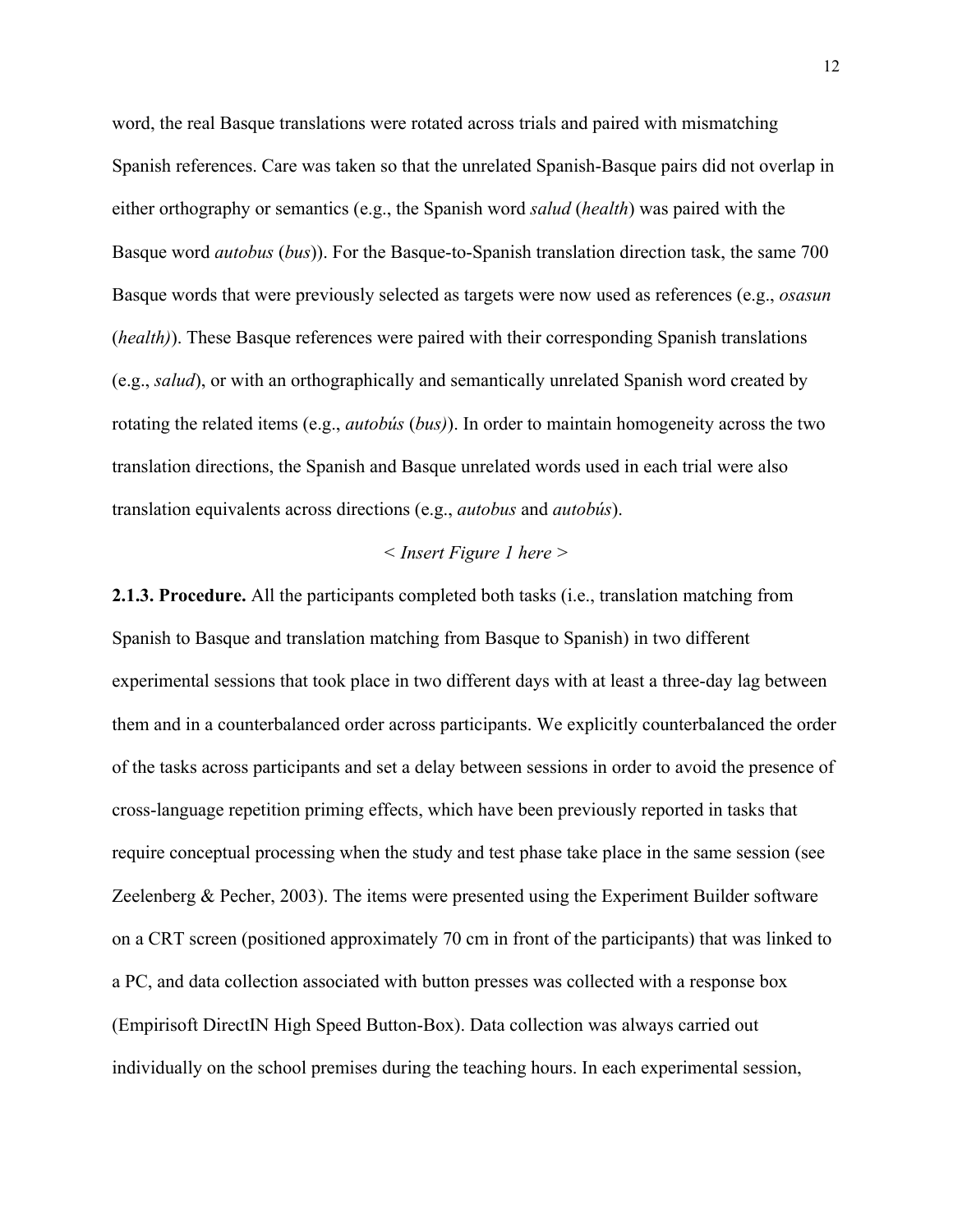participants were informed that they were going to be presented with a series of words corresponding to the reference language (Spanish or Basque, depending on the translation direction) presented in the center of the screen, followed by two words in a different language presented on the left and right sides of the screen. They were instructed to press, as quickly and accurately as possible, one out of two buttons on the response box to indicate which of the two target words corresponded to the exact translation of the reference word (the leftmost or the rightmost button, depending on the location of the correct translation on the screen). Across trials, half of the correct translations for each reference appeared on the right of the screen, and the other half appeared on the left side. Each trial started with the presentation of a mask (e.g., *######*) for 500ms located in the exact place were the reference would appear. Then the corresponding word was presented in uppercase Courier New font for 1000ms. Finally, the two target words were presented in lowercase letters until a participant responded or for a maximum of 5000ms (see Figure 2). After each trial, feedback about the accuracy was provided for 500ms in the center of the screen ( $\odot$  for correct responses and  $\odot$  for incorrect responses). The order of trial presentation was randomized across participants, and there were 6 small breaks during the experiment. Prior to the experimental trials, each participant was presented with a short practice consisting of 20 items (10 requiring a left response and 10 requiring a right response). All interactions with the participants and the experimental instructions were in the language corresponding to the references. Each experimental session lasted for around 50 minutes.

*< Insert Figure 2 here >*

#### **2.2. Results**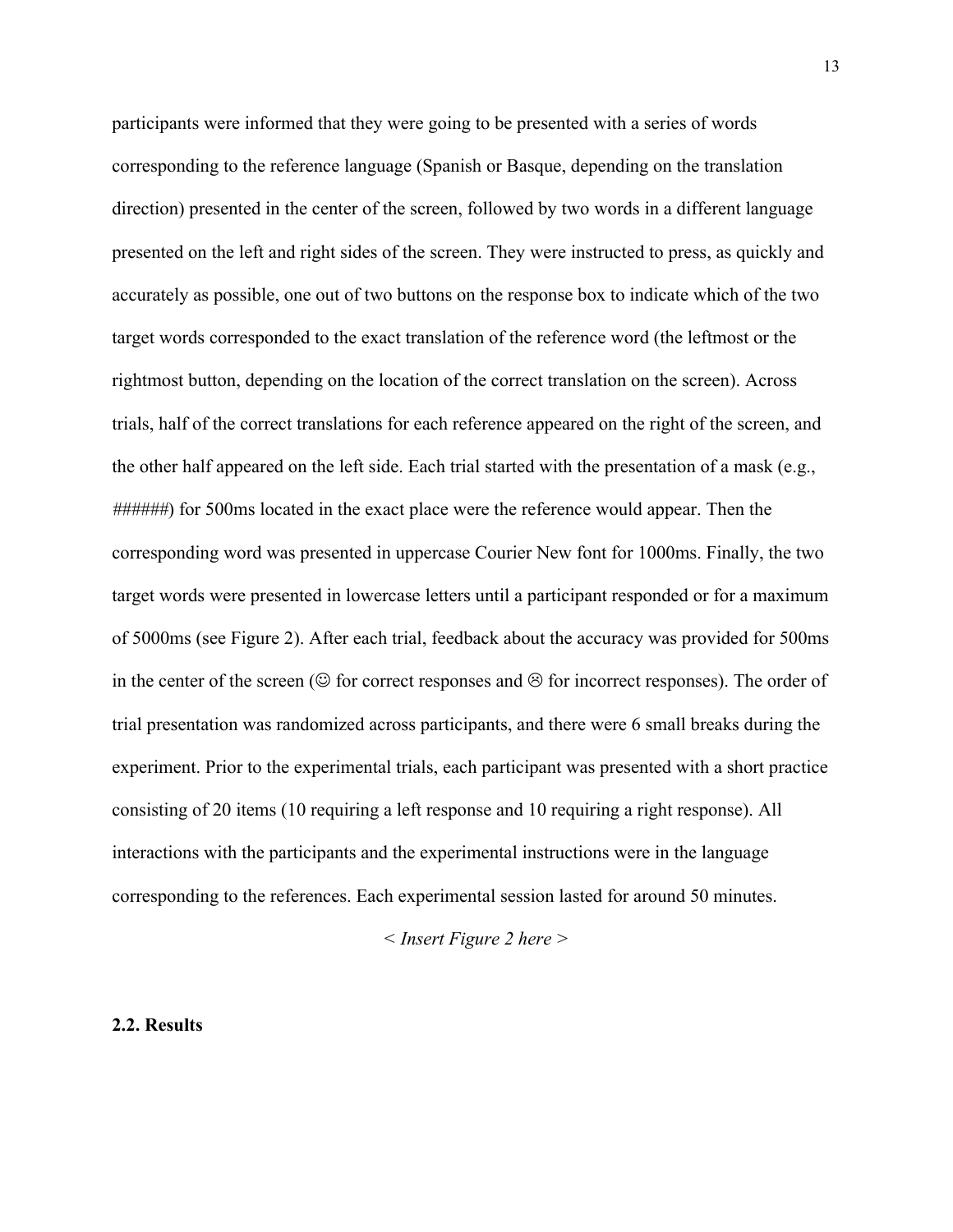Correct RTs for target words were analyzed with linear mixed effects (*lme*) models as implemented in the *lme4* package (Bates, Maechler, Bolker, & Walker, 2014) in *R* (R CoreTeam, 2013). Significance p-values and Type III F-statistics for main effects and interactions were calculated using Satterthwaite approximations to degrees of freedom as implemented in the *lmerTest* package (Kuznetsova, Brockhoff, & Christensen, 2014). Timeouts (Basque targets: .59%; Spanish targets: .52%), errors (Basque targets: 7.72%; Spanish targets: 9.10%), and RTs shorter than 300 ms (Basque targets: .24%; Spanish targets: .41%) were excluded from the analysis. For each translation direction, latencies shorter than Q1-2.5\*IQR and longer than Q3+2.5\*IQR for each participant (Basque targets: 1.78%; Spanish targets: 1.94%) and item (Basque targets: 1.80%; Spanish target: 1.86%) were also discarded. This resulted in a dataset of 123,076 data points. Transformed RTs, either by the inverse-transform (-1000/RT) or logarithmic scale attenuated the skew in their distribution just for the oldest participants. Therefore, in order to avoid any age-dependent bias in the distribution of the RTs in the analysis, RTs were entered into the model without any transformation.

We first investigated the presence of a significant interaction between the continuous predictor *Cognate Rate and Age,* and the categorical factor *Translation Direction (*i.e., *Spanishto-Basque* and *Basque-to-Spanish)* with subjects and items as crossed random factors (e.g., Baayen, 2008; Baayen, Davidson, & Bates, 2008). Apart from the experimental conditions, we also considered three other control variables that might affect decision latencies along the experimental session, as shown in previous studies (e.g., Diependaele, Duñabeitia, Morris, & Keuleers, 2011; Mulder, Dijkstra, Schreuder, & Baayen, 2014, among others). Thus, reaction times to the previous trial (*Previous Response*), *Trial Order,* and *Session Order* were considered as predictors. The maximal-order interaction of the within-unit predictors of interest were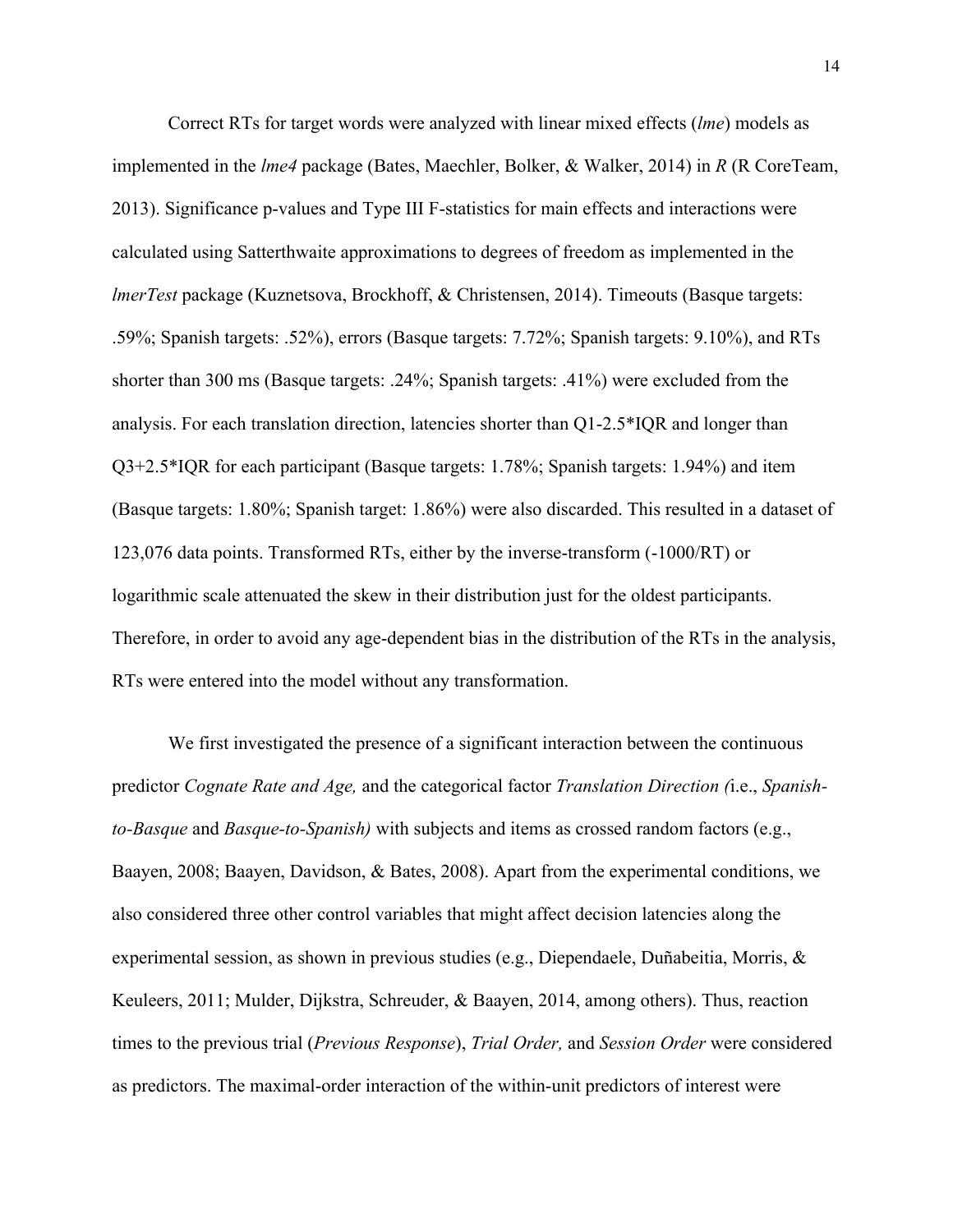included as random slopes (see Barr et al., 2013). The random-effect structure of the final model consisted of random intercepts for *Item* (SD=145), and *Subject* (SD=206), by-subject random slopes for the interaction of *Cognate Rate* with *Translation Direction* (Basque targets: SD=160; Spanish targets: SD= 162), and by-item random slopes for *Age* (SD=21). Due to the differences in scale of our predictors resulting in a very large eigen value in the model, the predictor *Age* was centered for its inclusion in the final model. The standard deviation of the residual was 339.

#### *< Insert Tables 1 and 2 here >*

The F-statistics associated with the main effects and interactions resulting from the model are presented in Table 1, and Table 2 summarizes the coefficients along with standard errors and t-values. Results from the model showed a significant inverse relation between reaction times and *Age*, showing that response latencies decreased as age increased. The main effect of *Cognate Rate* was significant, showing that response latencies also decreased as the cognate status of words increased (i.e., translation equivalents with large orthographic overlap across languages yielded shorter response latencies). The main effect of *Translation Direction* was significant, showing that participants responded faster when targets were presented in Spanish than when they were presented in Basque. This factor significantly interacted with *Age*, showing that the decrease in reaction times as *Age* increased was milder for Spanish targets (b= -78, SD= 10, t=-8.22, p<.001) than for Basque targets ( $b = -87$ , SD=10,  $t = -9.14$ , p<.001; see Figure 3). Interestingly for the purposes of the current study, the interaction between *Cognate Rate* and *Age* resulted significant in the model and did not significantly differ between both translation directions (see Table 1). As can be seen in Figure 3 (b and c), there was a marked decrease in the reaction times as the orthographic overlap between languages increased and, critically, the magnitude of these cognate effects diminished with age. In other words, results showed that the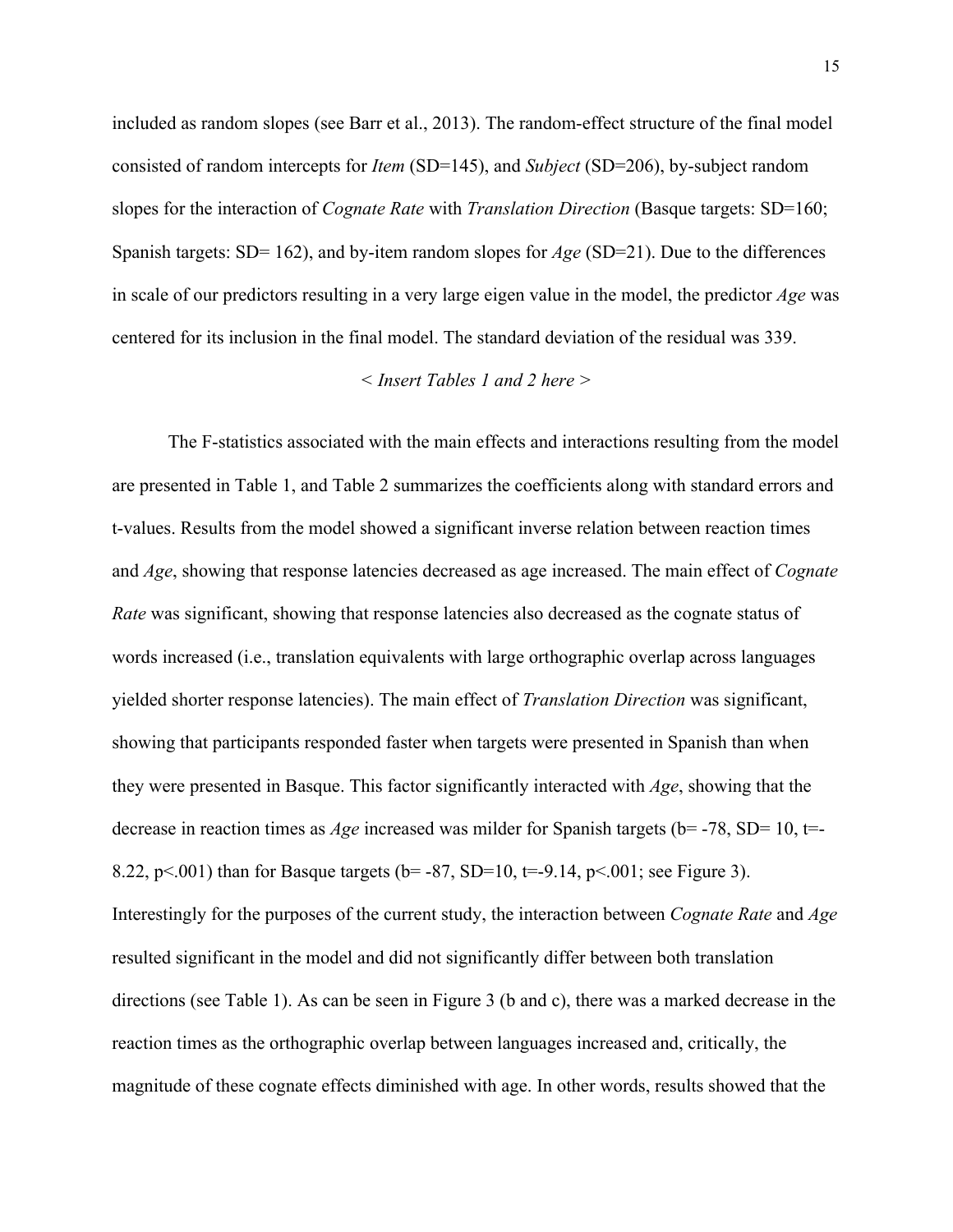magnitude of the cognate effects significantly decreased as an inverse function of age in both translation directions (Basque targets:  $b=41$ , SD= 8,  $t=5.30$ ,  $p<.001$ ; Spanish targets:  $b=36$ ,  $SD= 8$ ,  $t=4.51$ ,  $p<001$ , being maximal at initial stages of reading development and progressively diminishing with age.

$$
<
$$
 Insert Figure 3 here  $>$ 

Recent research has suggested that the classic cognate effects may depend on the presence of identical (fully overlapping) cognates within the list of stimuli (see Comesaña et al., 2015; see also Comesaña et al., 2012). Given that the current experiment also included identical cognates, we decided to further explore whether the presence of such translation equivalents may have modulated the results by reanalyzing the data while excluding fully overlapping cognates from the list. Tentatively, it could be argued that, in the context of the current experiment, translation recognition of full cognate words (translation equivalents with cognate rates of 1) could be guided by a mere repetition-match strategy, thus boosting the presence of a cognate effect. To ensure that the results of the model were not biased by this factor, the same model was refitted by excluding fully overlapping cognate translations from the set (86 items). Importantly, the analysis yielded a similar pattern of results. The three main effects remained significant (*Cognate Rate*: F=145.25, p<.001; *Age*: F=43.83, p<.001, *Translation Direction*: F=18.93, p<.001). As in the analysis with the whole set of items, in this new analysis the interaction between *Age* and *Translation Direction* was also found (F=6.79, p<.01) and, critically, the interaction between *Cognate Rate* and *Age* was also replicated (F=14.95, p<.001), showing that response latencies diminished as the orthographic overlap between translations increased, and that these cognate effects diminished with *Age* in both translation directions (Basque targets: b= 40, SD= 9, t=4.72, p<.001; Spanish targets: b= 34, SD= 9, t= 3.84, p<.001). Furthermore, the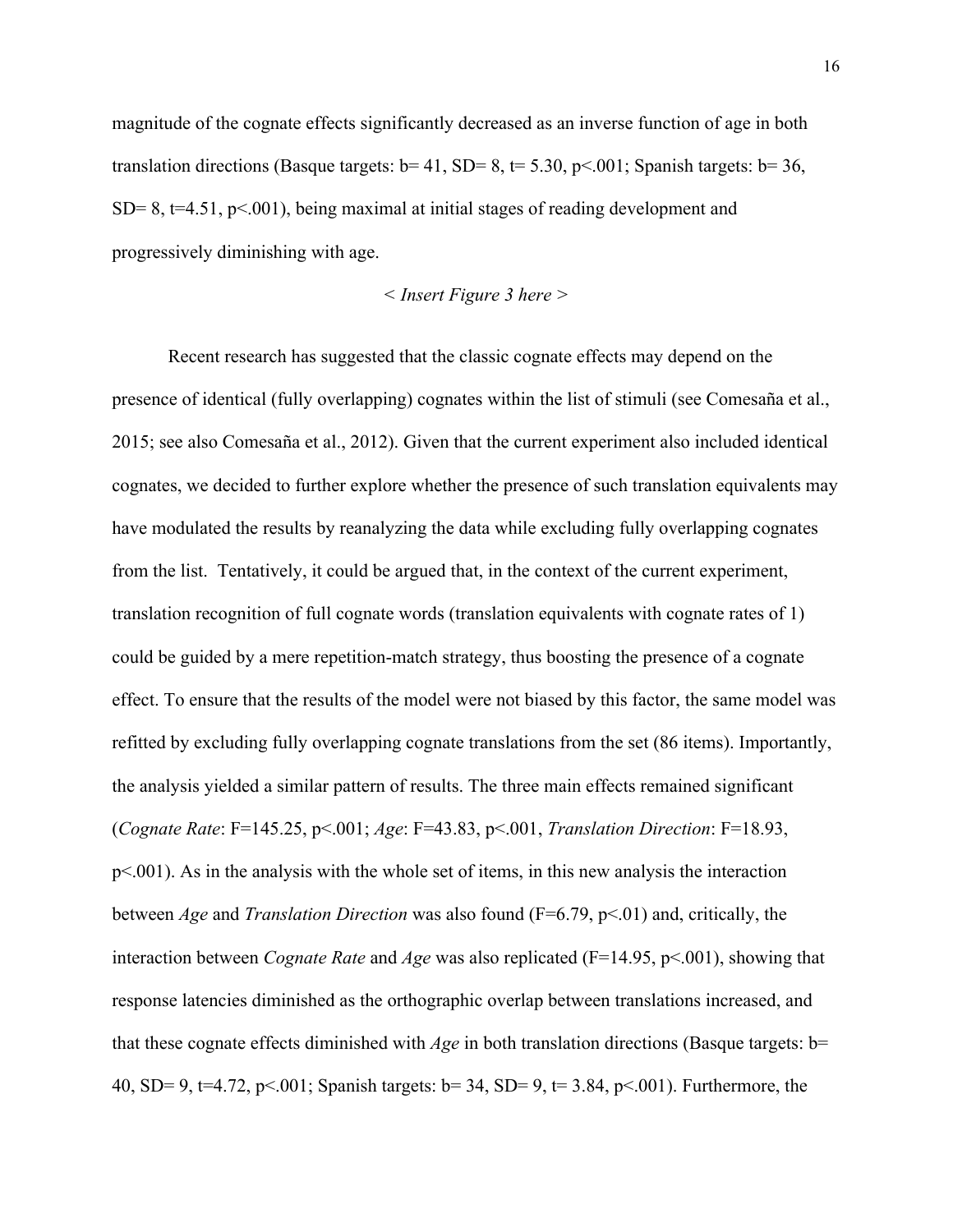magnitude of these effects did not statistically differ between translation directions ( $F=65$ ,  $p=.52$ ).

Previous literature has shown that overall speed differences across participants can lead to spurious over-additive interactions (see Faust, Balota, Spieler, & Ferraro, 1999; Ziegler, Bertrand, Lété, & Grainger, 2014, among others). Not surprisingly, the participants tested in the current study showed an overall effect of *Age* (i.e., shorter reaction times for the older participants), and this could be thought to contribute to the greater *Cognate Rate* effects (i.e., the more marked slopes) for the younger participants. To address this critical issue, we standardized the data for each participant using z-scores. Thus, data were transformed so that each participant had a mean of 0 and a standard deviation of 1 in each translation direction. We then reanalyzed these data following the same structure used in the main analysis in order to explore whether the interaction between *Age* and *Cognate Rate* remained significant with the standardized scores. Results are summarized in Tables 3 and 4. Results confirmed the significant inverse relationship between *Cognate Rate* and *Age*, as shown in the analysis on the non-standardized RTs. The interaction between these two continuous predictors of interest was significant, showing that the slope of *Cognate Rate* was more pronounced for older than for younger participants (i.e., greater cognate effects for younger children; see Figure 4). Hence, the results from the analysis on the transformed data replicated the initial analysis, showing that as the age increased, the magnitude of the cognate effects decreased.

> *< Insert Tables 3 and 4 here > < Insert Figure 4 here >*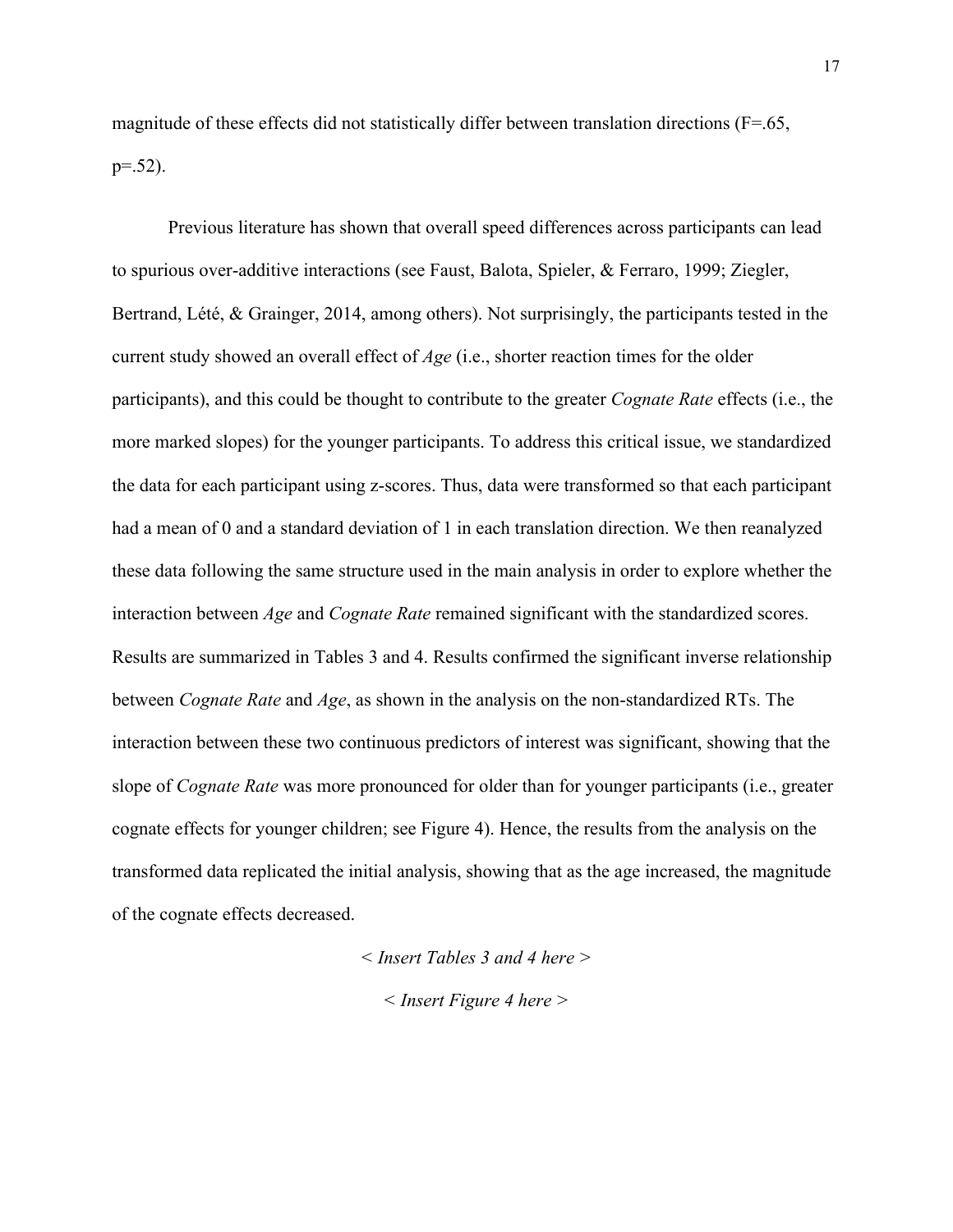#### **4. General Discussion**

The main goal of the present study was to investigate how the degree of orthographic overlap between translation equivalents influenced bilingual word recognition processes at different stages of reading development, in order to better understand how bilingual lexical organization changes over the course of bilingual reading consolidation. We tested 100 Spanish-Basque bilinguals of different ages in two translation recognition tasks (Spanish-to-Basque translation direction and Basque-to-Spanish translation direction). Results showed a general modulation of reading performance as a function of reading development. The younger the participants were, the slower the translation recognition process. In addition, and more importantly for the focus of this study, the results showed that the degree of orthographic overlap between translation equivalents helped bilingual translation recognition and, critically, that this cognate effect progressively diminished with age.

Results showed that the response latencies to translation equivalents decreased with age. Hence, we observed a general modulation of bilinguals' ability to recognize translation equivalents that is related to their general reading skills and to their stage of reading development. These general results from the translation recognition task are in line with evidence from monolingual samples showing that general reading skills get progressively tuned and consolidated during the transition from childhood to adolescence (see Grainger et al., 2012). It is well known that at the early stages of reading development several factors play an important role and affect the variability observed in children's proficiency while reading (e.g., general cognitive development, working memory capacity, general intelligence, exposure to print at home, etc.) and that this variability tends to diminish by the end of elementary education (Coombe, 2010; Ellis, 1996; Folse, 2004; Nation, 1990, 2001, 2006; Papagno & Vallar, 1995; Service, 1992).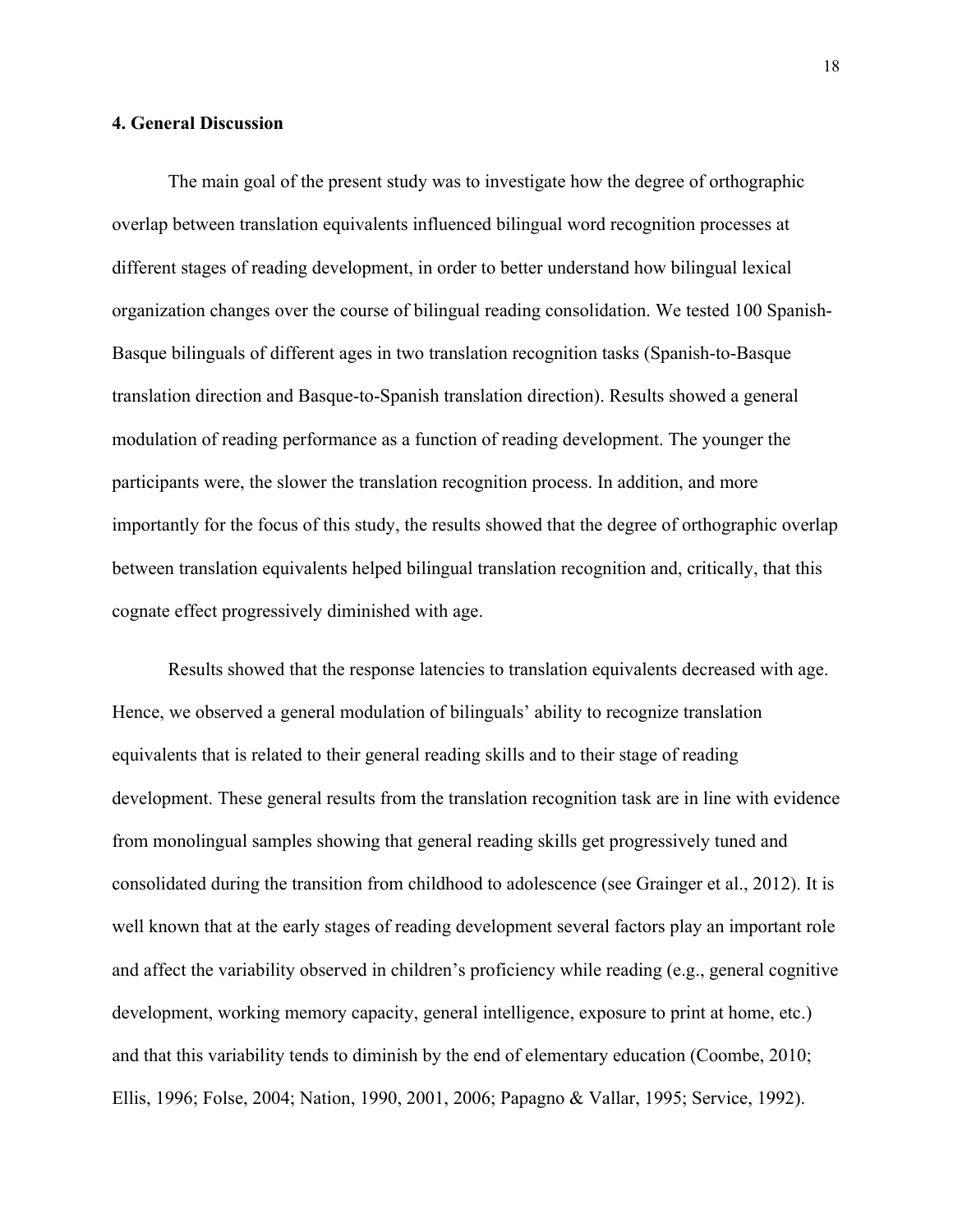Critically, response latencies were modulated by the degree of orthographic overlap between translation equivalents, showing that along the continuum of cognate status, cognate words were recognized faster than non-cognate words (see Figure 2). The degree of orthographic overlap between translation equivalents is a critical aiding factor during the bilingual word recognition process, as shown by multiple studies demonstrating facilitation effects for cognates over non-cognates using different tasks and paradigms (e.g., Boada et al., 2013; De Groot & Comijs, 1995; De Groot, Dannenburg, & Van Hell, 1994; Duñabeitia, Perea, & Carreiras, 2010). In the current study we replicated this cognate advantage in the translation recognition task using a continuous measure of the degree of cross-linguistic orthographic overlap (based on the length002Dcorrected Levenshtein distance; see Casaponsa et al., 2015; Duñabeitia et al., 2013; Schepens et al., 2011; see also Prior, Kroll, & MacWhinney, 2013, for an alternative approach). The present experiment adds to that evidence by showing a general cognate facilitation effect that increases as a direct function of the degree of orthographic overlap between translation equivalents. Participants' response latencies decreased as the orthographic similarity between the translation equivalents increased.

Even though all participants had already acquired basic reading skills and were proficient in both of their languages, there was a clear-cut gradation of the degree of automation and consolidation of the bilingual visual word recognition processes as a function of age. In this line, results showed a significantly better performance in the translation recognition task for older than for younger participants (i.e., shorter response latencies). Moreover, this pattern was replicated in both language translation directions (Spanish-to-Basque and Basque-to-Spanish). While the effect of age was significantly stronger in the Spanish-to-Basque translation direction than in the Basque-to-Spanish translation direction, the magnitude of the effect of cognate rate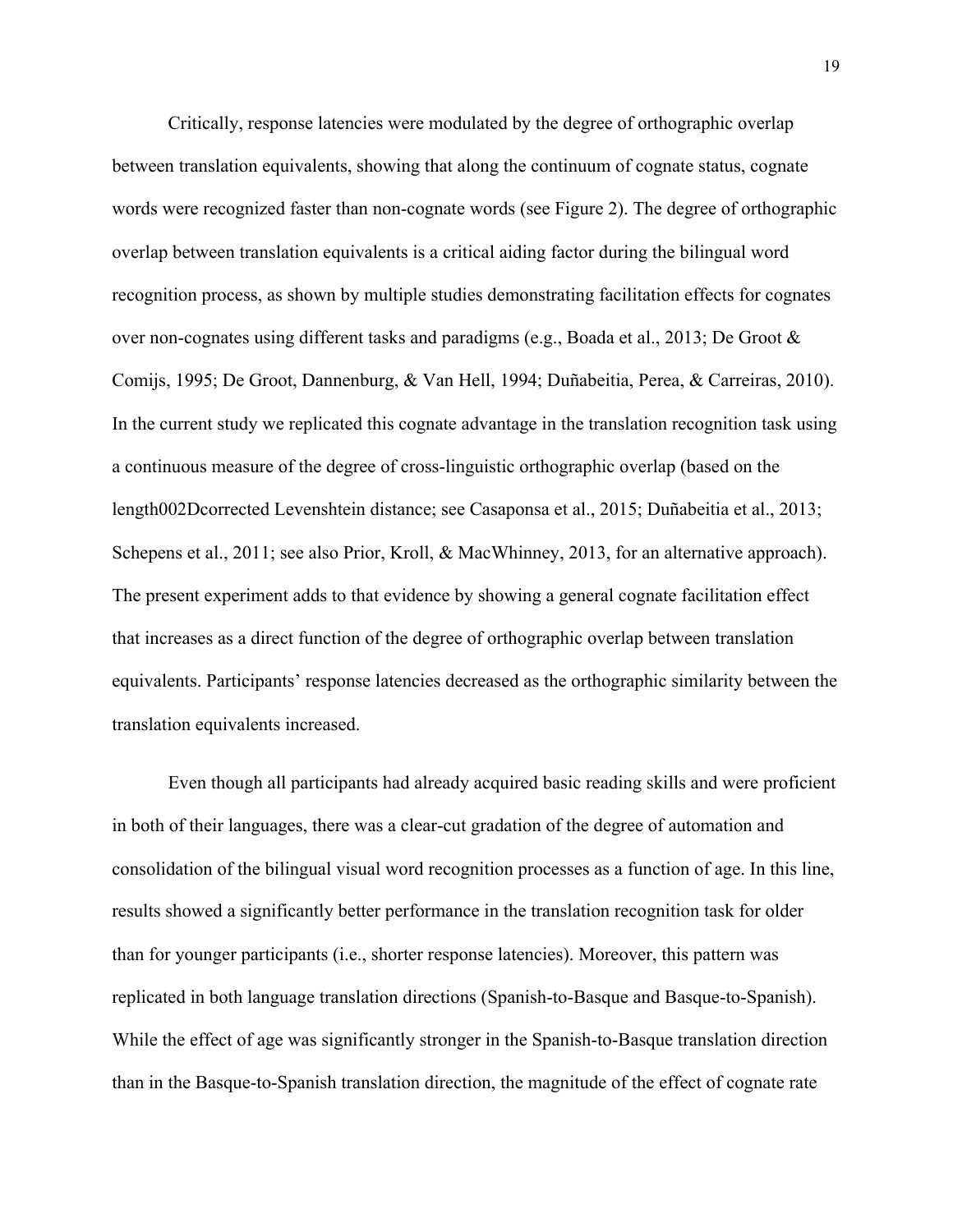was not modulated by the translation direction. In other words, the direction of the translation recognition process had little impact on the observed decreasing pattern of cognate effects across age. This is not such a surprising finding, considering that in simultaneous balanced bilinguals a straightforward L1-L2 division cannot be made at the level of proficiency, given that they are equally proficient in both languages. Their languages are in that sense better characterized as *multiple L1s* (see Duñabeitia, Dimitropoulou, Uribe-Etxebarria, Laka, & Carreiras, 2010; Duñabeitia, Perea, & Carreiras, 2010; Perea, Duñabeitia, & Carreiras, 2008).

More importantly, the effect of orthographic overlap between translation equivalents was modulated by the age of the bilingual participants. The younger the children were, the greater facilitation effects along the cognate status continuum were found, and these results were replicated in both translation directions. Furthermore, an analysis of the data using z-scores in order to control for the fact that younger children were much slower on the task than older participants showed that these results did not depend on the general speed of response. These results suggest that less proficient readers are more responsive to and reliant on cross-language orthographic overlapping features than more experienced readers, and that they benefit more from these types of cues during bilingual word recognition. Hence, these results demonstrate that cognate effects are not only maximal at lower levels of L2 proficiency (see Bultena et al., 2014), but also at lower levels of reading skills, even when the participants tested are highly proficient in the two languages at test. (Note in this regard that all bilinguals tested in the current study attended a bilingual school and had acquired reading in both languages simultaneously). This is in line with the evidence suggesting that the orthographic characteristics of words play an important role during word processing in young children (e.g., Davis, Castles, & Iakovidis, 1998;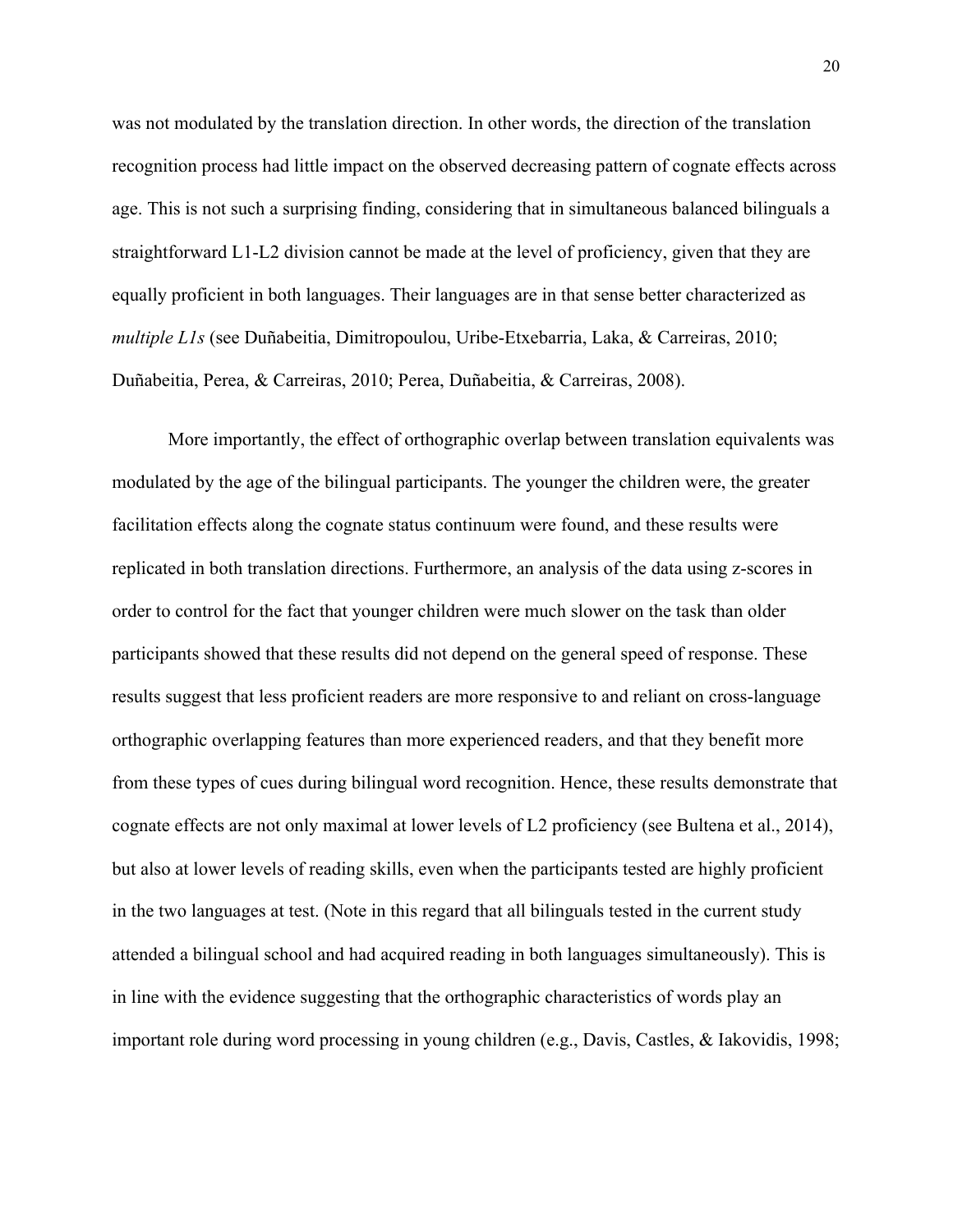Grainger & Ziegler, 2011; Grainger et al., 2012; Ziegler et al., 2014), and extends this finding to bilingual word processing.

The present results complement a recent observation from a word production study by Poarch and van Hell (2012) testing bilingual children's sensitivity to the cognate status of words by extending those results to the visual word recognition domain suggesting that the cognate effects diminish as an inverse function of age in translation recognition tasks. The highly proficient non-balanced bilingual samples tested by Poarch and van Hell in their picture naming study displayed significant cognate effects in both their L1 and L2, and critically, the magnitude of the cognate effects was found to be much larger (specifically, two times larger) for children with a mean age of 7.28 years than for young adults with a mean age of 24.4 years. (Note, however, that Poarch and van Hell did not directly statistically compare the magnitude of the cognate effects across the ages). Hence, the present study extends those findings by demonstrating that sensitivity to cross-language orthographic overlap diminishes with age in highly proficient bilinguals in a language comprehension task. In a related vein, it is worth noting that in a bilingual language comprehension study using the lexical decision task with young Dutch learners of English, Brenders et al. (2011) also showed significant cognate effects in the L2 (but not in the L1) for three groups of relatively proficient non-balanced bilingual children (mean ages of 10.5, 12.6 and 14.3 years). However, and in partial contrast to the present results, the interaction between cognate status and group did not result significant in the study by Brenders et al., thus suggesting that the cognate effects remained relatively constant across ages. Nonetheless, there are sufficient reasons to believe that the present results and those reported by Brenders et al. are not at odds. Leaving aside the differences in the tasks at stake (lexical decision vs. translation recognition), in the present study we tested highly proficient bilingual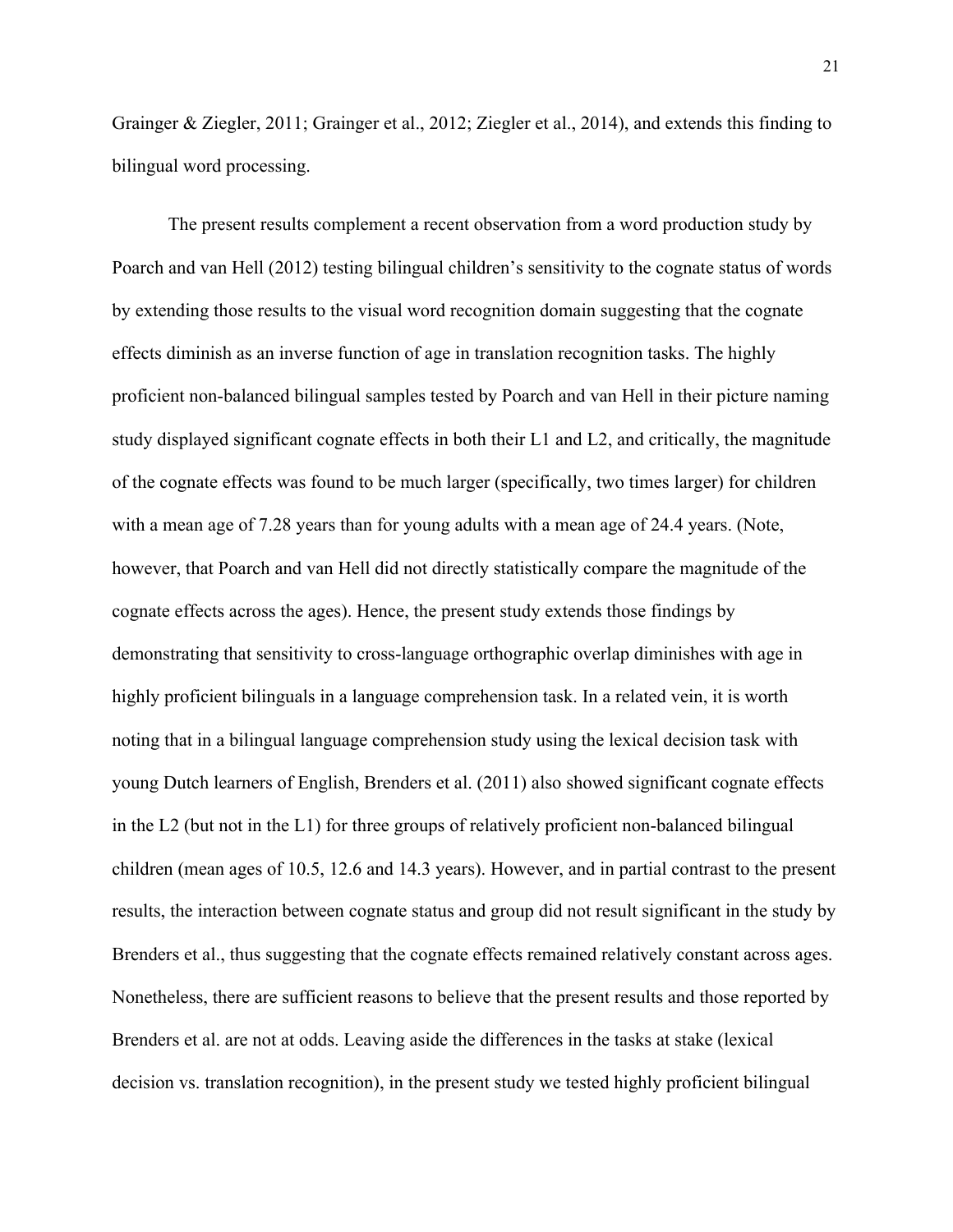children from different ages immersed in a bilingual community and who were attending a bilingual school where the two active languages (Spanish and Basque) are used a similar amount of time, while Brenders and colleagues tested a completely different group of bilinguals with much more limited exposure to their L2 (i.e., they were native Dutch children living in monolingual Dutch families, and they had been exposed to English as a second language only in the academic context). Besides, the amount of exposure to English as a second language of the children tested in the Brenders et al. study largely varied across groups (i.e., 5 months for the younger group, and 3 and 5 years for the two older groups, respectively), thus making a direct comparison between the two cohorts difficult.

Which are the mechanisms responsible for the developmental changes in the cognate effects observed in the current study? The first approach interpreting the finding of the cognate effects' diminution as a function of age relies on the different reading skills (i.e., reading expertise) of the participants tested. Our bilingual children's two languages are essentially transparent, in that there are relatively unambiguous grapheme-phoneme correspondences that are shared across Basque and Spanish. Relatedly, developmental studies on reading acquisition and consolidation in multiple languages suggest that inexperienced readers of orthographically consistent languages strongly rely on recoding strategies based on small ortho-phonological units (i.e., the psycholinguistic grain size theory; see Ziegler & Goswami, 2005, 2006), and that larger size units are used once reading has been consolidated. Hence, according to these premises, we tentatively interpret the larger cognate effects observed during translation recognition for younger rather than for older participants as a consequence of the greater reliance of the former on sub-lexical units, which in the case of cognate translations are shared across languages, thus speeding up the recognition process. The shared (language-independent) nature of sub-lexical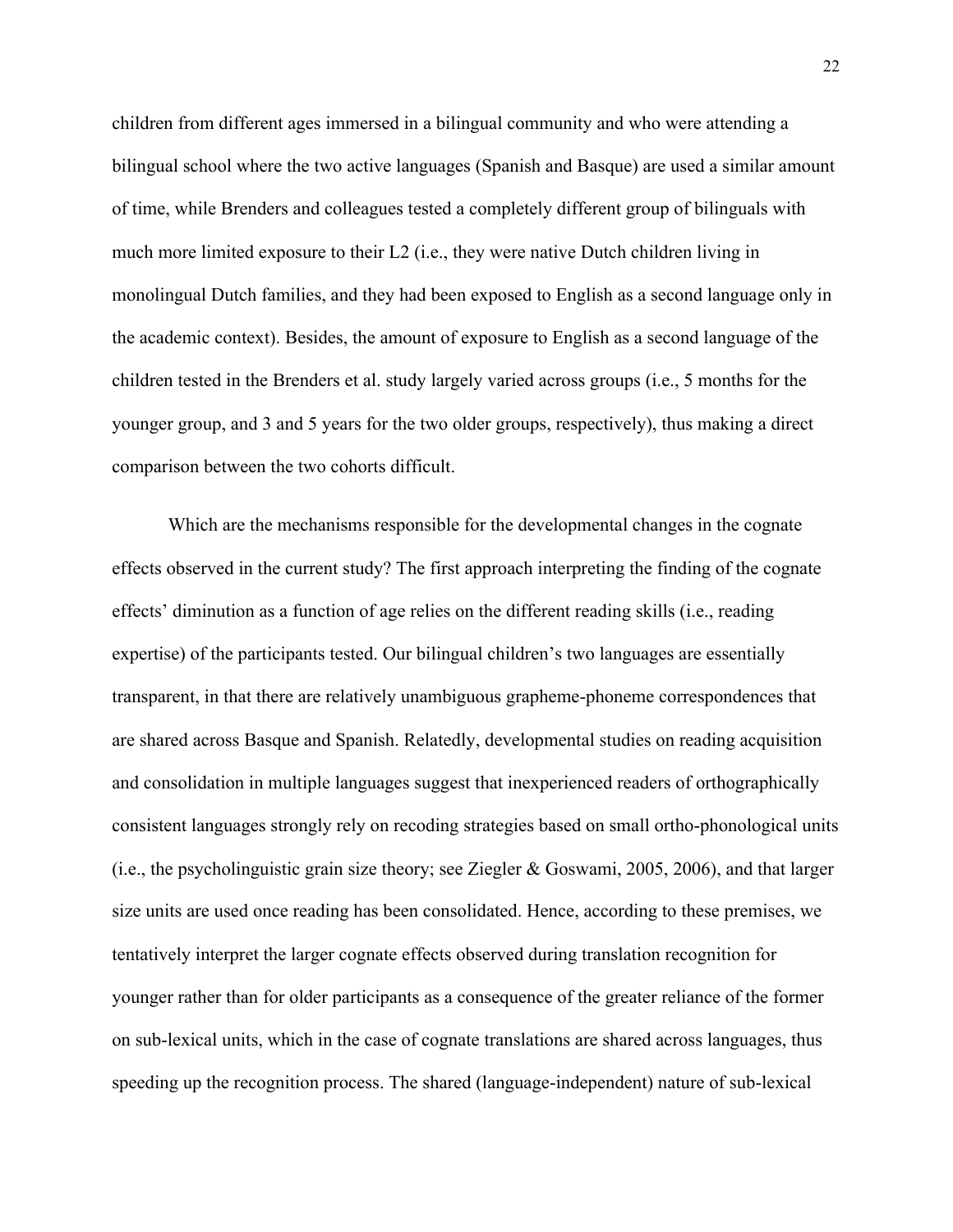orthographic and phonological units that we assume here is in line with preceding studies on biscriptal readers suggesting that graphemes and phonemes that are identical across languages or scripts (with identical spelling-sound correspondences) are integrated in a single orthographic lexicon (see Dimitropoulou, Duñabeitia, & Carreiras, 2011c; Havelka & Rastle, 2005). In contrast, and as suggested by Ziegler and Goswami (2006), consolidation of reading skills involves a lesser degree of reliance on sub-lexical cues during visual word identification, and this could partially explain why older bilinguals exhibit reduced cognate effects (see also Acha & Perea, 2008, and Kohnert, 2010). In a related vein, studies exploring similarities and differences in the magnitude of cognate effects between young and older bilingual adults have also suggested a critical modulation of cross-language interactions as a function of age. It has been proposed that "lexical access in older bilinguals may be detrimentally affected by the form similarity of cognate translations" (Siyambalapitiya, Chenery, & Copland, 2009, p. 548), in line with previous research demonstrating that the reliance on form similarity between competing lexical forms dramatically changes as a function of age (see Logan & Balota, 2003), so that the cognate effects can vanish (and even go in the opposite direction) in the elderly.

Developmental models of bilingual lexical access have proposed that lateral inhibition processes that are responsible for the management of cross-language interactions are strengthened as a function of experience (see BIA-d model, Grainger et al., 2010). Following the rationale of the Bilingual Interactive-Activation model (BIA; Grainger & Dijkstra, 1992; van Heuven, Dijkstra, & Grainger, 1998), the BIA-d model assumes that at the initial stages of visual word recognition, lexical access is non-selective, and language-specific representations are accessed "due to the conjoint operation of top-down and lateral inhibitory mechanisms" (Grainger et al., 2010, p. 271). According to this model, the excitatory connections between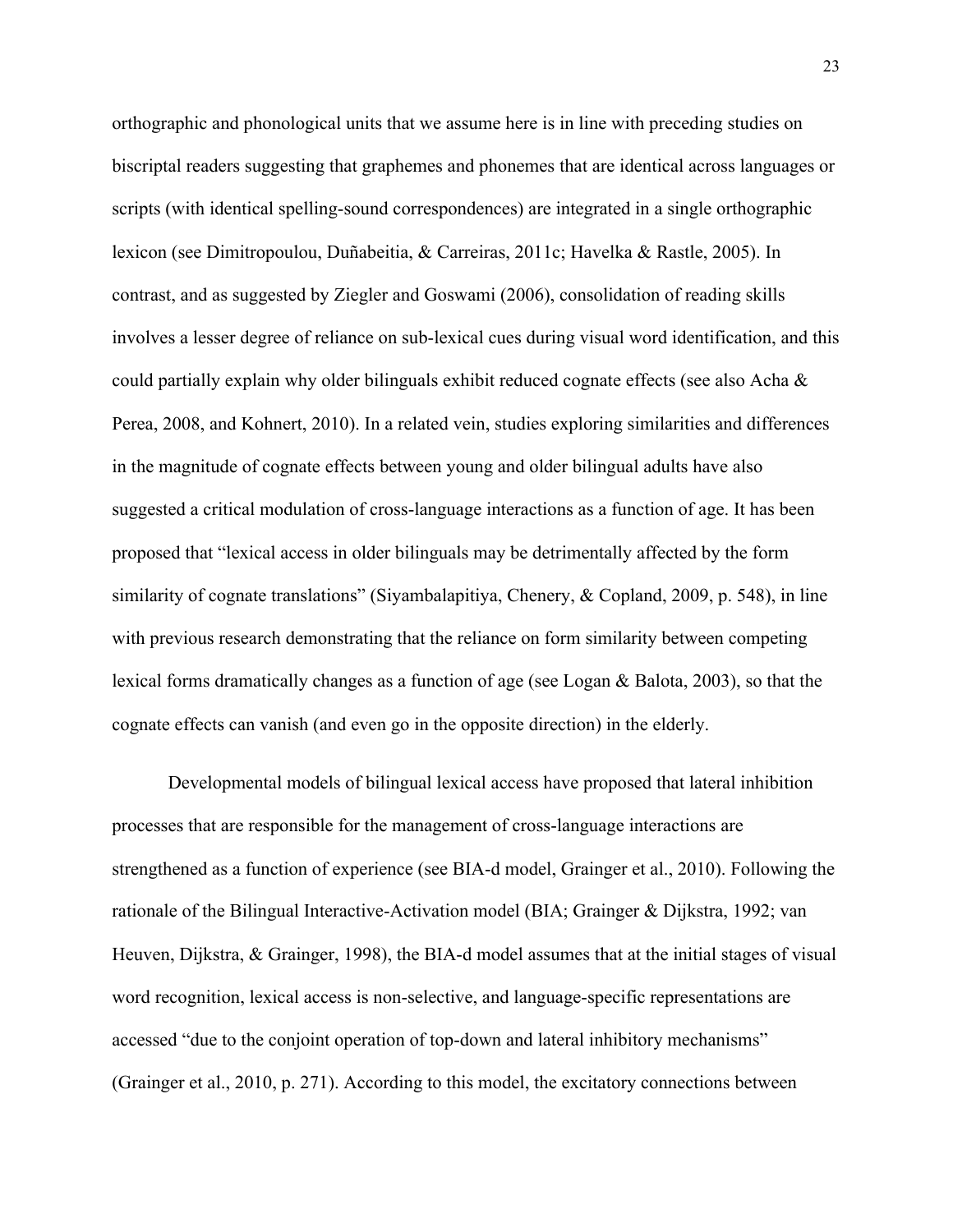translation equivalents are initially enhanced in the presence of orthographic overlap (thus explaining the cognate facilitation effect), but it is predicted that these excitatory connections decay rapidly as proficiency increases, as an inverse function of the development of top-down regulatory mechanisms from the corresponding language nodes and of the development of lateral inhibitory connections between formally overlapping words in the two languages. Hence, the BIA-d model suggests that the strength of the connections between translation equivalents, and especially between orthographically similar translations, is reduced due to the development of lateral and top-down inhibitory connections (Grainger et al., 2010; see also Casaponsa et al., 2015). Hence, one could interpret the current findings based on the different interference suppression skills of younger and older bilingual children, as suggested by the BIA-d model. While it is true that bilingual children master interference suppression in order to deal with the words from one of their two languages with minimal intrusions from the other language (see Martin-Rhee & Bialystok, 2008, for review), the attentional mechanisms supposedly responsible for such language control are not rigidly set during early childhood as they are in continuous development during infancy (e.g., Antón et al., 2014; Rueda et al., 2004). It could be hypothesized that younger children show greater cross-language similarity effects than older children as a consequence of their still immature language control system (yielding impoverished top-down regulatory activity from the language nodes and lateral inhibitory regulation at the lexical level), which makes them more sensitive to cross-language interference effects (here measured by the cognate status of words). While the current results fit well along the lines sketched in the BIA-d model, we acknowledge that this model was initially intended to account for bilingual lexical access in late learners of a second language. Hence, the future revised versions of this developmental model should also incorporate predictions regarding the way in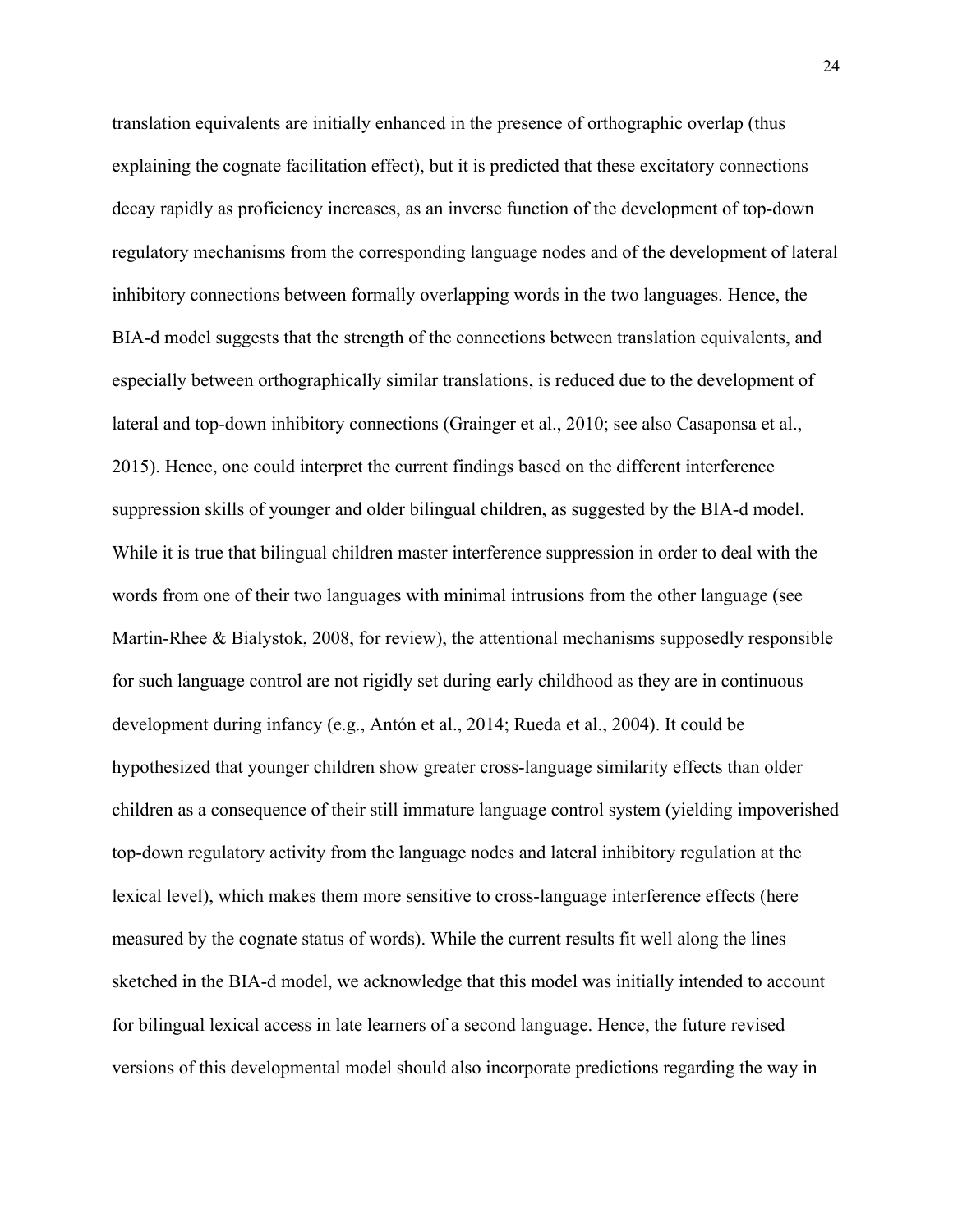which access to the bilingual lexicon is differently mediated by bottom-up and top-down regulatory factors as a function of age in relatively balanced and simultaneous bilinguals.

Together, these results demonstrate that the consolidation of the bilingual orthographic lexicon follows a developmental trajectory during childhood that is initially governed by a greater reliance on cross-language similarity possibly due to the still immature bilingual language control system of novice readers. Once bilingual reading becomes automatic as a function of increased exposure to print and once the attentional mechanisms responsible for cross-language interference suppression are fully set and developed, bilinguals' sensitivity to competing neighboring orthographic representations decays, leading to the progressive diminishing of the cognate effects observed in the current study.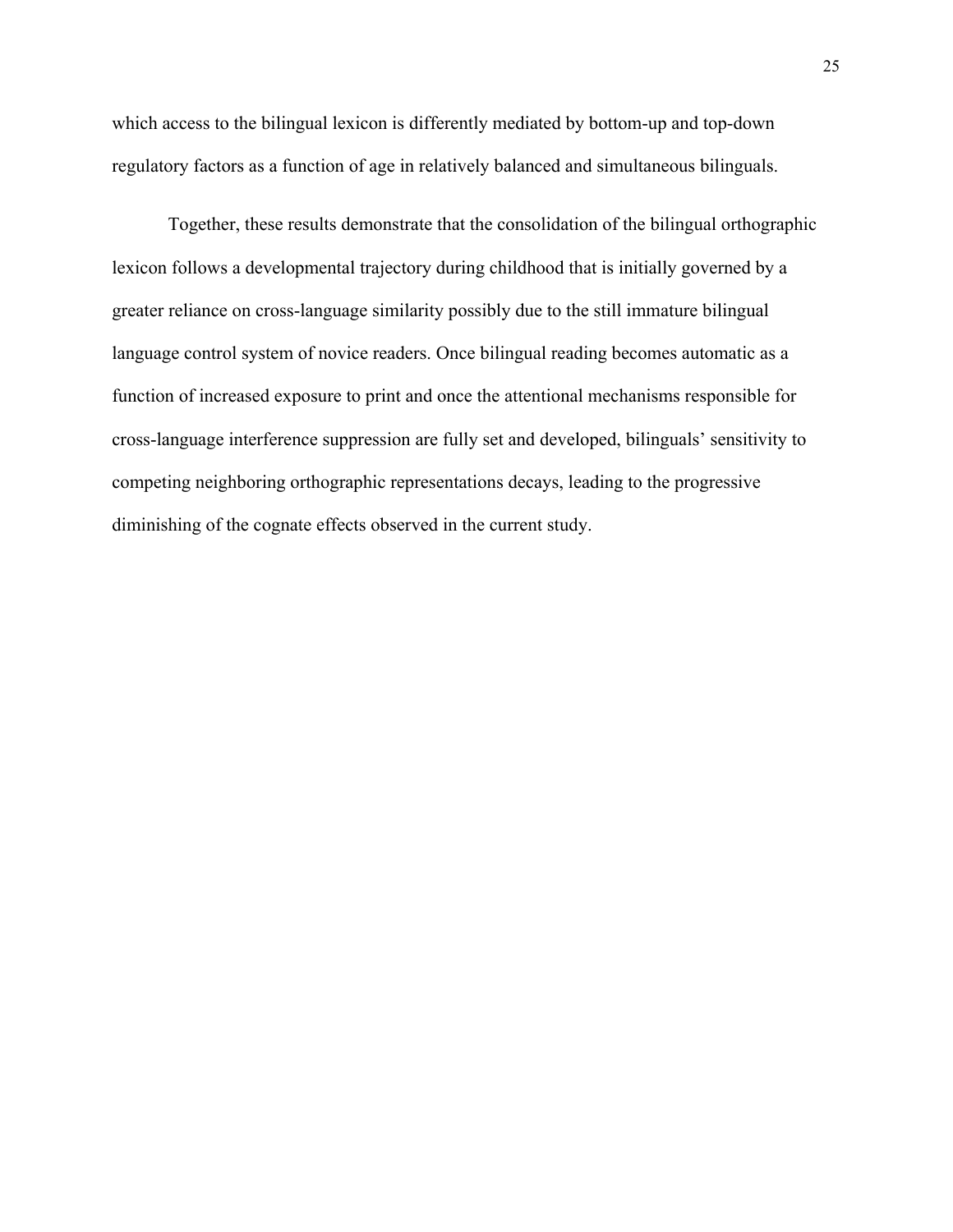#### **References**

Acha, J., & Perea, M. (2008). The effects of length and transposed-letter similarity in lexical decision: Evidence with beginning, intermediate, and adult readers. *British Journal of Psychology, 99*, 245-264.

Antón, E., Duñabeitia, J. A., Estévez, A., Hernández, J. A., Castillo, A., Fuentes, L. J., Davidson, D. J., & Carreiras, M. (2014). Is there a bilingual advantage in the ANT task? Evidence from children. *Frontiers in Psychology, 5*:398.

Baayen, R. H. (2008). *Analyzing Linguistic Data: A Practical Introduction to Statistics Using R*. Cambridge University Press. New York.

Baayen, R. H., Davidson, D. J., & Bates, D. M. (2008). Mixed-effects modeling with crossed random effects for subjects and items. *Journal of Memory and Language, 59*(4), 390- 412.

Barr, D. J., Levy, R., Scheepers, C., & Tily, H. J. (2013). Random-effects structure for confirmatory hypothesis testing: Keep it maximal. *Journal of Memory and Language*, *68*, 255- 278.

Basnight-Brown, D. M., & Altarriba, J. (2007). Differences in semantic and translation priming across languages: the role of language direction and language dominance. *Memory and Cognition, 35*, 953–965.

Bates, D., Maechler, M., Bolker B., & Walker, S. (2014). lme4: Linear mixed-effects models using Eigen and S4. R package version 1.1-7, [Computer software manual]. Available from http://CRAN.R-project.org/package=lme4.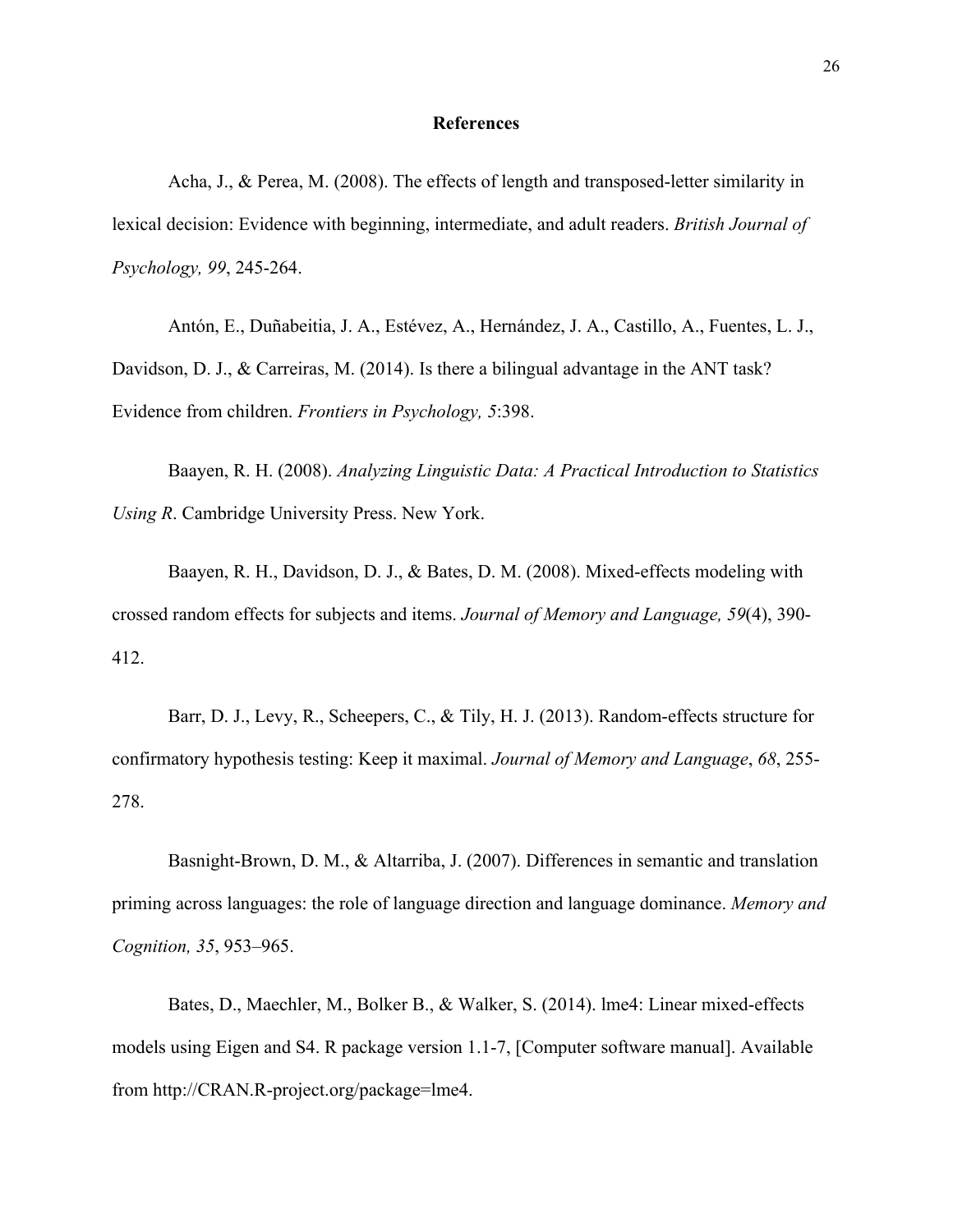Boada, R., Sánchez-Casas, R., Gavilán, J. M., García-Albea, J. E., & Tokowicz, N.

(2013). Effect of multiple translations and cognate status on translation recognition performance of balanced bilinguals. *Bilingualism: Language and Cognition, 16,* 183-197.

Brenders, P., Van Hell, J. G., & Dijkstra, T. (2011). Word recognition in child second language learners: Evidence from cognates and false friends. *Journal of Experimental Child Psychology, 109*, 383-396.

Bultena, S., Dijkstra, T., & Van Hell, J. G. (2014). Cognate effects in sentence context depend on word class, L2 proficiency, and task. *The Quarterly Journal of Experimental Psychology*, *67*(6), 1214-1241.

Caramazza, A., & Brones, I. (1979). Lexical access in bilinguals. *Bulletin of the Psychonomic Society, 13*, 212-214.

Casaponsa, A., Antón, E., Pérez, A., & Duñabeitia, J. A. (2015). Foreign language comprehension achievement: insights from the cognate facilitation effect. *Frontiers in Psychology, 6*:588.

Casaponsa, A., Carreiras, M., & Duñabeitia, J. A. (2014). Discriminating languages in bilingual contexts: The impact of orthographic markedness. *Frontiers in Psychology*, *5*:424.

Castles, A., Davis, C., & Forster, K.I. (2003). Word recognition development in children: Insights from masked-priming. In S. Kinoshita & S. Lupker (Eds.), *Masked priming: State of the art* (pp. 345-360). Hove, UK: Psychology Press.

Chen, H. C., & Ng, M. L. (1989). Semantic facilitation and translation priming effects in Chinese-English bilinguals. *Memory & Cognition*, *17*(4), 454-462.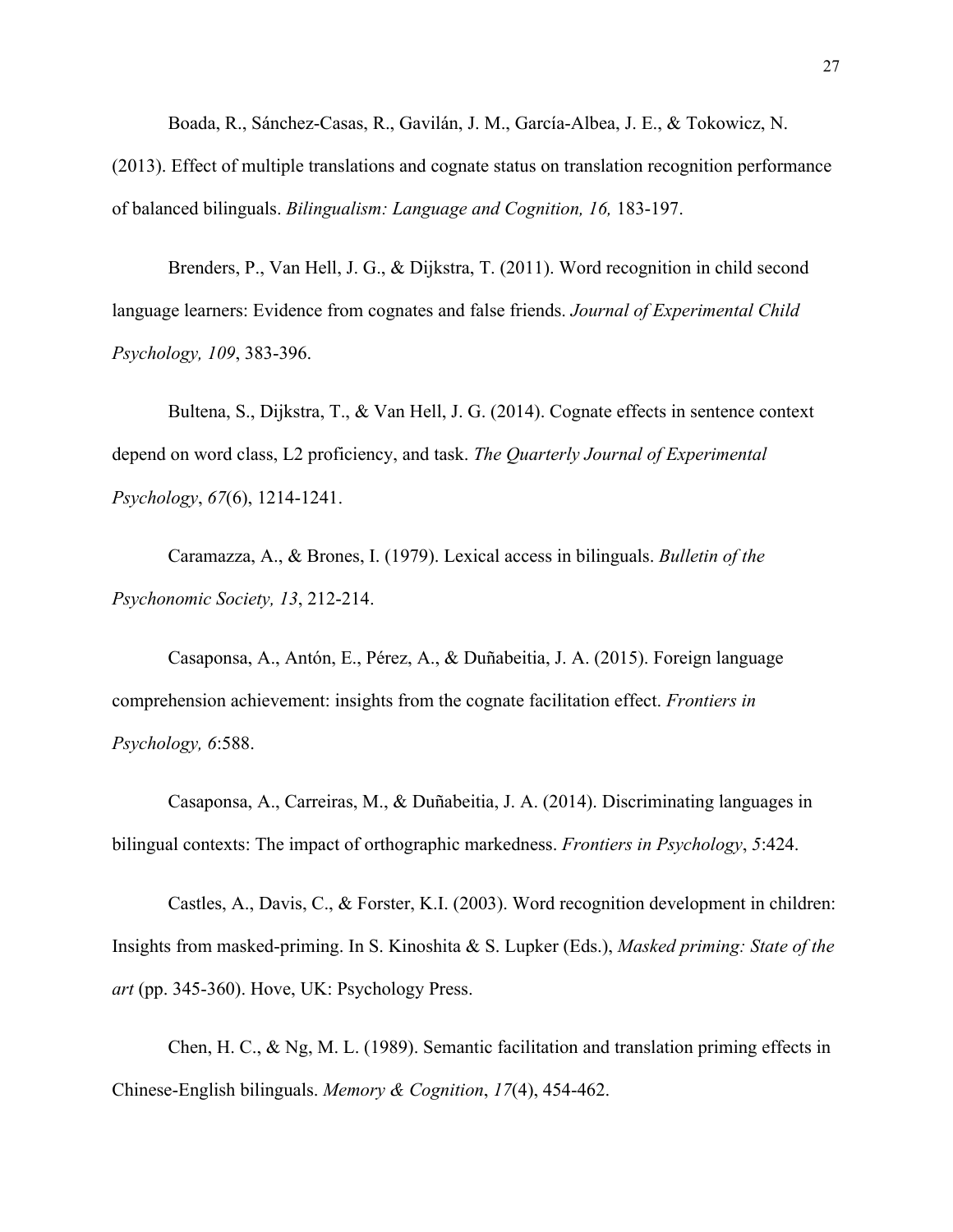Coltheart, M., Rastle, K., Perry, C., Langdon, R., & Ziegler, J. (2001). The DRC model: A model of visual word recognition and reading aloud. *Psychological Review*, *108*, 204 - 258.

Comesaña, M., Ferré, P., Romero, J., Guasch, M., Soares, A. P., & García-Chico, T. (2015). Facilitative effect of cognate words vanishes when reducing the orthographic overlap: The role of stimuli list composition. *Journal of Experimental Psychology: Learning, Memory, and Cognition, 41*(3), 614-635.

Comesaña, M., Sánchez-Casas, R., Soares, A. P., Pinheiro, A. P., Rauber, A., Frade, S., & Fraga, I. (2012). The interplay of phonology and orthography in visual cognate word recognition: An ERP study. *Neuroscience Letters, 529,* 75-79*.*

Coombe, C. (2010). *Assessing vocabulary in the language classroom*. Kuala Lumpur, Malaysia: the Malaysian English Language Teaching Association.

Costa, A., Santesteban, M., & Caño, A. (2005). On the facilitatory effects of cognate words in bilingual speech production. *Brain and Language, 94*, 94-103.

Cristoffanini, P., Kirsner, K., & Milech, D. (1986). Bilingual lexical representation: The status of Spanish-English cognates. *Quarterly Journal of Experimental Psychology, 38A,* 367- 393.

Davis, C. J., & Perea, M. (2005). BuscaPalabras: A program for deriving orthographic and phonological neighborhood statistics and other psycholinguistic indices in Spanish. *Behavior Research Methods, 37*, 665-671.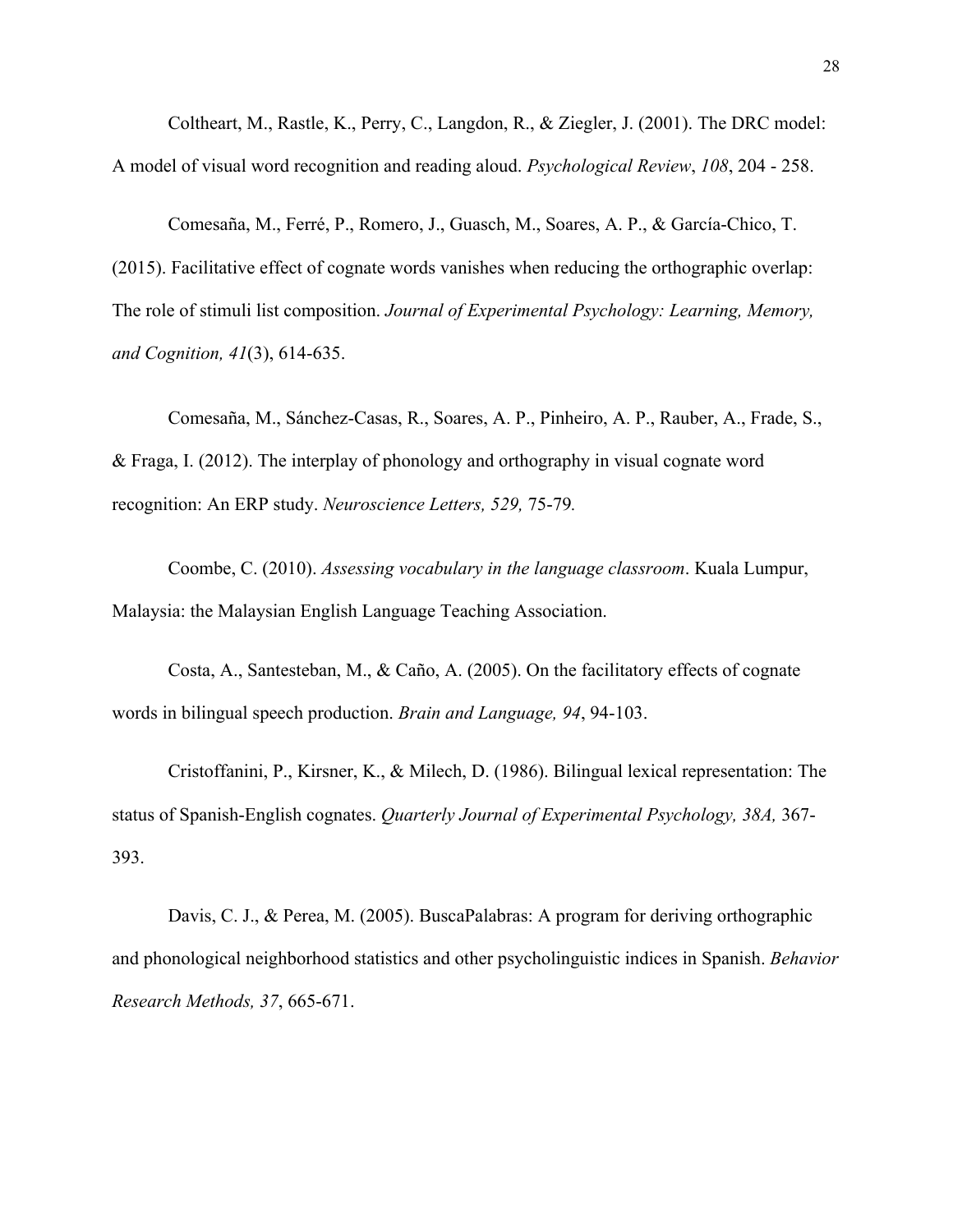Davis, C. J., Castles, A., & Iakovidis, E. (1998). Masked homophone and pseudohomophone priming in children and adults. *Language and Cognitive Processes*, *13*, 625- 651.

De Groot, A. M. B., & Comijs, H. (1995). Translation recognition and translation production: Comparing a new and an old tool in the study of bilingualism. *Language Learning, 45,* 467-509.

De Groot, A. M. B., & Nas, G. L. J. (1991). Lexical representation of cognates and noncognates in compound bilinguals. *Journal of Memory and Language, 30,* 90-132.

De Groot, A. M. B., Borgwaldt, S., Bos, M., & Van den Eijnden, E. (2002). Lexical decision and word naming in bilinguals: Language effects and task effects. *Journal of Memory and Language, 47,* 91-124*.*

De Groot, A. M. B., Dannenburg, L., & Van Hell, J. G. (1994). Forward and backward word translation by bilinguals. *Journal of Memory and Language, 33*, 600-629.

Diamond, A. (2013). Executive Functions. *Annual Review of Psychology, 64*, 135-168.

Diependaele, K., Duñabeitia, J. A., Morris, J., & Keuleers, E. (2011). Fast morphological effects in first and second language word recognition. *Journal of Memory and Language, 64*, 344-358.

Dijkstra, T., Miwa, K., Brummelhuis, B., Sappeli, M., & Baayen, R. H. (2010). How cross-language similarity and task demands affect cognate recognition. *Journal of Memory and Language*, *62*, 284-301.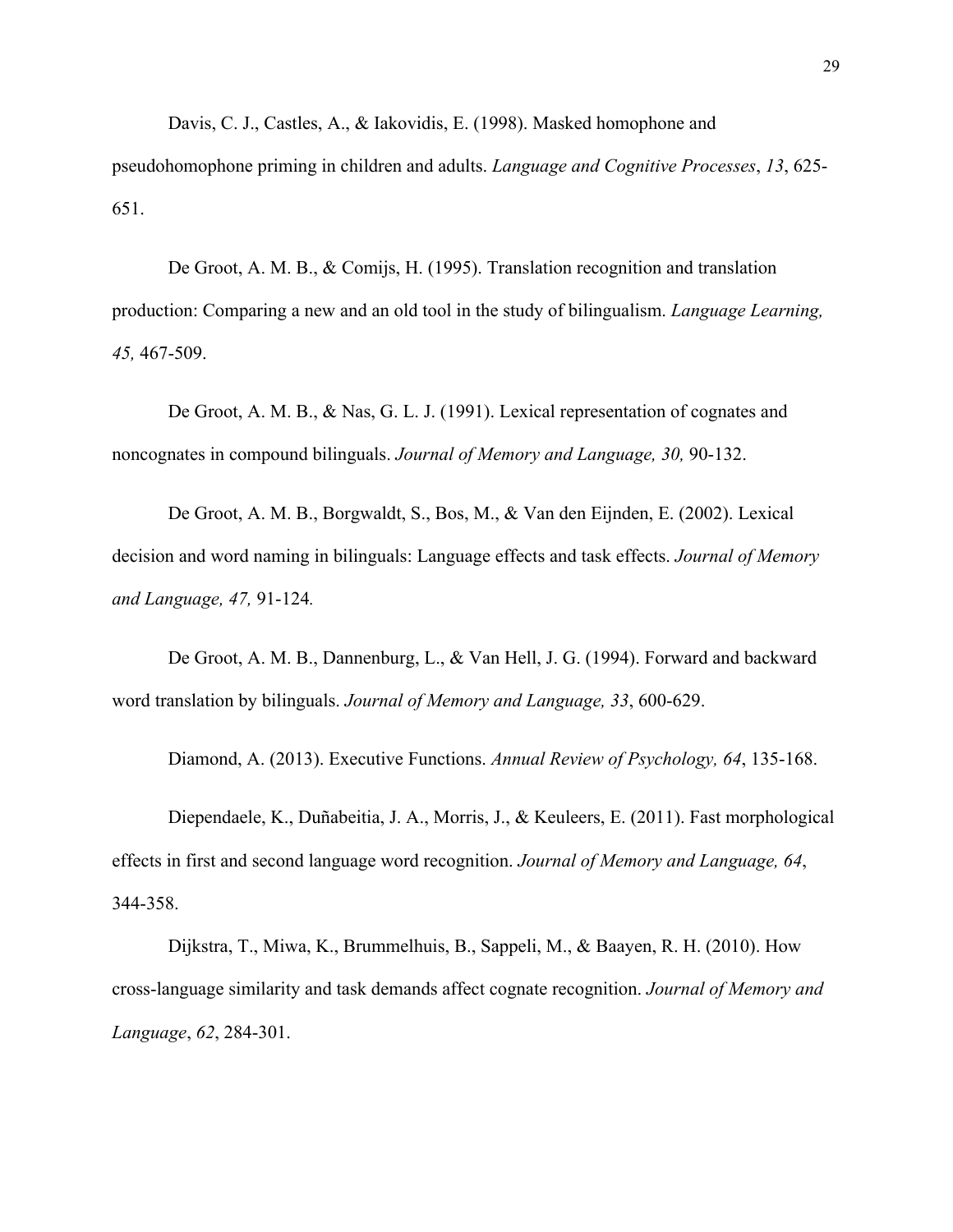Dijkstra, A., & Van Heuven, W. J. B. (1998). The BIA model and bilingual word recognition. In J. Grainger & A. Jacobs (Eds.), *Localist connectionist approaches to human cognition* (pp. 189–225). Hillsdale, NJ: Erlbaum.

Dijkstra, A., & van Heuven, W. J. B. (2002). The architecture of the bilingual word recognition system: From identification to decision. *Bilingualism: Language and Cognition, 5*, 175–197.

Dijkstra, T., van Heuven, W. J. B., & Grainger, J. (1999). Recognition of cognates and interlingual homographs: The neglected role of phonology. *Journal of Memory and Language, 41*, 496-518.

Dijkstra, T., Van Jaarsveld, H., & Ten Brinke, S. (1998). Interlingual homograph recognition: Effects of task demands and language intermixing. *Bilingualism: Language and Cognition*, *1*, 51-66.

Dimitropoulou, M., Duñabeitia, J. A., & Carreiras, M. (2011a). Masked translation priming effects with low proficient bilinguals. *Memory and Cognition, 39*(2), 260-275.

Dimitropoulou, M., Duñabeitia J. A., & Carreiras, M. (2011b). Two words, one meaning: evidence of automatic co-activation of translation equivalents. *Frontiers in Psychology, 2*(188), 1-20.

Dimitropoulou, M., Duñabeitia, J.A., & Carreiras, M. (2011c). Transliteration and transcription effects in bi-scriptal readers: The case of Greeklish. *Psychonomic Bulletin & Review, 18*(4), 729-735.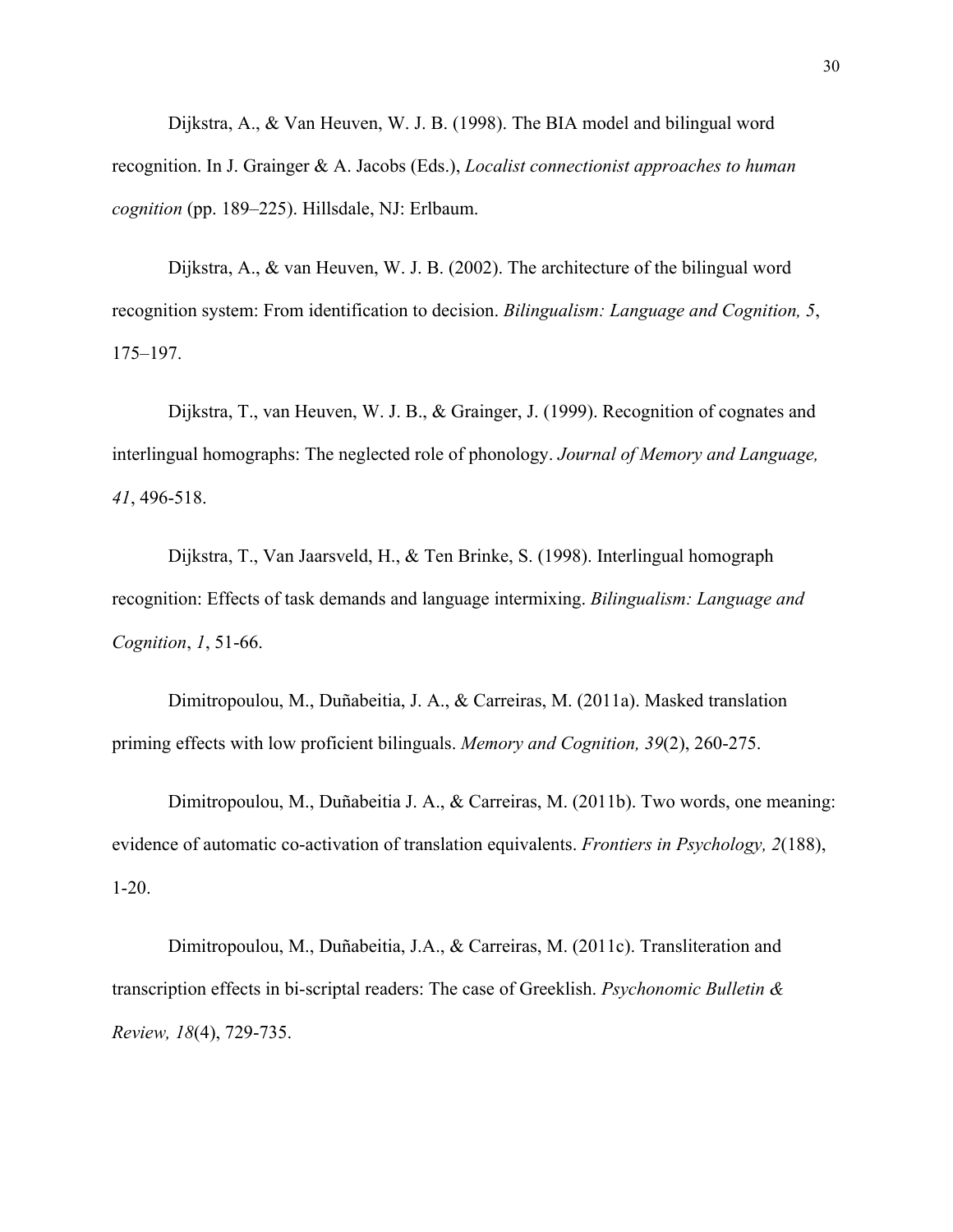Duñabeitia, J. A., Casaponsa, A., Dimitropoulou, M., Martí, A., Larraza, S., & Carreiras, M. (In preparation). BaSp: A Basque-Spanish database of translation equivalents.

Duñabeitia, J. A., Dimitropoulou, M., Morris, J., & Diependaele, K. (2013). The role of form in morphological priming: Evidence from bilinguals. *Language and Cognitive Processes, 28*, 967-987.

Duñabeitia, J. A., Dimitropoulou, M., Uribe-Etxebarria, O., Laka, I., & Carreiras, M. (2010). Electrophysiological correlates of the masked translation priming effect with highly proficient simultaneous bilinguals. *Brain Research, 1359*, 142–154.

Duñabeitia, J. A., Hernández, J. A., Antón, E., Macizo, P., Estévez, A., Fuentes, L. J., & Carreiras, M. (2014). The inhibitory advantage in bilingual children revisited: myth or reality? *Experimental Psychology, 61*(3), 234-251.

Duñabeitia, J. A., Perea, M., & Carreiras, M. (2010). Masked translation priming effects with highly proficient simultaneous bilinguals. *Experimental Psychology, 57*(2), 98-107.

Duñabeitia, J. A., & Vidal-Abarca, E. (2008). Children like dense neighborhoods: Orthographic neighborhood density effects in novel readers. *The Spanish Journal of Psychology, 11*, 26-35.

Duyck, W., & Warlop, N. (2009). Translation priming between the native language and a second language: new evidence from Dutch-French bilinguals. *Experimental Psychology, 56*(3), 173–179.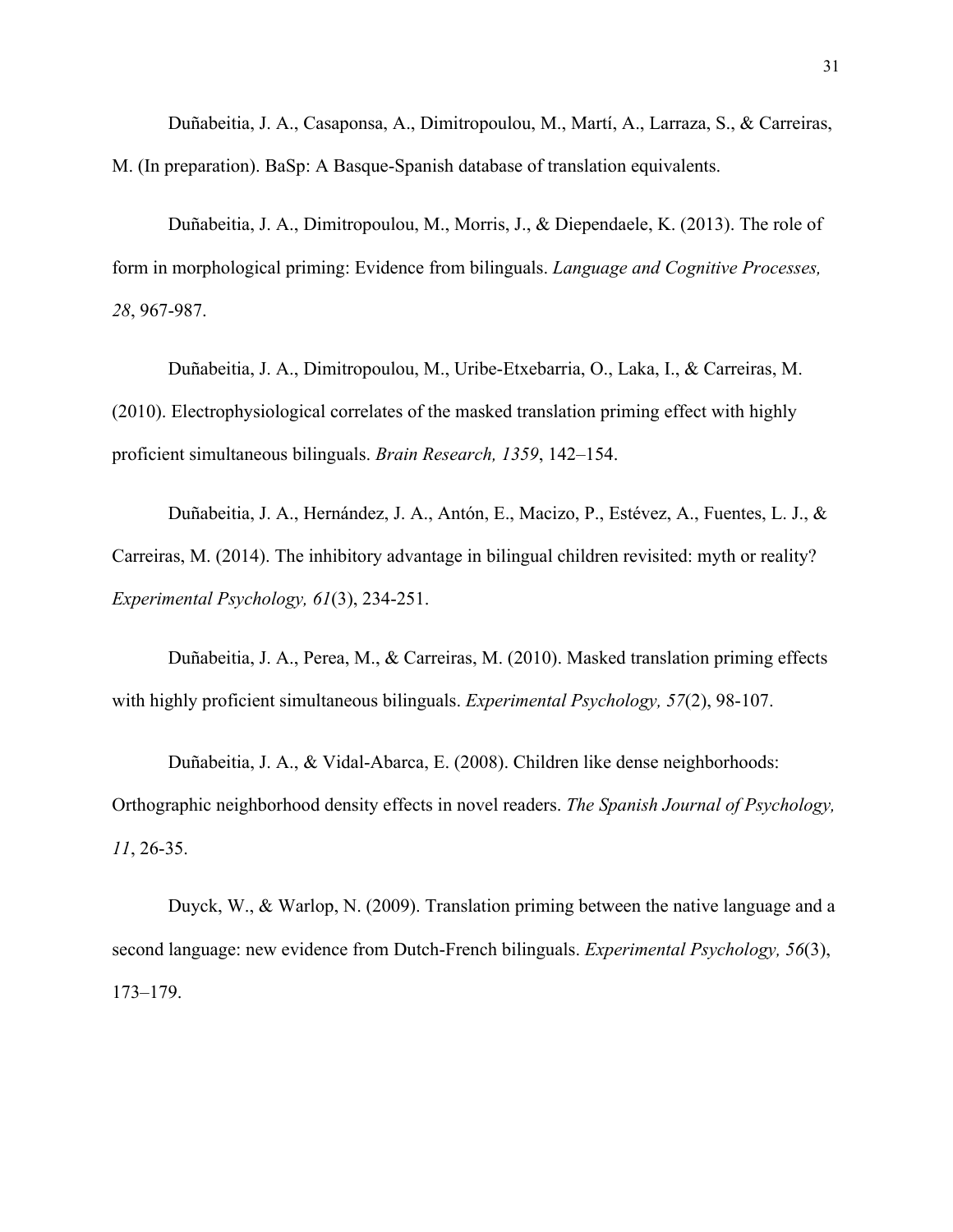Ellis, N. C. (1996). Working memory in the acquisition of vocabulary and syntax: Putting language in good order. *The Quarterly Journal of Experimental Psychology: Section A 49*: 234- 250.

Faust, M. E., Balota, D. A., Spieler, D. H., & Ferraro, F. R. (1999). Individual differences in information-processing rate and amount: Implications for group differences in response latency*. Psychological Bulletin, 125*, 777–799.

Folse, K. S. (2004). *Vocabulary myths: Applying second language research to classroom teaching*. Ann Arbor, MI: University of Michigan Press.

Gollan, T. H., Forster, K. I., & Frost, R. (1997). Translation priming with different scripts: Masked priming with cognates and noncognates in Hebrew-English bilinguals. *Journal of Experimental Psychology: Learning, Memory, & Cognition, 23*(5), 1122-1139.

Grainger, J. Midgley, K. J., & Holcomb, P. J. (2010). Re-thinking the bilingual interactive-activation model from a developmental perspective (BIA-d). In M. Kail and M. Hickman (Eds.), *Language Acquisition across linguistic and cognitive systems* (pp. 267-284)*.* Philadelphia: John Benjamins.

Grainger, J., & Dijkstra, T. (1992). On the representation and use of language information in bilinguals. In R. Harris (Ed.), *Cognitive processing in bilinguals* (pp. 207–220). Amsterdam: Elsevier.

Grainger, J., & Frenck-Mestre, C. (1998). Masked priming by translation equivalents in bilinguals. *Language and Cognitive Processes*, *13*, 601-623.

Grainger, J., & Ziegler, J. C. (2011). A dual-route approach to orthographic processing. *Frontiers in Psychology, 2*, 54*.*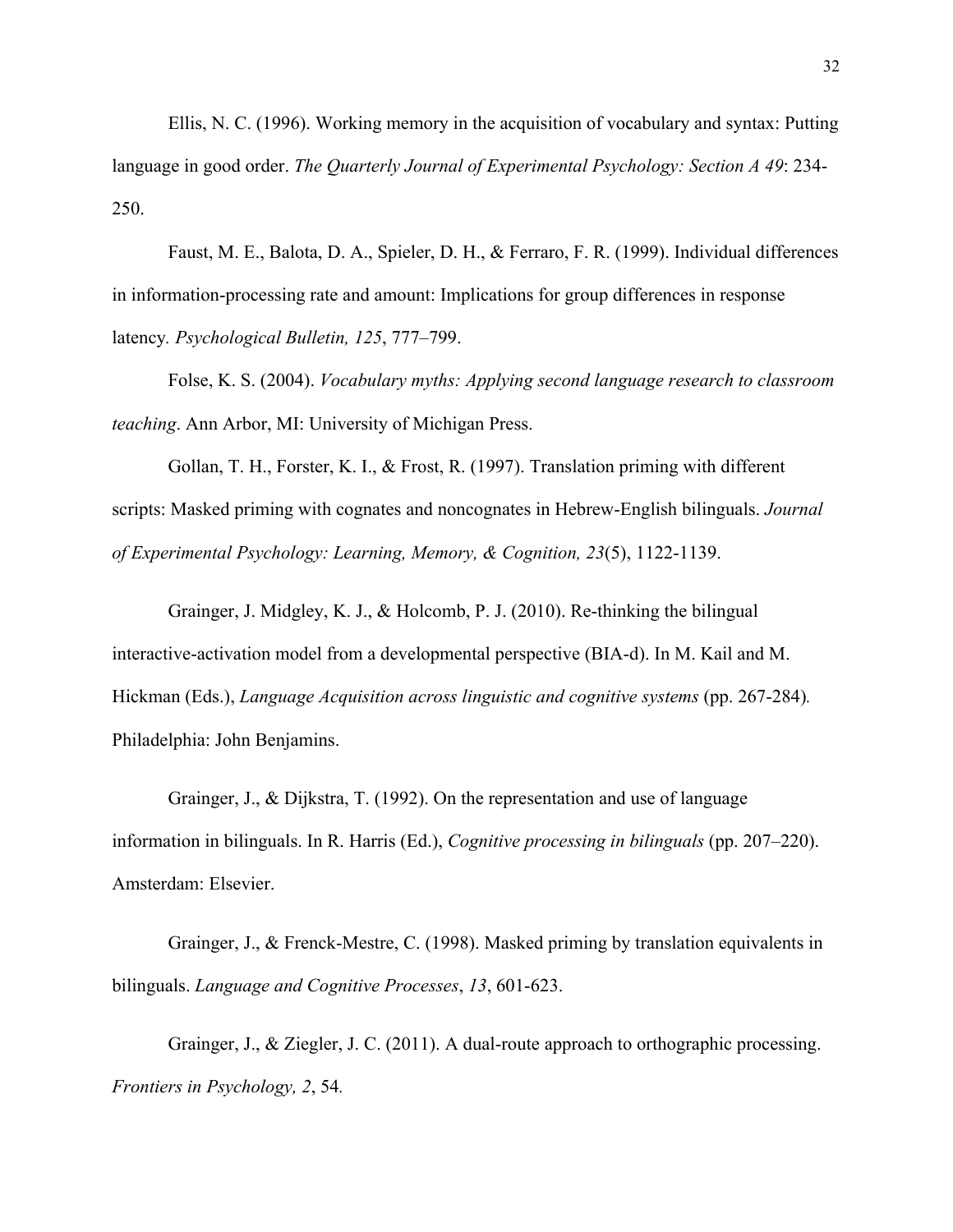Grainger, J., Lété, B., Bertand, D., Dufau, S., & Ziegler, J. C. (2012). Evidence for multiple routes in learning to read. *Cognition, 123,* 280-292.

Green, D. W. (1998). Mental control of the bilingual lexico-semantic system. *Bilingualism: Language and Cognition, 1*, 67–81.

Havelka, J. & Rastle, K. (2005). The assembly of phonology from print is serial and subject to strategic control: Evidence from Serbian. *Journal of Experimental Psychology: Learning, Memory, & Cognition. 31*, 148-158.

Hoshino, N., & Kroll, J. F. (2008). Cognate effects in picture naming: Does cross language activation survive a change of script? *Cognition, 106*, 501-511.

Jiang, N., & Forster, K. I. (2001). Cross-language priming asymmetries in lexical decision and episodic recognition. *Journal of Memory and Language, 44*(1), 32-51.

Kim, J., & Davis, C. (2003). Task effects in masked cross-script translation and phonological priming. *Journal of Memory and Language, 49*, 484–499.

Kohnert, K. (2010). Bilingual children with primary language impairment: issues, evidence and implications for clinical actions. *Journal of Communication Disorders, 43,* 456– 473.

Kuznetsova, A., Brockhoff, P. B., & Christensen, R. H. B. (2014). lmerTest: Tests in Linear Mixed Effects Models. R package version 2.0-20. Available from http://CRAN.Rproject.org/package=lmerTest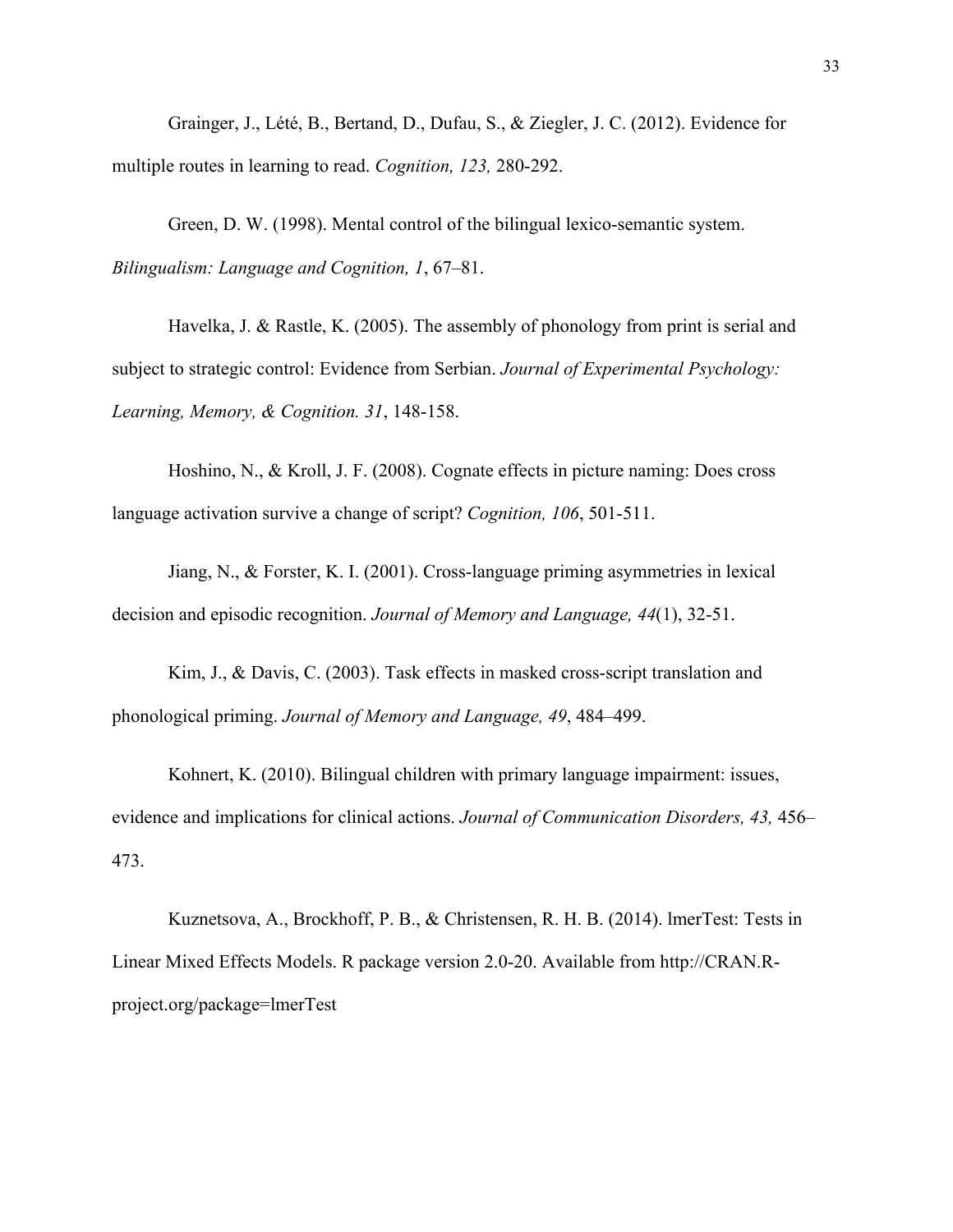Laxon, V., Coltheart, V., & Keating, C. (1988). Children find friendly words friendly too: Words with many orthographic neighbours are easier to read and spell. *British Journal of Educational Psychology, 58*, 103-119.

Lemhöfer, K., & Dijkstra, T. (2004). Recognizing cognates and interlexical homographs: Effects of code similarity in language specific and generalized lexical decision. *Memory and Cognition*, *32*(4), 533-550.

Lemhöfer, K., Dijkstra, T., & Michel, M. C. (2004). Three languages, one ECHO: Cognate effects in trilingual word recognition. *Language and Cognitive Processes, 19*(5), 585- 611.

Logan, J. M., & Balota, D. A. (2003). Conscious and unconscious lexical retrieval blocking in younger and older adults. *Psychology and Aging, 18*, 537–550.

Martin-Rhee M. M., & Bialystok, E. (2008). The development of two types of inhibitory control in monolingual and bilingual children. *Bilingualism: Language and Cognition*, *11*, 81– 93.

Mulder, K., Dijkstra, T., Schreuder, R., & Baayen, R. H. (2014). Effects of primary and secondary morphological family size in monolingual and bilingual word processing. *Journal of Memory and Language, 72*, 59-84.

Nation, I. S. P. (1990). *Teaching and learning vocabulary.* New York: Heinle and Heinle.

Nation, I. S. P. (2001). *Learning vocabulary in another language*. New York: Cambridge University Press.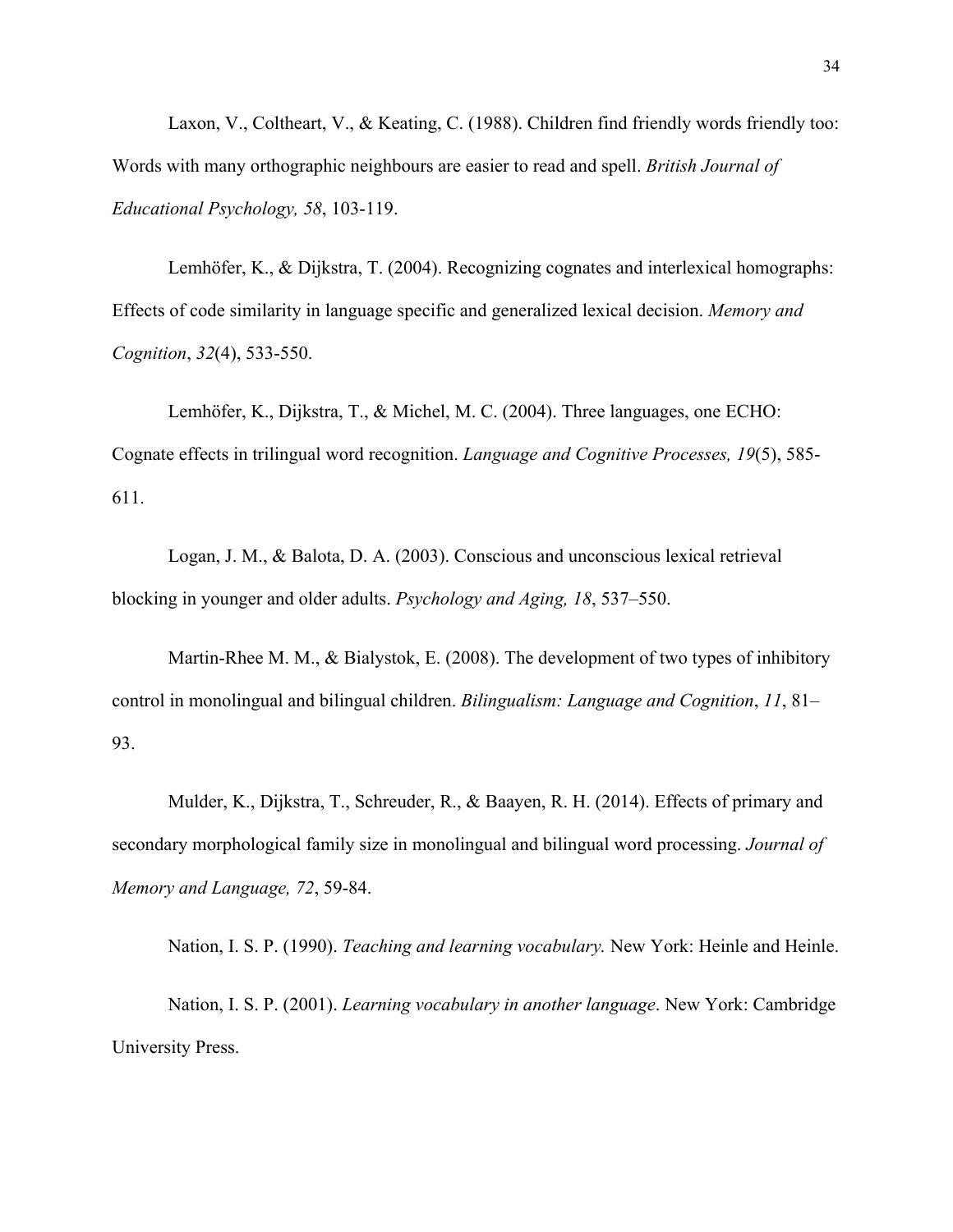Nation, I. S. P. (2006). How large a vocabulary is needed for reading and listening? *The Canadian Modern Language Review, 63,* 59–82.

Papagno, C., & Vallar, G. (1995). Short-term memory and vocabulary learning in polyglots. *Quarterly Journal of Experimental Psychology, 48A*, 98-107.

Perea, M., & Estévez, A. (2008). Transposed-letter similarity effects in naming pseudowords: Evidence from children and adults. *European Journal of Cognitive Psychology, 20*, 33-46.

Perea, M., Duñabeitia, J. A., & Carreiras, M. (2008). Masked associative/semantic priming effects across languages with highly proficient bilinguals. *Journal of Memory and Language*, *58*, 916-930.

Perea, M., Urkia, M., Davis, C. J., Agirre, A., Laseka, E., & Carreiras, M. (2006). E-Hitz: A word-frequency list and a program for deriving psycholinguistic statistics in an agglutinative language (Basque). *Behavior Research Methods*, *38*, 610-615.

Poarch, G. J. & Van Hell, J. G. (2012). Cross-language activation in children's speech production: Evidence from second language learners, bilinguals, and trilinguals. *Journal of Experimental Child Psychology, 111* (3), 419-438.

Prior, A., Kroll, J. F., & MacWhinney, B. (2013). Translation ambiguity but not word class predicts translation performance. *Bilingualism: Language and Cognition, 16*(2), 458-474.

R CoreTeam. (2013). R: A Language and Environment for Statistical Computing [Computer software manual]. Vienna, Austria. Retrieved from: http://www.R-project.org/ (Version 3.0.0).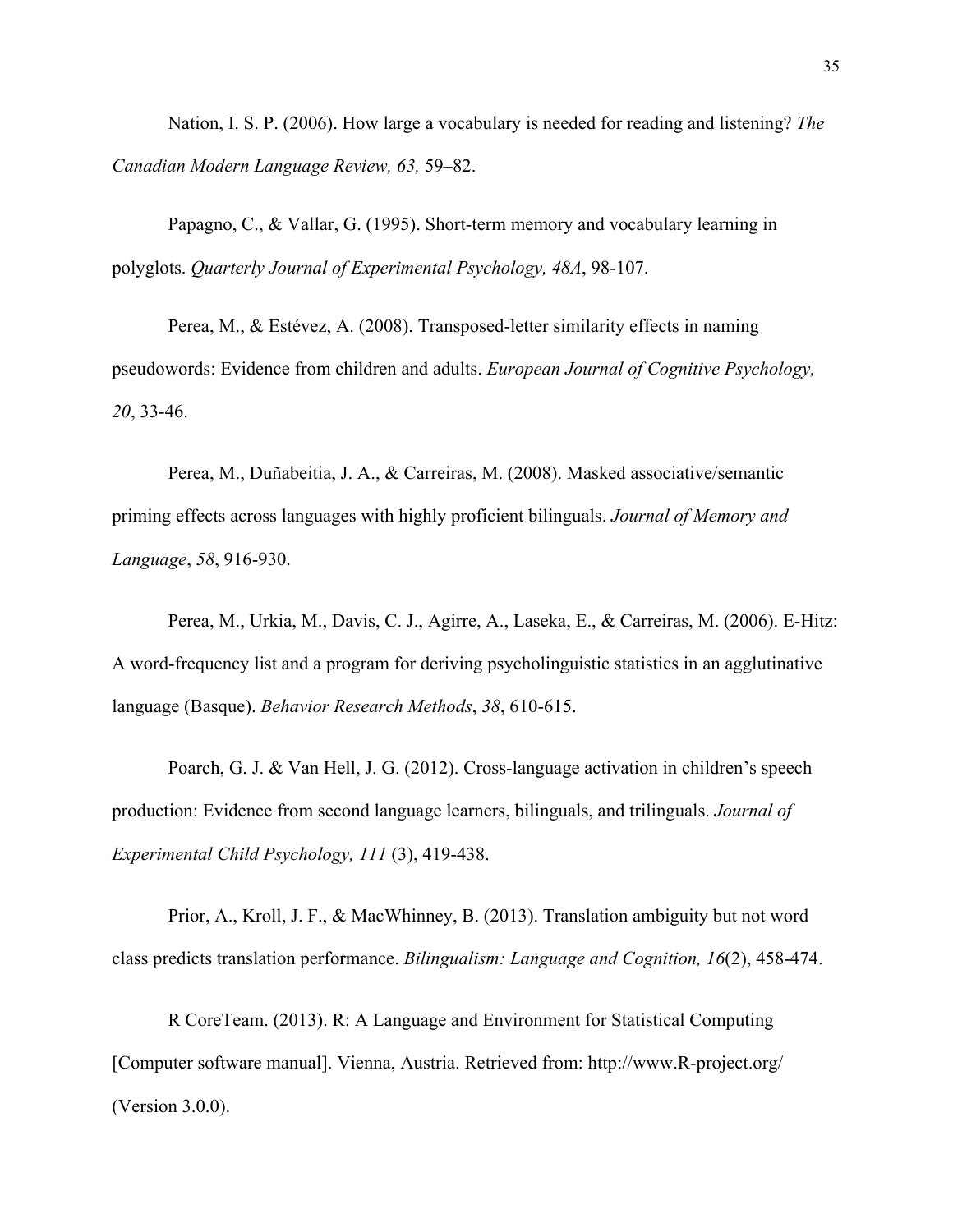Rueda, M. R., Fan, J., McCandliss, B. D., Halparin, J. D., Gruber, D. B., Lercari, L. P., & Posner, M. I. (2004). Development of attentional networks in childhood. *Neuropsychologia, 42*(8), 1029–1040.

Schepens, J., Dijkstra, T., & Grootjen, F. (2011). Distributions of cognates in Europe as based on Levenshtein distance. *Bilingualism: Language and Cognition, 15*, 157-166.

Schoonbaert, S., Duyck, W., Brysbaert, M., & Hartsuiker, R. J. (2009). Semantic and translation priming from a first language to a second and back: Making sense of the findings. *Memory and Cognition, 37*, 569-586.

Schoonbaert, S., Holcomb, P. J., Grainger, J., & Hartsuiker, R. J. (2010). Testing asymmetries in noncognate translation priming: Evidence from RTs and ERPs. *Psychophysiology, 1-8*.

Service, E. (1992). Phonology, working memory, & foreign-language learning. *Quarterly Journal of Experimental Psychology, 45A*, 21–50.

Siyambalapitiya, S., Chenery, H. J., & Copland, D. A. (2009). Bilingualism and aging: Reversal of the cognate advantage in older bilingual adults. *Applied Psycholinguistics 30*(3), 531-554.

Thierry, G. & Wu, Y. J. (2007). Brain potentials reveal unconscious translation during foreign language comprehension. *Proceedings of the National Academy of Sciences of the USA, 104*(30), 12530-12535.

Vaid, J., & Frenck-Mestre, C. (2002). Do orthographic cues aid language identification? A laterality study with French-English bilinguals. *Brain and Language, 82*, 47-53.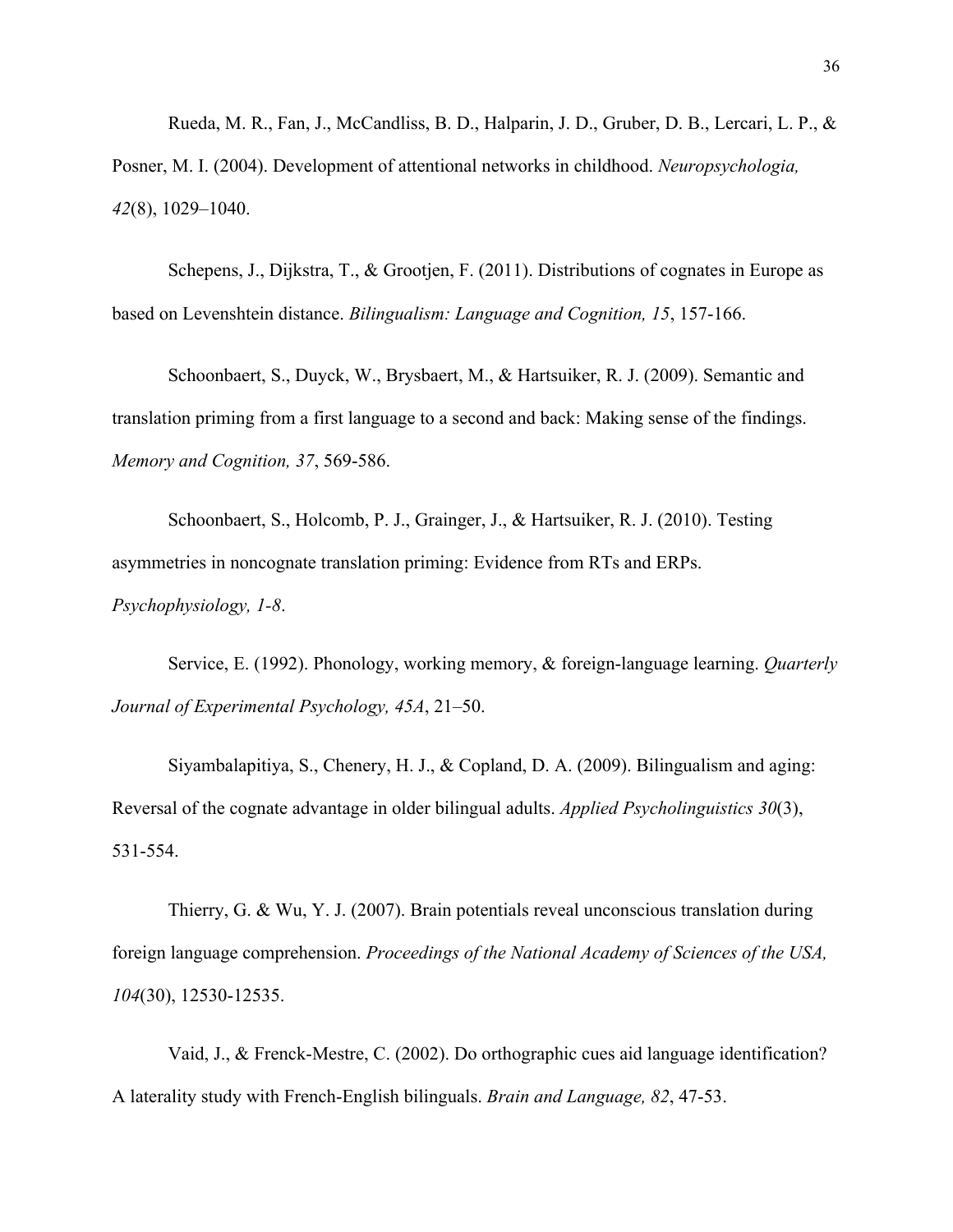Van Assche, E., Duyck, W., Hartsuiker, R. J., & Diependaele, K. (2009). Does bilingualism change native-language reading? Cognate effects in sentence context. *Psychological Science, 20*, 923-927.

Van Hell, J. G., & Tanner, D. (2012). Second language proficiency and cross-language lexical activation. *Language Learning, 62,*148-171.

van Heuven, W. J. B., Dijkstra T., & Grainger J. (1998). Orthographic neighborhood effects in bilingual word recognition*. Journal of Memory and Language*, *39*, 458–483.

van Kesteren, R., Dijkstra, T., & de Smedt, K. (2012). Markedness effects in Norwegian-English bilinguals: Task-dependent use of language-specific letters and bigrams. *Quarterly Journal of Experimental Psychology, 65*(11), 2129-2154.

Williams, J. N. (1994). The relationship between word meanings in the first and second language: Evidence for a common, but restricted, semantic code. *European Journal of Cognitive Psychology, 6,* 195–220.

Wu, Y. J., & Thierry, G. (2010). Chinese–English bilinguals reading English hear Chinese. *The Journal of Neuroscience*, *30*(22), 7646-7651.

Zeelenberg, R., & Pecher, D. (2003). Evidence for long-term cross-language repetition priming in conceptual implicit memory tasks. *Journal of Memory and Language, 49*, 80-94.

Ziegler, J. C., & Goswami, U. (2005). Reading acquisition, developmental dyslexia, and skilled reading across languages: a psycholinguistic grain size theory. *Psychological Bulletin, 131*, 3–29.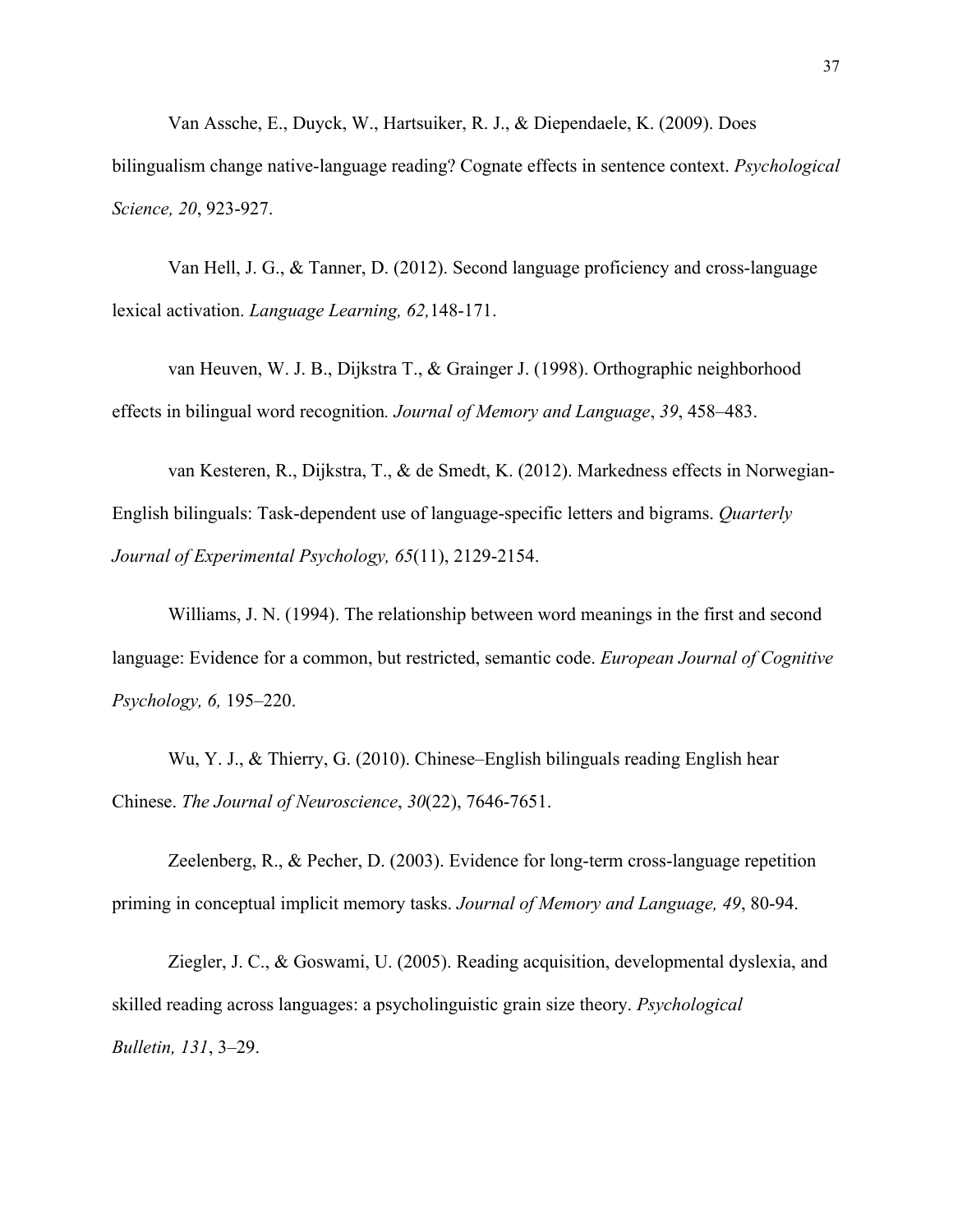Ziegler, J. C., & Goswami, U. (2006). Becoming literate in different languages: Similar problems, different solutions. *Developmental Science, 9*(5), 429–436.

Ziegler, J. C., Bertrand, D., Lété, B., & Grainger, J. (2014). Orthographic and Phonological Contributions to Reading Development: Tracking Developmental Trajectories Using Masked Priming. *Developmental Psychology*, *50*(4), 1026-1036.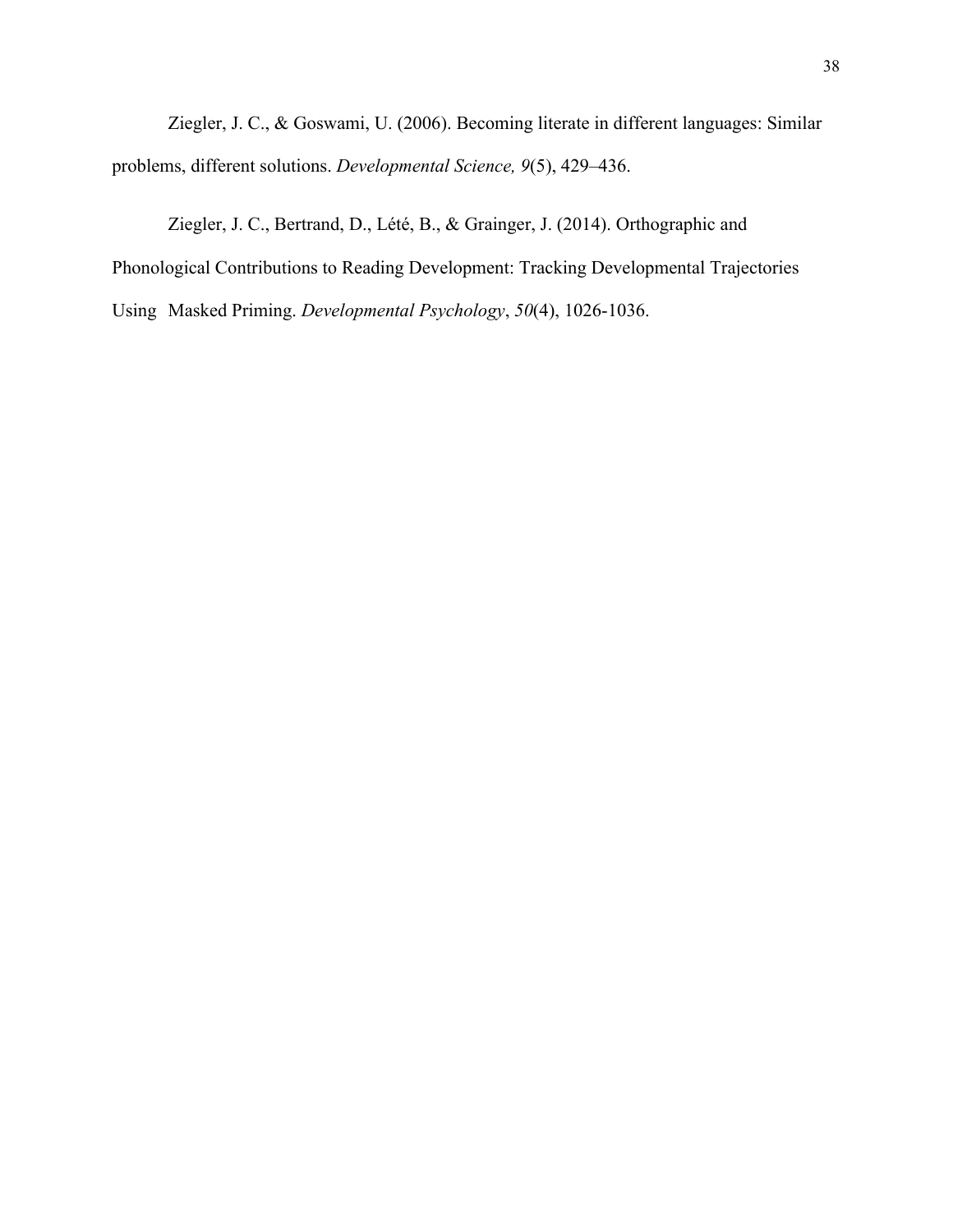### **Tables**

|                                                    | <b>F-value</b> | p-value |
|----------------------------------------------------|----------------|---------|
| Cognate rate                                       | 136.5          | < 0.01  |
| Age                                                | 29.0           | < 0.01  |
| Direction                                          | 19.5           | < 0.01  |
| Cognate rate $\parallel$ Age                       | 6.3            | .01     |
| Cognate rate    Direction                          | 1.0            | .39     |
| Age $\parallel$ Direction                          | 7.2            | .001    |
| Cognate rate $\parallel$ Age $\parallel$ Direction | $\cdot$        | .51     |

**Table 1.** Main effects and interactions of the predictors of interest of the full model (Type-3 Ftests using Satterthwaite denominator degrees of freedom approximations)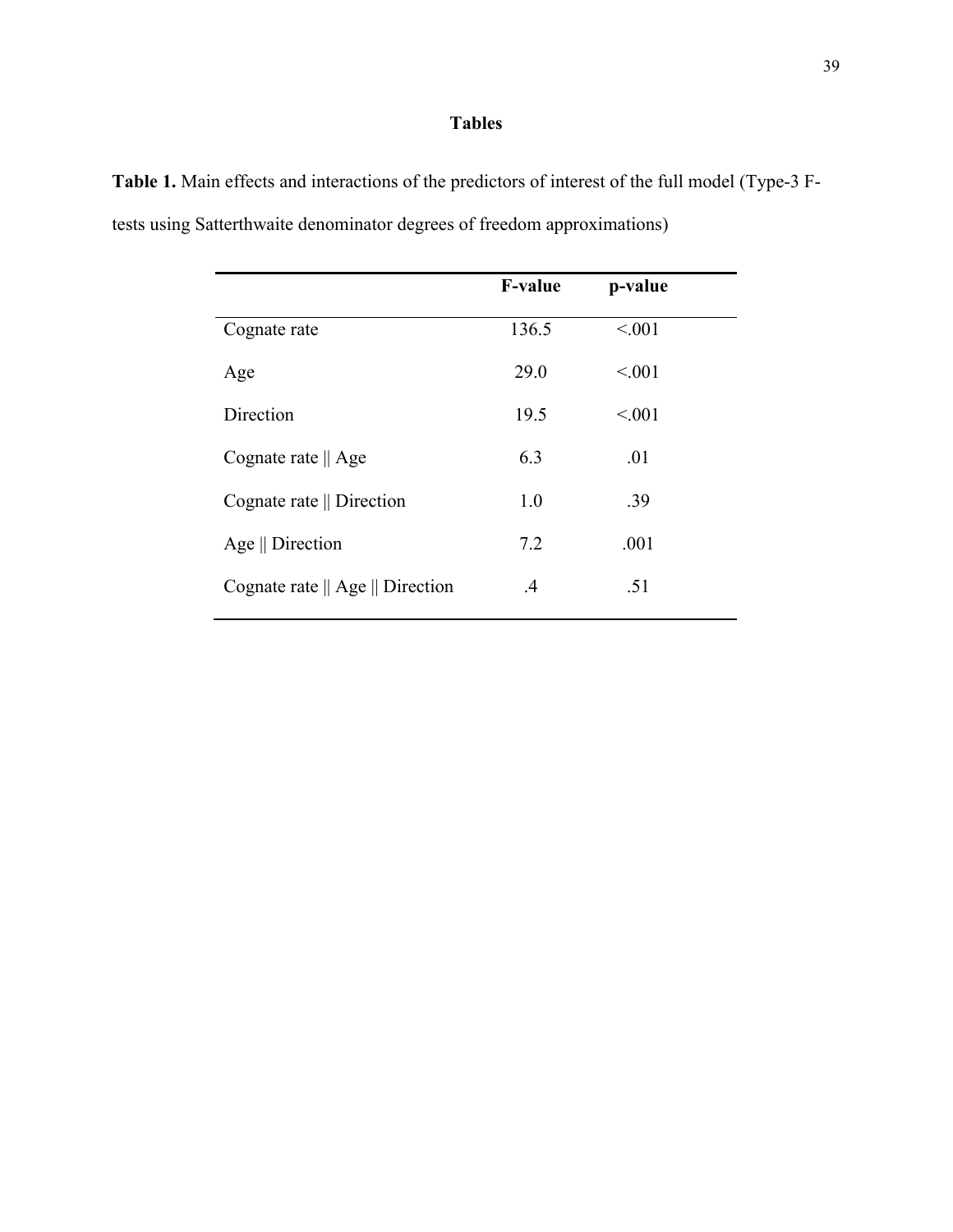|                              | <b>Estimate</b> | <b>Std. Error</b> | t-value  |     |
|------------------------------|-----------------|-------------------|----------|-----|
| (Intercept)                  | 1145            | 25                | 45.92    | *** |
| Cognate rate                 | $-418$          | 22                | $-18.62$ | *** |
| Age                          | $-87$           | 10                | $-9.14$  | *** |
| Direction                    | $-87$           | 13                | $-6.70$  | *** |
| Trial order                  | $-.05$          | $-.01$            | $-11.24$ | *** |
| Session order                | $\overline{7}$  | 20                | .39      |     |
| PreviousResponse             | .14             | .01               | $-56.58$ | *** |
| Cognate rate  Age            | 41              | 7                 | 5.30     | *** |
| Cognate rate  Direction      | 36              | 28                | 1.29     |     |
| Age  Direction               | 9               | $\overline{2}$    | 3.71     | *** |
| Cognate rate  Age  Direction | -6              | 9                 | $-0.66$  |     |

**Table 2.** Coefficients of the fixed effects together with standard errors and t-values.

Note. All flagged t-values are significant at the p<.001 level.

The reference value for translation direction is Spanish-to-Basque.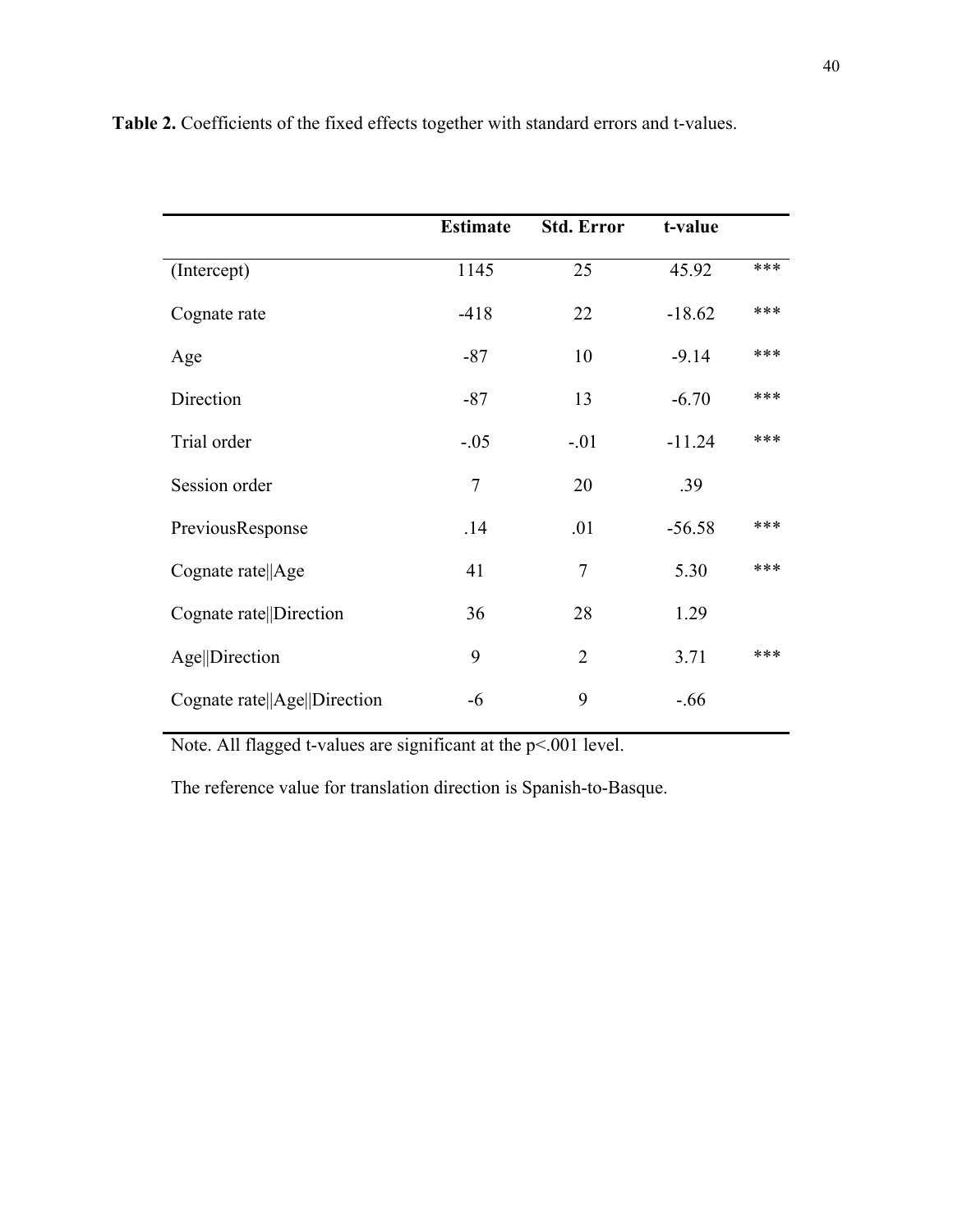**Table 3.** Main effects and interactions of the predictors of interest of the full model for the transformed data using z-scores (Type-III F-tests using Satterthwaite denominator degrees of freedom approximations).

|                              | <b>F-value</b> | p-value |
|------------------------------|----------------|---------|
| Cognate rate                 | 1245.3         | < 0.01  |
| Age                          | 42.2           | < 0.01  |
| Direction                    | $\cdot$        | .72     |
| Cognate rate $\parallel$ Age | 13.7           | < 0.01  |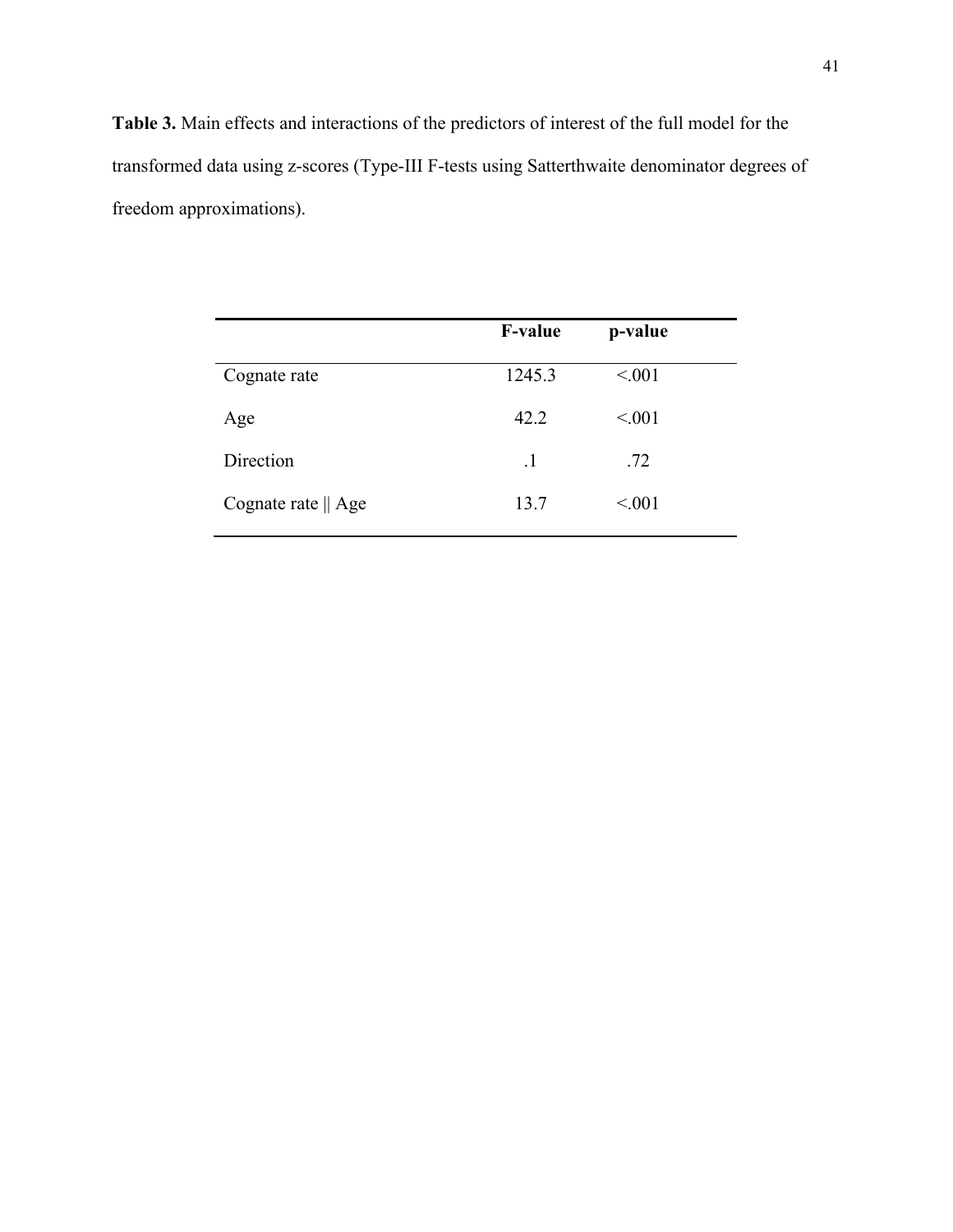**Table 4.** Coefficients of the fixed effects together with standard errors and t-values for the model for the transformed data using z-scores.

|                   | <b>Estimate</b> | <b>Std. Error</b> | t-value  |     |
|-------------------|-----------------|-------------------|----------|-----|
| (Intercept)       | .56             | .02               | 45.92    | *** |
| Cognate rate      | $-1.03$         | .03               | $-35.30$ | *** |
| Age               | $-.02$          | .003              | $-6.50$  | *** |
| Direction         | .003            | .02               | .36      |     |
| Trial order       | $-.001$         | .001              | $-10.50$ | *** |
| Session order     | .01             | .006              | 1.53     |     |
| PreviousResponse  | .12             | .002              | 48.45    | *** |
| Cognate rate  Age | .02             | .005              | 3.70     | *** |

Note. All flagged t-values are significant at the p<.001 level.

The reference value for translation direction is Spanish-to-Basque.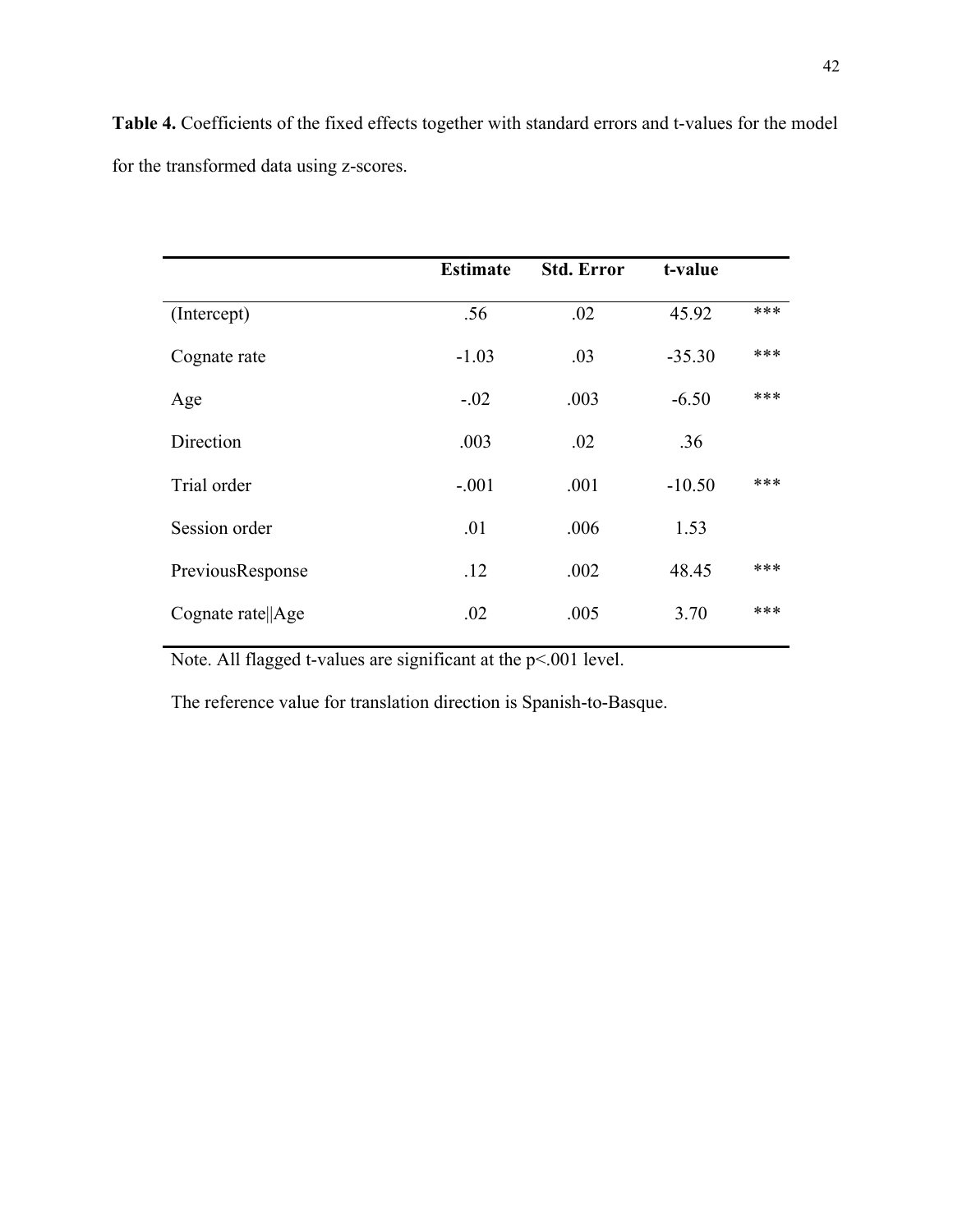## **Figures**

**Figure 1**. a) Distribution of participants per age. b) Distribution of items along the cognate continuum.

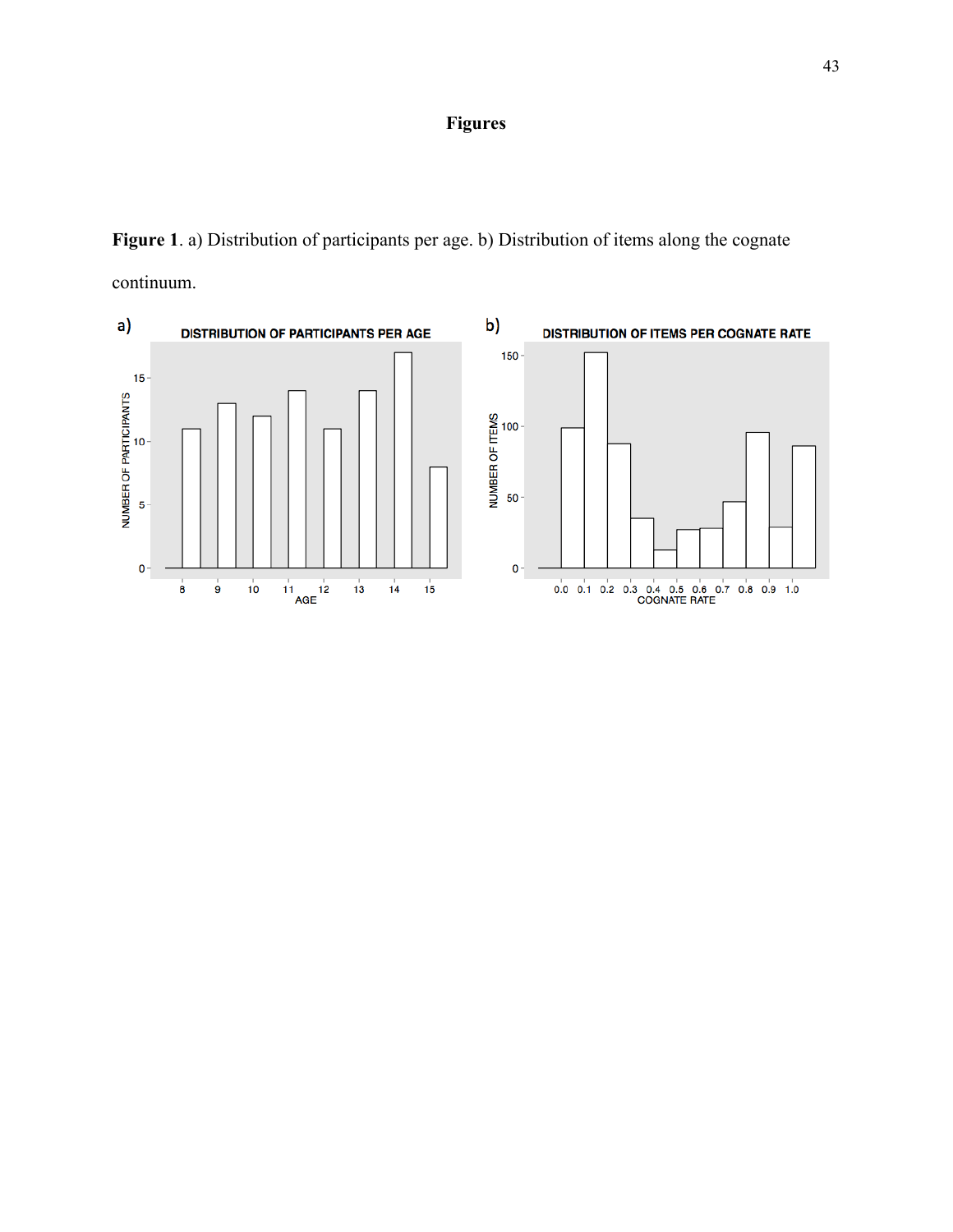

**Figure 2**. Schematic representation of a trial.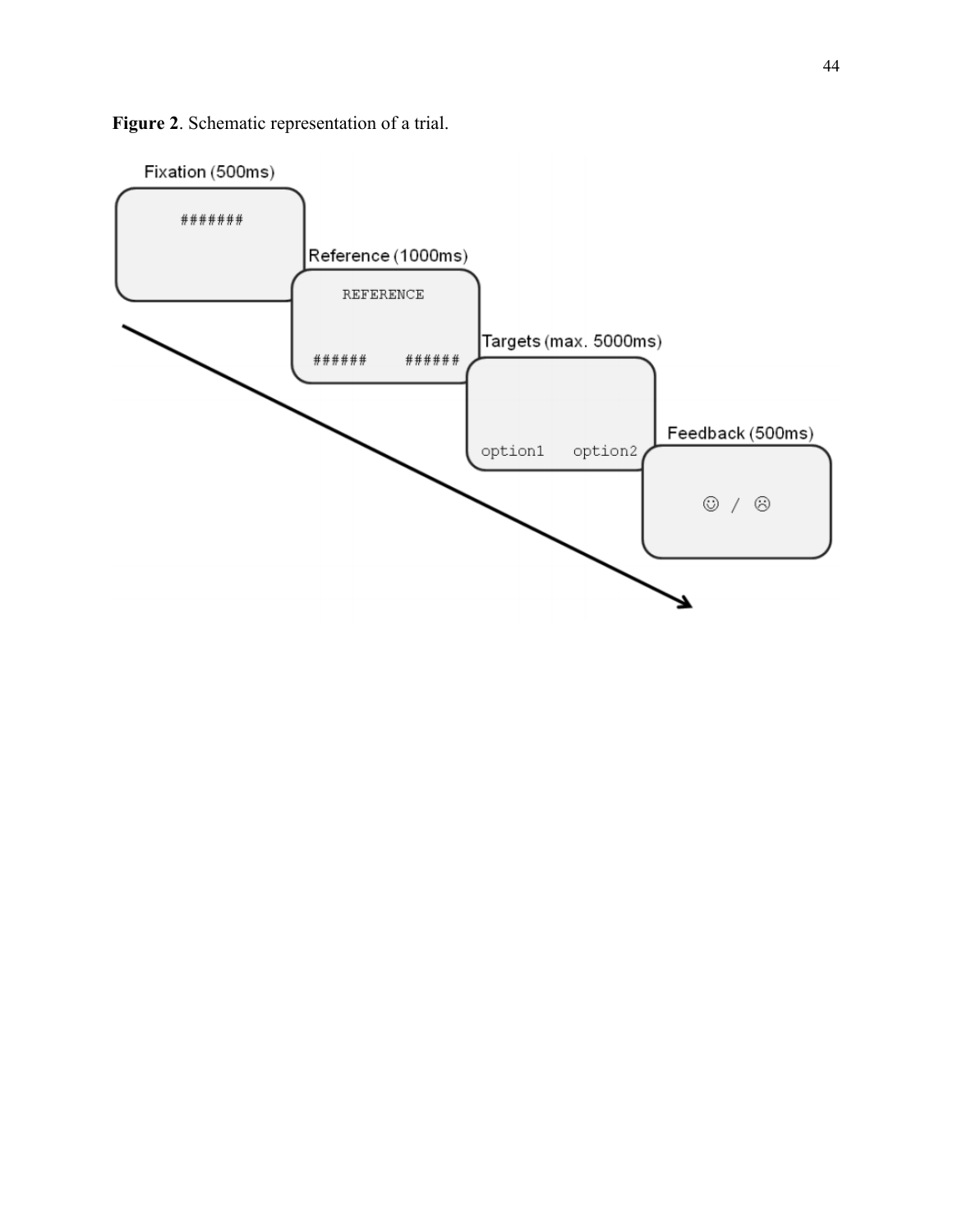**Figure 3**. a) Estimated RTs for the continuous predictor *Age* for each translation direction (the predictor *Age* is represented mean-centered). b) Estimated RTs in the Spanish-to-Basque translation direction as a function of *Age* and *Cognate Rate*. c) Estimated RTs in the Basque-to-Spanish translation direction as a function of *Age* and *Cognate Rate*. Cognate status refers to the orthographic overlap between translation equivalents as measured by the length-corrected Levenshtein distance (continuous predictor where 1 corresponds to fully-overlapping words). The continuous predictor *Age* is plotted (for illustration purposes only) so that each colored line represents a unique set of age (from 8 to 15).